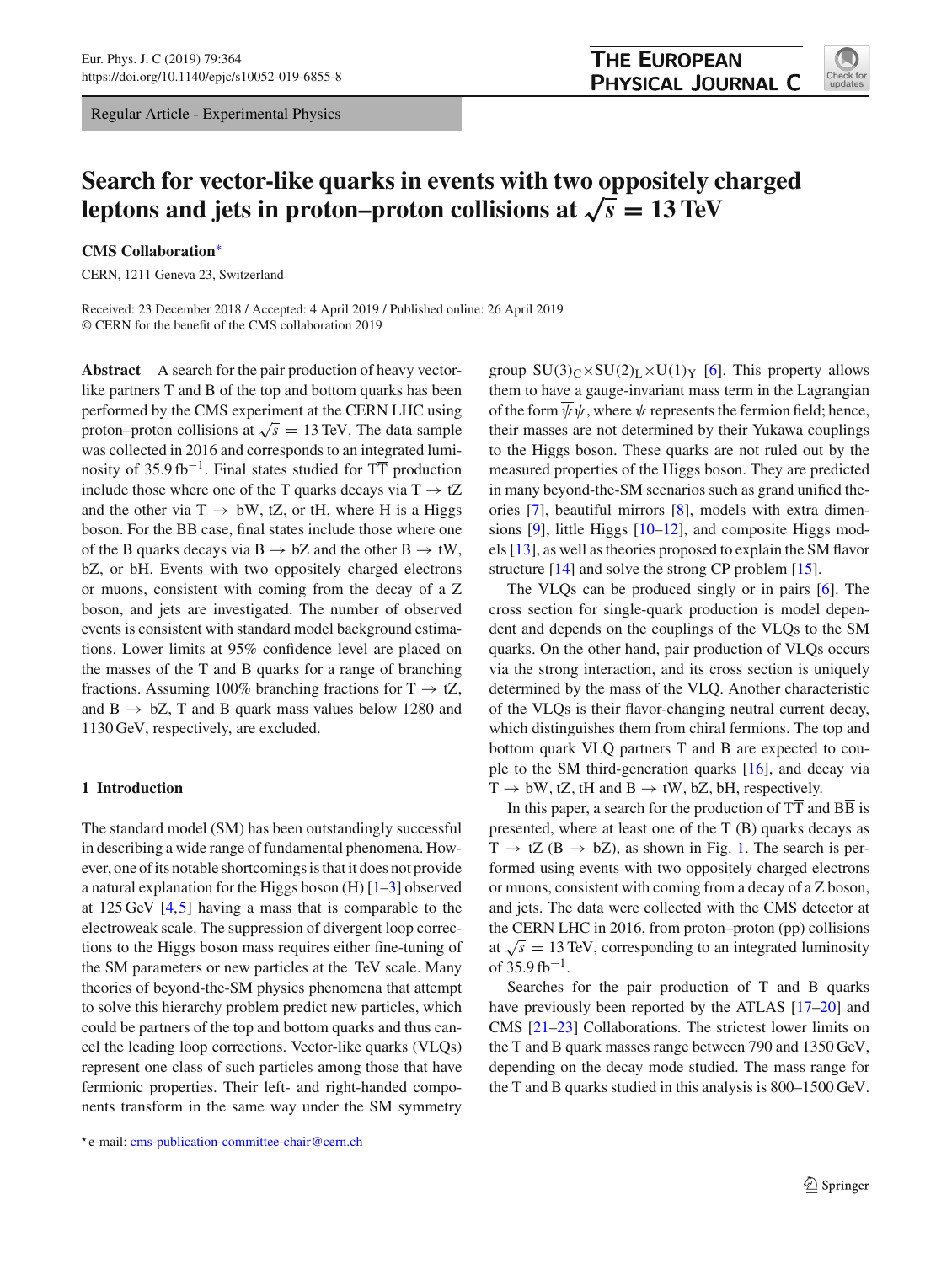

<span id="page-1-0"></span>**Fig. 1** Leading-order Feynman diagrams for the pair production and decay of T (left) and B (right) VLQs relevant to final states considered in this analysis

#### **2 The CMS detector and event simulation**

The central feature of the CMS apparatus is a superconducting solenoid of 6 m internal diameter, providing a magnetic field of 3.8 T. Within the solenoid volume are a silicon pixel and strip tracker, a lead tungstate crystal electromagnetic calorimeter (ECAL), and a brass and scintillator hadron calorimeter (HCAL), each composed of a barrel and two endcap sections. Forward calorimeters extend the pseudorapidity  $(\eta)$  coverage provided by the barrel and endcap detectors. Muons are detected in gas-ionization chambers embedded in the steel flux-return yoke outside the solenoid. A more detailed description of the CMS detector, together with a definition of the coordinate system used and the relevant kinematic variables, can be found in Ref. [\[24\]](#page-15-18).

Events of interest are selected using a two-tiered trigger system [\[25](#page-15-19)]. The first level, composed of custom hardware processors, uses information from the calorimeters and muon detectors to select events at a rate of around 100 kHz within a time interval of less than  $4 \mu s$ . The second level, known as the high-level trigger, consists of a farm of processors running a version of the full event reconstruction software optimized for fast processing, and reduces the event rate to around 1 kHz before data storage.

Monte Carlo (MC) simulated signal events of the processes pp  $\rightarrow$  TT and pp  $\rightarrow$  BB for T and B quark masses in the range 0.8–1.5 TeV are produced in steps of 0.1 TeV. The events are generated with MADGRAPH5\_aMC@NLO 2.3.3 [\[26](#page-16-0)], where the processes are produced at leading order (LO) with up to two partons in the matrix element calculations, using the NNPDF3.0 parton distribution function (PDF) set [\[27](#page-16-1)]. Showering and hadronization is simulated with PYTHIA 8.212  $[28]$  using the underlying event tune CUETP8M1 [\[29](#page-16-3)]. To normalize the simulated signal samples to the data, next-to-next-to-leading-order (NNLO) and next-to-next-to-leading-logarithmic (NNLL) soft-gluon resummation cross sections are obtained using the Top++

program (v.2.0) [\[30\]](#page-16-4), with the MSTW2008NNLO68CL PDF set as implemented in the LHAPDF (v.5.9.0) framework [\[31](#page-16-5)].

The main background process is Drell–Yan  $(Z/\gamma^*)$ +jets production, with smaller contributions from  $t\bar{t}$ +jets and  $t\bar{t}Z$ . Throughout the paper this background will be referred to as DY+jets. Other backgrounds, such as diboson, tZq, tWZ, and ttW production, are considerably smaller. The DY+jets simulated background samples are generated in different bins of the Z boson transverse momentum  $p<sub>T</sub>$ , using the mc@nlo [\[32](#page-16-6)] event generator at NLO precision with the FXFX jet-matching scheme  $[33]$ . The tt+jets events are generated using the powheg 2.0 [\[34](#page-16-8)[–36](#page-16-9)] generator. The gen-erated events are interfaced with PYTHIA 8.212 [\[28](#page-16-2)] for shower modeling and hadronization, using the underlying event tune CUETP8M2T4 [\[37](#page-16-10)] for  $t\bar{t}$ +jets simulation and CUETP8M1 [\[29\]](#page-16-3) for the DY+jets process. The SM diboson events are also produced using the same standalone pythia 8.212 generator. The production of rare single top processes tZq and tWZ, as well as a  $t\bar{t}$  pair in association with a Wor Z boson, are simulated with up to one additional parton in the matrix element calculations using the MAD-Graph5\_amc@nlo 2.3.3 [\[26](#page-16-0)] generator at LO precision and matched with the parton showering predictions using the MLM matching scheme [\[38](#page-16-11)].

Backgrounds are normalized according to the theoretical predictions for the corresponding cross sections. The DY+jets production cross sections from the MC@NLO  $[32]$ generator are valid up to NLO. Using a top quark mass of 172.5 GeV, the tt+jets production cross section at NNLO  $[30]$ is determined. Diboson production is calculated at NLO for  $WZ$  [\[39](#page-16-12)] and NNLO for ZZ [\[40\]](#page-16-13) and WW [\[41\]](#page-16-14). The production cross sections for the rare processes tZq, tWZ, and ttW are calculated at NLO [\[42\]](#page-16-15).

A GEANT4-based [\[43](#page-16-16),[44\]](#page-16-17) simulation of the CMS apparatus is used to model the detector response, followed by event reconstruction using the same software configuration as for the collision data. The effect of additional pp interactions in the same or nearby bunch crossings (pileup) in concurrence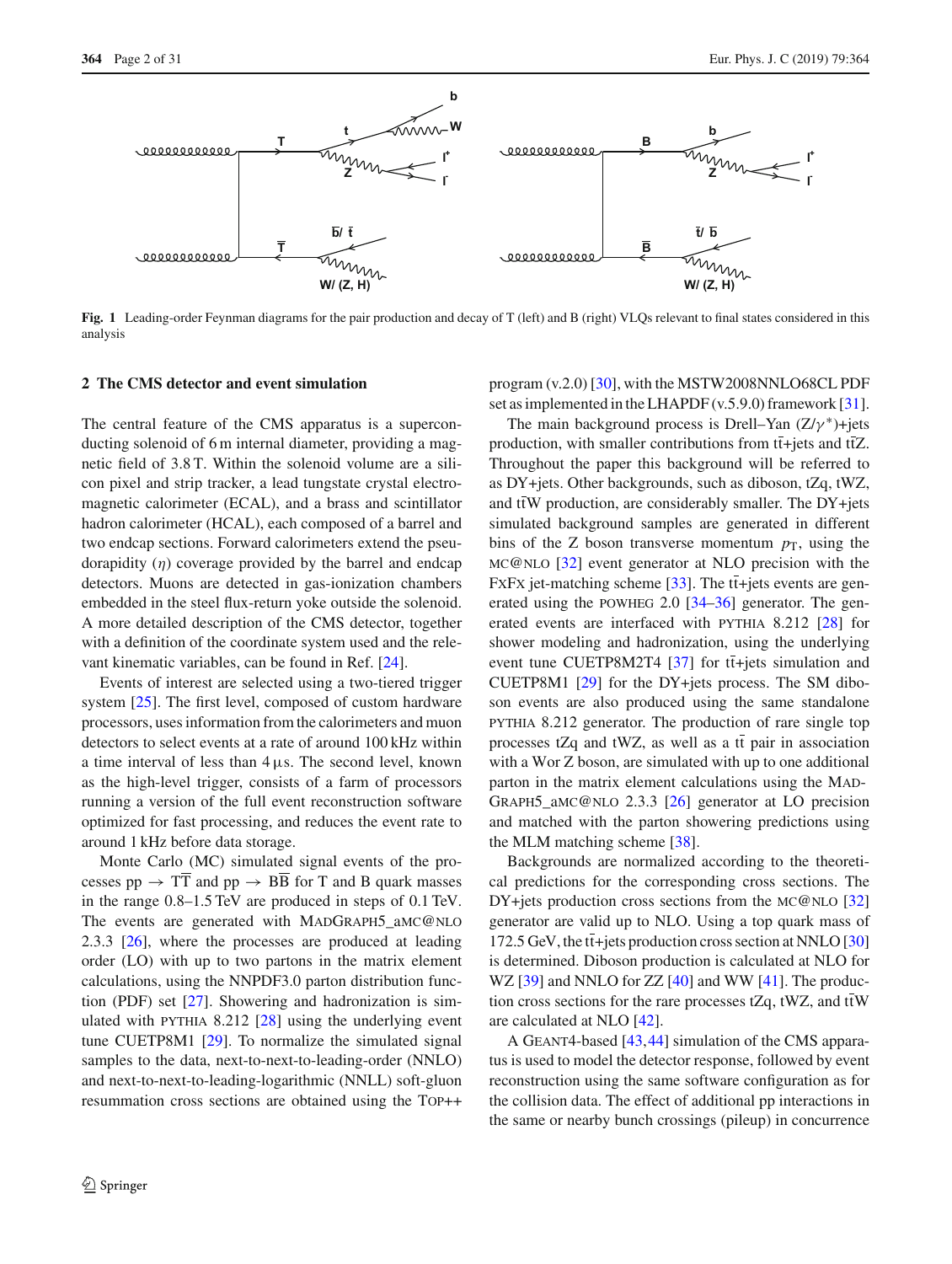with the hard scattering interaction is simulated using the pythia 8.1 generator and a total inelastic pp cross section of 69.2 mb [\[42\]](#page-16-15). The frequency distribution of the additional events is adjusted to match that observed in data and has a mean of 23.

#### <span id="page-2-0"></span>**3 Event reconstruction**

The event reconstruction in CMS uses a particle-flow (PF) algorithm [\[45\]](#page-16-18) to reconstruct a set of physics objects (charged and neutral hadrons, electrons, muons, and photons) using an optimized combination of information from the subdetectors. The energy calibration is performed separately for each particle type.

The pp interaction vertices are reconstructed from tracks in the silicon tracker using the deterministic annealing filter  $\sum p_{\rm T}^2$  of the associated clusters of physics objects is conalgorithm [\[46\]](#page-16-19). The pp interaction vertex with the highest sidered to be the primary vertex associated with the hard scattering interaction. Here, the physics objects are the jets, which are clustered with the tracks assigned to the vertex using the anti- $k_T$  jet clustering algorithm [\[47](#page-16-20)[,48](#page-16-21)], and the missing transverse momentum  $\vec{p}_{\rm T}^{\rm miss}$ , defined as the negative vector sum of the  $\vec{p}_T$  of those jets, with its magnitude referred to as  $p_T^{\text{miss}}$ . The interaction vertices not associated with the hard scattering are designated as pileup vertices.

Electron candidates are reconstructed from clusters of energy deposited in the ECAL and from hits in the silicon tracker [\[49\]](#page-16-22). The clusters are first matched to track seeds in the pixel detector, then the trajectory of an electron candidate is reconstructed considering energy lost by the electron due to bremsstrahlung as it traverses the material of the tracker, using a Gaussian sum filter algorithm. The PF algorithm further distinguishes electrons from charged pions using a multivariate approach [\[50](#page-16-23)]. Observables related to the energy and geometrical matching between track and ECAL cluster(s) are used as main inputs. Additional requirements are applied on the ECAL shower shape, the variables related to the track-cluster matching, the impact parameter, and the ratio of the energies measured in the HCAL and ECAL in the region around the electron candidate. With these requirements, the reconstruction and identification efficiency of an electron from a  $Z \rightarrow e^+e^-$  decay is on average 70%, whereas the misidentification rate is 1–2% [\[49\]](#page-16-22). Electrons with  $p_T > 25$  GeV and  $|\eta| < 2.4$  are selected for this analysis. Further, electrons passing through the transition regions between the ECAL barrel and endcap sections,  $(1.444 < |\eta| < 1.566)$ , which are less well measured, are removed.

Muon candidates are identified by multiple reconstruction algorithms using hits in the silicon tracker and signals in the muon system. The standalone muon algorithm uses only information from the muon detectors. The tracker muon algorithm starts from tracks found in the silicon tracker and then associates them with matching tracks in the muon detectors. The global muon algorithm starts from standalone muons and then performs a global fit to consistent hits in the tracker and the muon system [\[51](#page-16-24)]. Global muons are used by the PF algorithm. Muons are required to pass additional identification criteria based on the track impact parameter, the quality of the track reconstruction, and the number of hits recorded in the tracker and the muon systems. Muons selected for this analysis are required to have  $p_T > 25$  GeV and  $|\eta| < 2.4$ .

Charged leptons (electrons or muons) from  $Z \rightarrow e^+e^-$  or  $Z \rightarrow \mu^+ \mu^-$  decays, with the Z boson originating from the decay of a heavy VLQ, are expected to be isolated, i.e., to have low levels of energy deposited in the calorimeter regions around their trajectories. An isolation variable is defined as the scalar  $p_T$  sum of the charged and neutral hadrons and photons in a cone centered on the direction of the lepton, of radius  $\Delta R \equiv \sqrt{(\Delta \eta)^2 + (\Delta \phi)^2}$ , with  $\Delta R = 0.3$  (0.4) for electrons (muons). The  $p<sub>T</sub>$  contributions from pileup and from the lepton itself are subtracted from the isolation variable [\[49](#page-16-22)[,51](#page-16-24)]. The relative isolation parameter, defined as the isolation variable divided by the lepton  $p<sub>T</sub>$ , is required to be less than 0.06 (0.15) for the electrons (muons), with corresponding efficiencies of 85 and 95%, respectively, based on simulation. The isolation requirement helps reject jets misidentified as leptons and reduce multijet backgrounds.

The anti- $k<sub>T</sub>$  jet clustering algorithm [\[47,](#page-16-20)[48\]](#page-16-21) reconstructs jets with PF candidates as inputs. The energy of charged hadrons is determined from a combination of their momentum measured in the tracker and the matching ECAL and HCAL energy deposits, corrected for zero-suppression effects and for the response function of the calorimeters to hadronic showers. Finally, the energy of neutral hadrons is obtained from the corresponding corrected ECAL and HCAL energies. To suppress the contribution from pileup, charged particles not originating from the primary vertex are removed from the jet clustering. An event-by-event jet-area-based correction [\[52](#page-16-25)[,53](#page-16-26)] is applied to subtract the contribution of the neutral-particle component of the pileup. Residual corrections are applied to the data to account for the differences with the simulations [\[54\]](#page-16-27).

Two types of jet are considered, distinguished by the choice of distance parameter used for clustering. Those clustered with a distance parameter of 0.4 ("AK4 jets"), are required to have  $p_T > 30$  GeV, and those clustered with a value of 0.8 for this parameter ("AK8 jets") must satisfy the condition  $p_T > 200$  GeV, where the jet momentum is the vector sum of the momenta of all particles clustered in the jet. Both classes of jets must satisfy  $|\eta| < 2.4$ . A new value for  $p_T^{\text{miss}}$  is determined using the PF objects and including the jet energy corrections.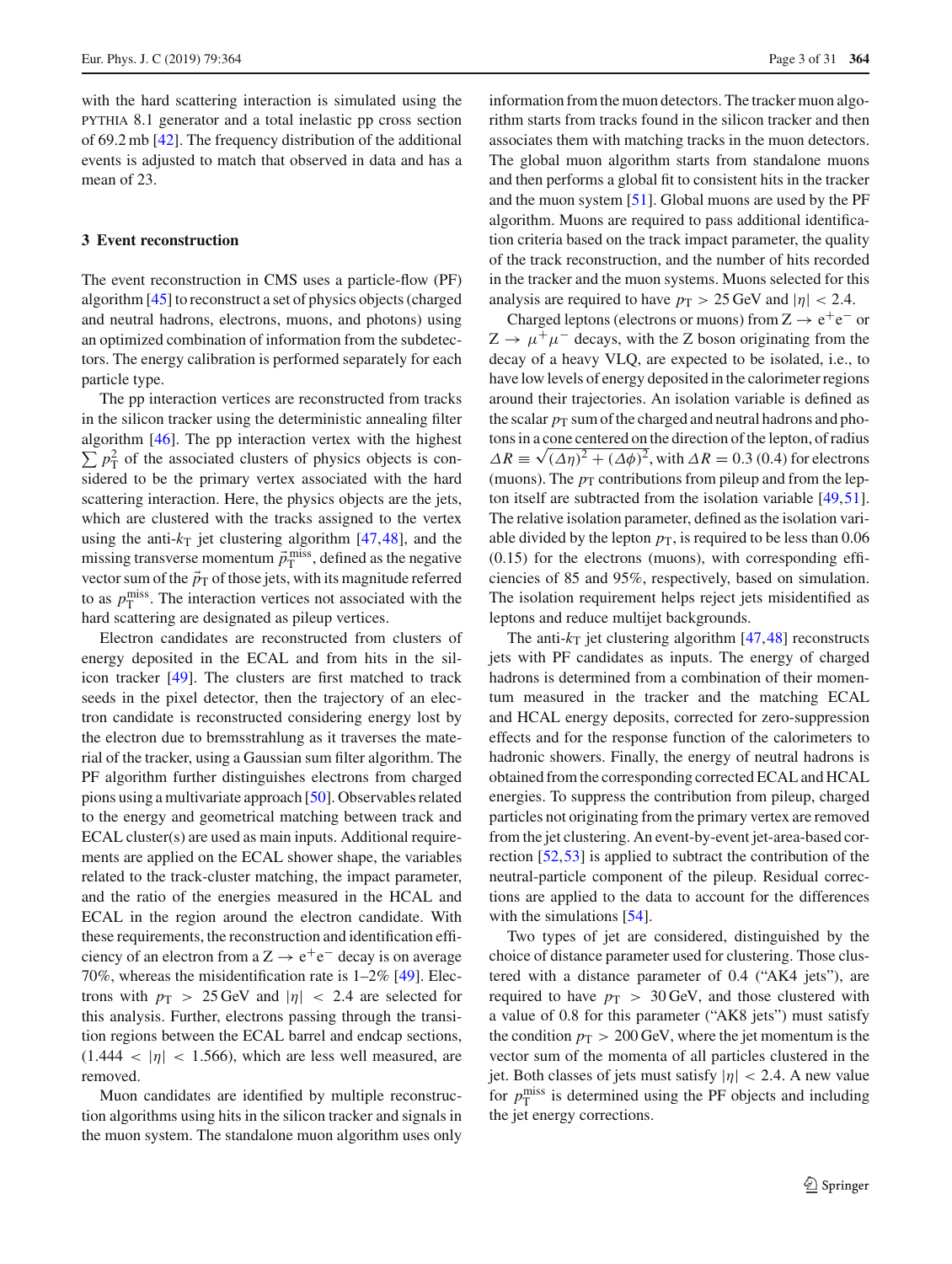The combined secondary vertex b tagging algorithm (CSVv2) [\[55\]](#page-16-28) is used to identify jets originating from the hadronization of b quarks. The algorithm combines information on tracks from the silicon tracker and vertices associated with the jets using a multivariate discriminant. An AK4 jet is defined as a b-tagged jet if the corresponding CSVv2 discriminant is above a threshold that gives an average efficiency of about 70% for b quark jets and a misidentification rate of 1% for light-flavored jets.

The signal events searched for in this analysis have two massive VLQs decaying to at least one Z boson and either a Z, W, or Higgs boson and two heavy quarks. One Z boson must decay leptonically, whereas the remaining Z, W, or Higgs boson is reconstructed using its hadronic decays into jets. Depending on the mass of the VLQ, the decay products can have a large Lorentz boost. In this case, the decay products of  $W \rightarrow q\overline{q}'$  and  $Z \rightarrow q\overline{q}$  (collectively labeled as  $V \rightarrow q\bar{q}$ ),  $H \rightarrow bb$ , and  $t \rightarrow q\bar{q}'b$  may be contained within a single AK8 jet. These decays are reconstructed using a jet substructure tagger. The decay products of heavy bosons and top quarks that do not acquire a large Lorentz boost are identified by a resolved tagger using AK4 jets. Both types of taggers are described in the next section.

#### **4 Event selection and categorization**

For the dielectron ( $Z \rightarrow e^+e^-$ ) channel, event candidates are selected using triggers requiring the presence of at least one electron with  $p_T > 115 \text{ GeV}$  or a photon with  $p_T > 115 \text{ GeV}$ 175 GeV. After passing one of the triggers, the triggering electron is also required to pass a set of criteria based on the electromagnetic shower shape and the quality of the electron track. A loose isolation criterion on the electrons is further required, as described in Sect. [3.](#page-2-0) One of the electrons is required to have  $p_T > 120 \,\text{GeV}$  in order to remain above the triggering electron  $p_T$  threshold. Since the signal electrons originate from the decay of highly boosted Z bosons, these selection criteria preserve the high signal efficiency, while reducing the number of misidentified electrons. The photon trigger helps to retain electrons with  $p_T > 300 \,\text{GeV}$ that would otherwise be lost because of the requirements on electromagnetic shower shape in the ECAL.

For the dimuon ( $Z \rightarrow \mu^+\mu^-$ ) channel, event candidates are selected using a trigger that requires presence of at least one muon with  $p_T > 24$  GeV. The trigger implements a loose isolation requirement by allowing only a small energy deposit in the calorimeters around the muon trajectory. After passing the trigger, one of the muons from the  $Z \rightarrow \mu^+ \mu^$ decay must have  $p_T > 45$  GeV, which provides the largest background rejection that can be obtained without decreasing the signal efficiency for the VLQ mass range of interest. The trigger and lepton reconstruction and identification efficien-

**Table 1** Event selection criteria

<span id="page-3-0"></span>

| Variable                                         | Selection   |
|--------------------------------------------------|-------------|
| $Z \rightarrow \ell \ell$ candidate multiplicity | $=1$        |
| $p_T(Z)$                                         | $>100$ GeV  |
| AK4 jet multiplicity                             | $>$ 3       |
| $H_{\rm T}$                                      | $>200$ GeV  |
| $p_T$ of leading AK4 jet                         | $>100$ GeV  |
| $p_T$ of subleading AK4 jet                      | $> 50$ GeV  |
| b-tagged AK4 jet multiplicity                    | >1          |
| $p_T$ of b jet                                   | $> 50$ GeV  |
| $S_{\rm T}$                                      | $>1000$ GeV |

cies are determined using a tag-and-probe method [\[56](#page-16-29)]. Scale factors are applied to the simulated events to account for any efficiency differences between the data and simulation.

The invariant mass of the lepton pair from the Z boson leptonic decay must satisfy  $75 < m(\ell\ell) < 105 \text{ GeV}$ , to be consistent with the Z boson mass, and have a total  $p_T(\ell) > 100 \,\text{GeV}$ , appropriate for the decay of a massive VLQ. Events must have exactly one  $e^+e^-$  or  $\mu^+\mu^-$  pair candidate consistent with a Z boson decay.

Events are required to have at least three AK4 jets with  $H_{\rm T}$  > 200 GeV, and  $H_{\rm T} \equiv \sum p_{\rm T}$ , where the summation is over all jets in the event. The highest  $p_T$  (leading) AK4 jet is required to have  $p_T > 100$  GeV, the second-highest- $p_T$ (subleading) AK4 jet to have  $p_T > 50$  GeV, and all other jets must satisfy the condition  $p_T > 30$  GeV. The AK4 (AK8) jets j within  $\Delta R(\ell, j) < 0.4$  (0.8) of either lepton from the Z boson decay are not considered further in the analysis. At least one b-tagged jet with  $p_T > 50$  GeV is required. The  $S_T$ variable, defined as the sum of  $H_T$ ,  $p_T(Z)$ , and  $p_T^{\text{miss}}$ , must be greater than 1000 GeV. The selection criteria are summarized in Table [1.](#page-3-0) The selections are optimized to obtain the largest suppression of SM backgrounds that can be achieved without reducing the simulated signal efficiency by more than 1%.

The event topologies are different for  $T\overline{T}$  and  $B\overline{B}$  decays, and the product of the signal efficiency and the acceptance varies from 1.2 to 2.6% over the various signal channels. The TT events are characterized by three heavy bosons and two heavy quarks in the decay sequence. The  $\overline{BB}$  events have two heavy bosons and two heavy quarks, hence more energetic final decay objects. Therefore, the analysis is optimized separately for the  $T\overline{T}$  and  $B\overline{B}$  channels.

For both searches the decays of boosted  $V \rightarrow q\overline{q}$  and  $H \rightarrow b\overline{b}$  are reconstructed from AK8 jets, using the jet substructure tagger, and are referred to as V and H jets, respectively. As the Higgs boson mass is larger than W and Z boson masses, it requires a higher momentum for its decay products to merge into a single AK8 jet. Therefore, H jets are required to have  $p_T > 300$  GeV and V jets have  $p_T > 200$  GeV. A jet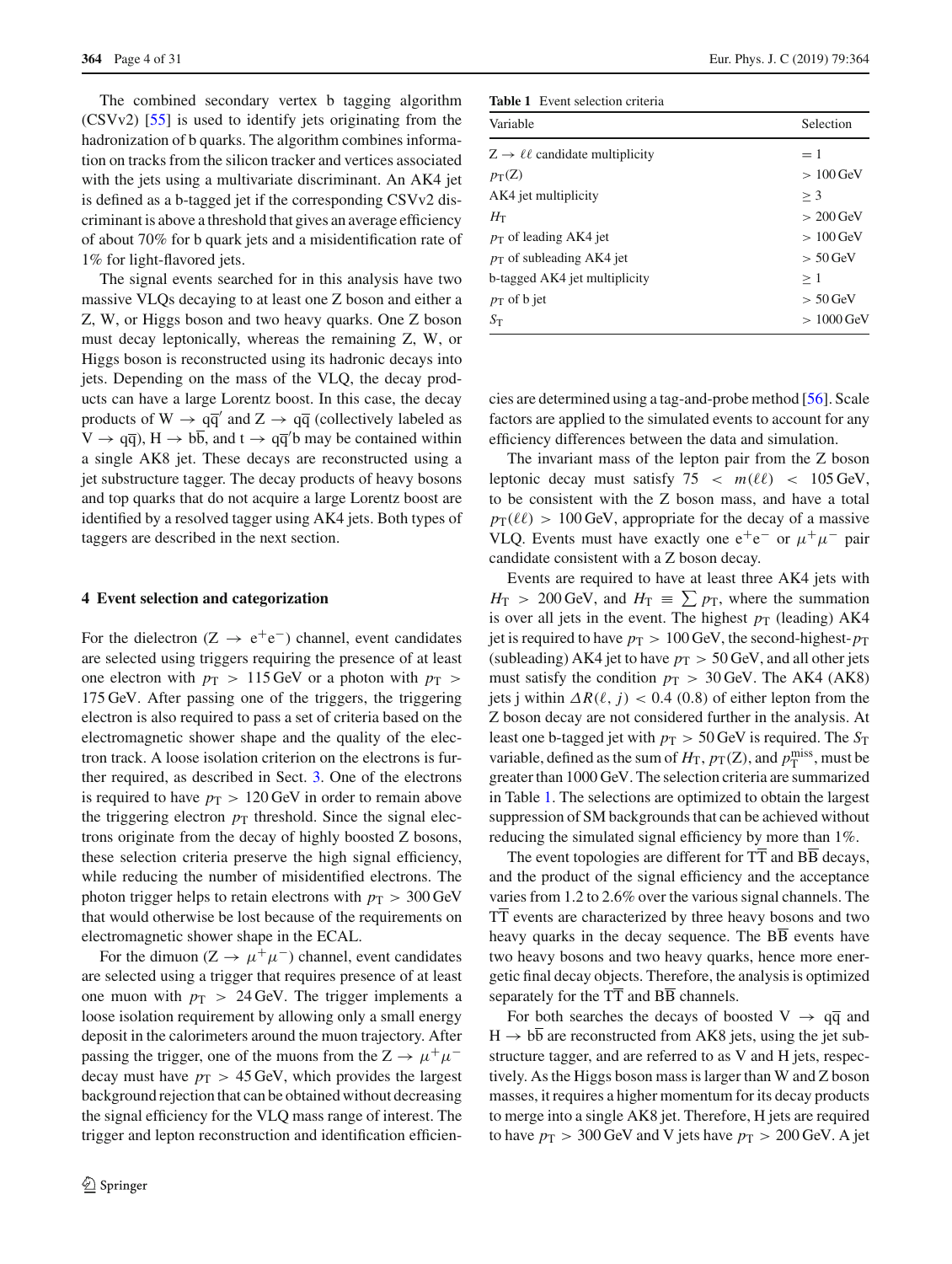pruning algorithm [\[57](#page-16-30),[58\]](#page-16-31) is used to measure the jet mass. The V and H jet candidates are required to have a pruned jet mass in the range 65–105 and 105–135 GeV, respectively. The jet pruning algorithm reclusters the groomed jets [\[59\]](#page-16-32) by eliminating low energy subjets subjets. In the subsequent recombination of two subjets, the ratio of the subleading subjet  $p<sub>T</sub>$  to the pruned jet  $p<sub>T</sub>$  must be greater than 0.1 and the distance between the two subjets must satisfy  $\Delta R$  <  $m_{jet}/2p_{Tiet}$ , where  $m_{jet}$  and  $p_{Tiet}$  are the mass and  $p_T$  of the pruned jet, respectively.

The *N*-subjettiness algorithm [\[60\]](#page-16-33) is used to calculate the jet shape variable  $\tau_N$ , which quantifies the consistency of a jet with the hypothesis of the jet having *N* subjets, each arising from a hard parton coming from the decay of an original heavy boson. The V and H jets in the  $T\overline{T}$ (BB) search are required to have an *N*-subjettiness ratio  $\tau_{21} \equiv \tau_2/\tau_1$  < 1.0 (0.6). Both pruned subjets coming from the H jet are required to be b-tagged. This is done by using the above-mentioned CSVv2 b-tagging algorithm with a cut that gives a 70–90% efficiency for b quark subjets, depending on the subjet  $p<sub>T</sub>$ , and a misidentification rate of 10% for subjets from light-flavored quarks and gluons.

Boosted top quarks decaying to  $bq\bar{q}'$  are identified ("t tagged") using AK8 jets and the soft-drop algorithm  $[61,62]$  $[61,62]$ to groom the jet. This algorithm recursively declusters a jet into two subjets. It discards soft and wide-angle radiative jet components until a hard-splitting criterion is met, to obtain jets consistent with the decay of a massive particle. We use the algorithm with an angular exponent  $\beta = 0$ , a soft cutoff threshold  $z_{cut}$  < 0.1, and a characteristic radius  $R_0 = 0.8$ . For top quark jets, the soft-drop mass must be in the range 105–220 GeV and the *N*-subjettiness ratio  $\tau_{32} \equiv \tau_3/\tau_2$  < 0.81 (0.67) for the TT (BB) search, consistent with the expectation for three subjets from top quark decay. There are a total of five heavy bosons and quarks produced in TT signal events, whereas there are only four in BB events. Thus it is possible to apply a tighter *N*-subjetiness ratio criterion in the  $\overline{BB}$  analysis without a loss of signal efficiency.

Corrections to the jet mass scale, resolution and  $\tau_{21}$  selection efficiency for V jets due to the difference in data and MC simulation are measured using a sample of semileptonic tt events [\[63\]](#page-17-0). For the correction to the jet mass scale and resolution, boosted W bosons produced in the top quark decays are separated from the combinatorial  $t\bar{t}$  background by performing a simultaneous fit to the observed pruned jet mass spectrum. In order to account for the difference in the jet shower profile of  $V \rightarrow q\overline{q}$  and  $H \rightarrow b\overline{b}$  decays, a correction factor to the H jets mass scale and resolution [\[64](#page-17-1)] is measured by comparing the ratio of H and V jet efficiencies using the PYTHIA 8.212  $[28]$  $[28]$  and HERWIG++  $[65]$  $[65]$  shower generators. In addition, the corrections to  $\tau_{21}$  selection efficiency are obtained based on the difference between data and simulation [\[64\]](#page-17-1) for H-tagged jets. All these corrections are propagated to V, top quark and H jets, respectively. For top quark jets, the corrections to the  $\tau_{32}$  selection efficiency are measured between data and simulation [\[63\]](#page-17-0) using softdrop groomed jets. To account for the misidentification of boosted V-, H-, and t-tagged jets in the background samples, mistagging scale factors are derived from a region in the data enriched in Z+jets events, which is constructed using the selection criteria listed in Table [1,](#page-3-0) with the exception that events must have zero b jets. These mistagging scale factors are applied to the mistagged jets in simulated signal and background events.

In the  $T\overline{T}$  search, in addition to the jet substructure techniques, the W, Z, H, and top quark decays are reconstructed with a resolved tagger using AK4 jets, as described below. Only those AK4 jets that are a radial distance  $\Delta R > 0.8$  from the tagged AK8 jets are considered in the resolved tagging algorithm. The resolved  $V \rightarrow q\overline{q}$  and  $H \rightarrow b\overline{b}$  candidates are composed of two AK4 jets  $j_1$  and  $j_2$  whose invariant mass must satisfy  $70 < m(j_1 j_2) < 120$  GeV and  $80 < m(j_1 j_2) <$ 160 GeV, respectively, and have  $p_T(j_1 j_2) > 100$  GeV. For H candidates, at least one of the jets must be b tagged. The resolved top quark candidate is composed of either three AK4 jets  $j_1$ ,  $j_2$ , and  $j_3$  with an invariant mass  $120 < m(j_1 j_2 j_3)$ 240 GeV and  $p_T(j_1 j_2 j_3) > 100$  GeV, or an AK4 jet  $j_1$  and an AK8 V jet satisfying  $120 < m(Vj_1) < 240$  GeV and  $p_T(V j_1) > 150 \text{ GeV}$ . These selection criteria are derived from simulated  $T\overline{T}$  events, using MC truth information.

The  $T\overline{T}$  events are next classified based on the number of AK4 b-tagged jets  $(N_b)$ , and number of  $V \rightarrow q\bar{q} (N_V)$ ,  $H \to bb(N_H)$ , and  $t \to q\overline{q}'b(N_t)$  candidates identified using either the jet substructure or resolved tagging algorithms. In an event,  $N_b$  can be 1 or  $\geq$  2, and  $N_V$ ,  $N_H$ , and  $N_t$  each can be 0 or  $\geq$  1. Thus, in total,  $2 \times 2 \times 2 \times 2 = 16$  categories of events are constructed. For simplicity, overlaps between candidates of different types are allowed, e.g., the same AK8 jet could be tagged as both a top quark and an H candidate because of the overlapping mass windows. Such overlaps occur in a few percent of the signal events. However, by construction each event can belong to only one category. In the example above, the event would fall into a category with both  $N_{\rm H} \geq 1$  and  $N_t \geq 1$  requirements satisfied. Further, the mistag rates and the relevant corrections to the jet mass scale and resolution are applied to the H and t candidates, based on MC truth information.

Next, the event categories are sorted using the figure of merit  $S/\sqrt{B}$ , where *S* and *B* are the expected TT  $\rightarrow$  tZtZ signal and background event yields, respectively, as determined from the simulation. The categories with similar figures of merit based on expected upper limits at 95% confidence level (CL) are grouped together, while the categories that are found not to add sensitivity to the TT signal are discarded. A total of four event groups labeled A through D are selected, each with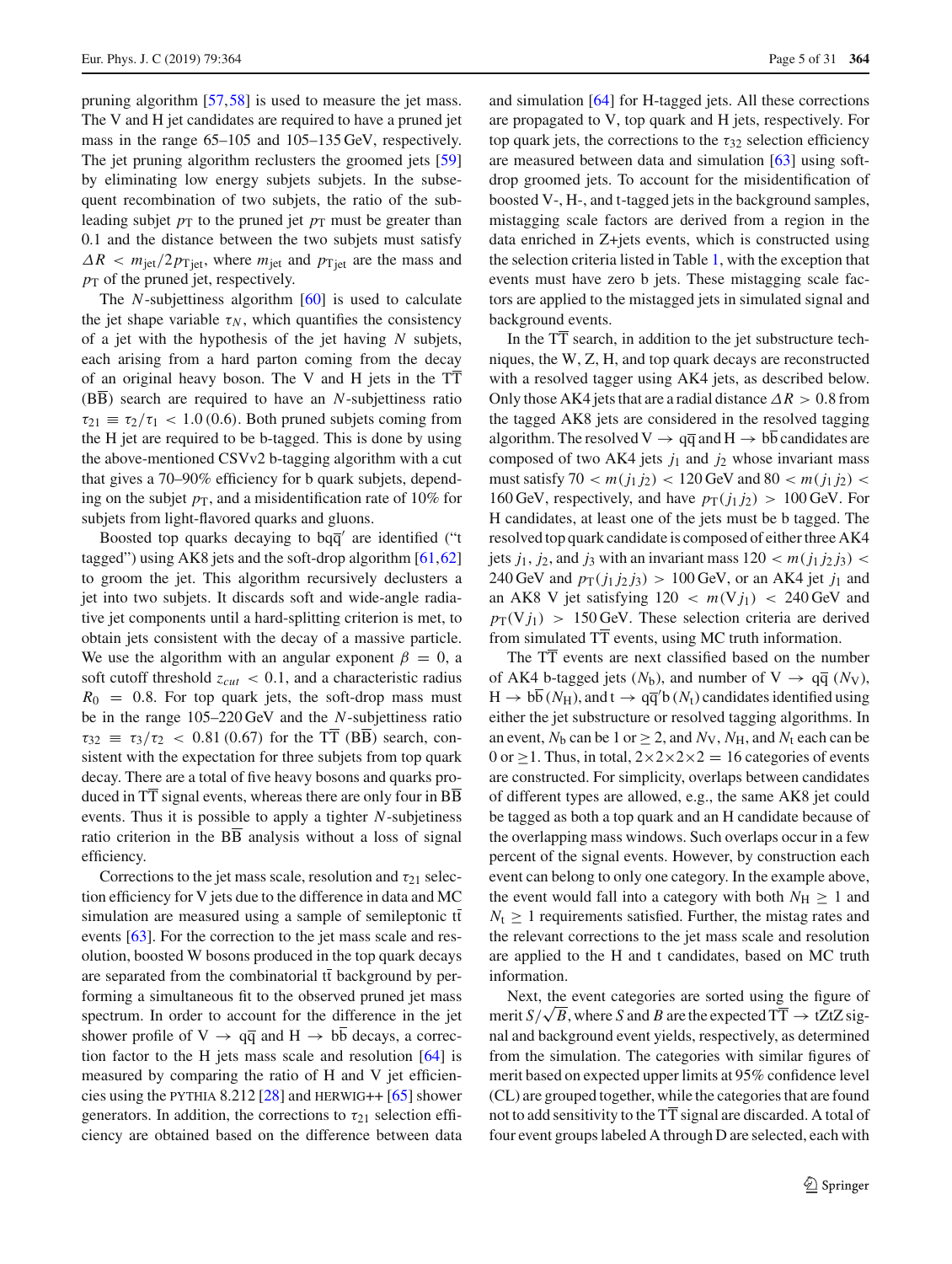<span id="page-5-0"></span>**Table 2** The first four columns show different event groups used for the  $T\overline{T}$  search, classified according to the number of b-tagged jets  $N<sub>b</sub>$  and the number of  $V \to q\overline{q}$ ,  $H \to bb$ , and  $t \to q\overline{q}'b$  candidates in the event, *N*V, *N*<sup>H</sup> and *N*t, respectively, identified using both the jet substructure and resolved tagger algorithms. The last three columns show the relative signal acceptance for a T quark of mass 1200 GeV for decay channels tZtZ, tZtH and tZbW as described in text

|              |                         |  |                                  | Group $N_b$ $N_V$ $N_H$ $N_t$ tZtZ $(\%)$ tZtH $(\%)$ tZbW $(\%)$ |      |
|--------------|-------------------------|--|----------------------------------|-------------------------------------------------------------------|------|
| $\mathbf{A}$ |                         |  | $= 1 \ge 1 = 0 \ge 1$ 37.8 27.2  |                                                                   | 31.9 |
|              | $= 1 > 1 > 1 > 1$       |  |                                  |                                                                   |      |
| B            |                         |  | $> 2 > 1 = 0 > 1$ 32.2           | 42.1                                                              | 20.6 |
|              | $> 2$ > 1 > 1 > 1       |  |                                  |                                                                   |      |
| C            |                         |  | $= 1 = 0 = 0 \ge 1$ 8.4          | 6.6                                                               | 11.6 |
|              | $> 2$ $> 1$ $= 0$ $= 0$ |  |                                  |                                                                   |      |
| D            |                         |  | $> 2$ $> 1$ $> 1$ $= 0$ 8.7 13.4 |                                                                   | 8.2  |
|              | $> 2 = 0 \ge 1 \ge 1$   |  |                                  |                                                                   |      |
|              | $> 2 = 0 = 0 > 1$       |  |                                  |                                                                   |      |

a different signal acceptance relative to the selection criteria described in Table [1](#page-3-0) and depending on the T decay channel. Table [2](#page-5-0) shows the selections on these event groups, and the relative signal acceptances of the T quark decay channels, namely, tZtZ, tZtH, or tZbW for a T quark of mass 1200 GeV. The decay channels are defined with a benchmark combination of branching fractions  $B(T \rightarrow tZ) = 100\%$  $(tZtZ), \mathcal{B}(T \rightarrow tZ) = \mathcal{B}(T \rightarrow tH) = 50\%$  (tZtH), and  $B(T \rightarrow tZ) = B(T \rightarrow bW) = 50\%$  (tZbW). Events from all the decay channels mainly contribute to groups A and B, whereas groups C and D have slightly lower acceptance depending on the decay channel. The fraction of the signal identified by the jet substructure and resolved taggers depends on the T quark mass. For masses below 1200 GeV, the two taggers are equally efficient in identifying signal events for all the channels. For T quark masses above 1200 GeV, the jet substructure tagger becomes more efficient. For example, for T quark mass at 1800 GeV, the jet substructure tagger selects twice as many T quark candidates as the resolved tagger.

<span id="page-5-1"></span>**Table 3** The first four columns show different event categories used for the BB search, classified according to the number of AK4 b-tagged jets  $N_b$  and the number of  $V \rightarrow q\overline{q}$ ,  $H \rightarrow bb$ , and  $t \rightarrow q\overline{q}'b$  candidates in the event,  $N_V$ ,  $N_H$ , and  $N_t$ , respectively, identified using the jet

Because the event topology of  $\overline{BB}$  signal events is different from that of  $T\overline{T}$  signal events, as discussed previously, the V, H, and t candidates in the  $\overline{BB}$  analysis are identified using only the jet substructure tagger. Events are then separated into five categories, labeled 1b, 2b, boosted t, boosted H, and boosted Z, based on the values of *N*b, *N*V,  $N_{\rm H}$ , and  $N_{\rm t}$ . Table [3](#page-5-1) shows these categories, and the relative signal acceptances of B quark decay channels, namely, bZbZ, bZbH, or bZtW for a B quark of mass 1200 GeV. The decay channels are defined with a benchmark combination of branching fractions  $\mathcal{B}(B \rightarrow bZ) = 100\%$  $(bZbZ)$ ,  $\mathcal{B}(B \rightarrow bZ) = \mathcal{B}(B \rightarrow bH) = 50\%$  (bZbH), and  $B(B \to bZ) = B(B \to tW) = 50\%$  (bZtW).

#### **5 Background modeling**

The backgrounds from all sources are estimated using simulation, except for Z+jets where corrections to the simulated events are applied using data, as described below. The modeling of simulated background events is validated using several control regions in the data, which are constructed by inverting one or more of the requirements listed in Table [1.](#page-3-0) The control region labeled CR0b+high-S<sub>T</sub> is constructed by requiring zero b jets. The control region CR1b+low-S<sub>T</sub> is constructed by inverting the  $S_T$  requirement:  $S_T \leq 1000$  GeV. The control region CR0b is constructed by requiring zero b jets and removing the  $S_T$  requirement. Signal contamination from all channels in each of these control regions is less than 1%.

The AK4 jet multiplicity distribution is not modeled reliably in the Z+jets simulation, and therefore it is corrected using scale factors obtained from data. Scale factors listed in Table [4](#page-6-0) are determined using the CR0b control region, which is enriched with Z+jets events. After applying these corrections, the distributions of kinematic variables in the control regions from the background simulations are in agreement with the data, as shown for example in Fig. [2](#page-6-1) for the  $S_T$ distributions.

substructure algorithm. The last three columns show the relative signal acceptance for a B quark of mass 1200 GeV for decay channels bZbZ, bZbH and bZtW as described in text

| $N_{\rm b}$ | Nv       | $N_{\rm H}$ | $N_{\rm t}$ | $bZbZ$ $(\%)$ | $bZbH$ (%) | $bZtW$ (%) |
|-------------|----------|-------------|-------------|---------------|------------|------------|
| $=1$        | $= 0$    | $= 0$       | $= 0$       | 50.4          | 27.4       | 22.3       |
| $\geq 2$    | $= 0$    | $= 0$       | $= 0$       | 45.7          | 34.3       | 20.0       |
| >1          | $\geq 0$ | $\geq 0$    | $\geq$ 1    | 35.1          | 24.3       | 40.6       |
| $\geq$ 1    | $\geq 0$ | $\geq 0$    | $= 0$       | 21.4          | 64.3       | 14.3       |
| $\geq$ 1    | >1       | $= 0$       | $= 0$       | 52.4          | 21.7       | 25.9       |
|             |          |             |             |               |            |            |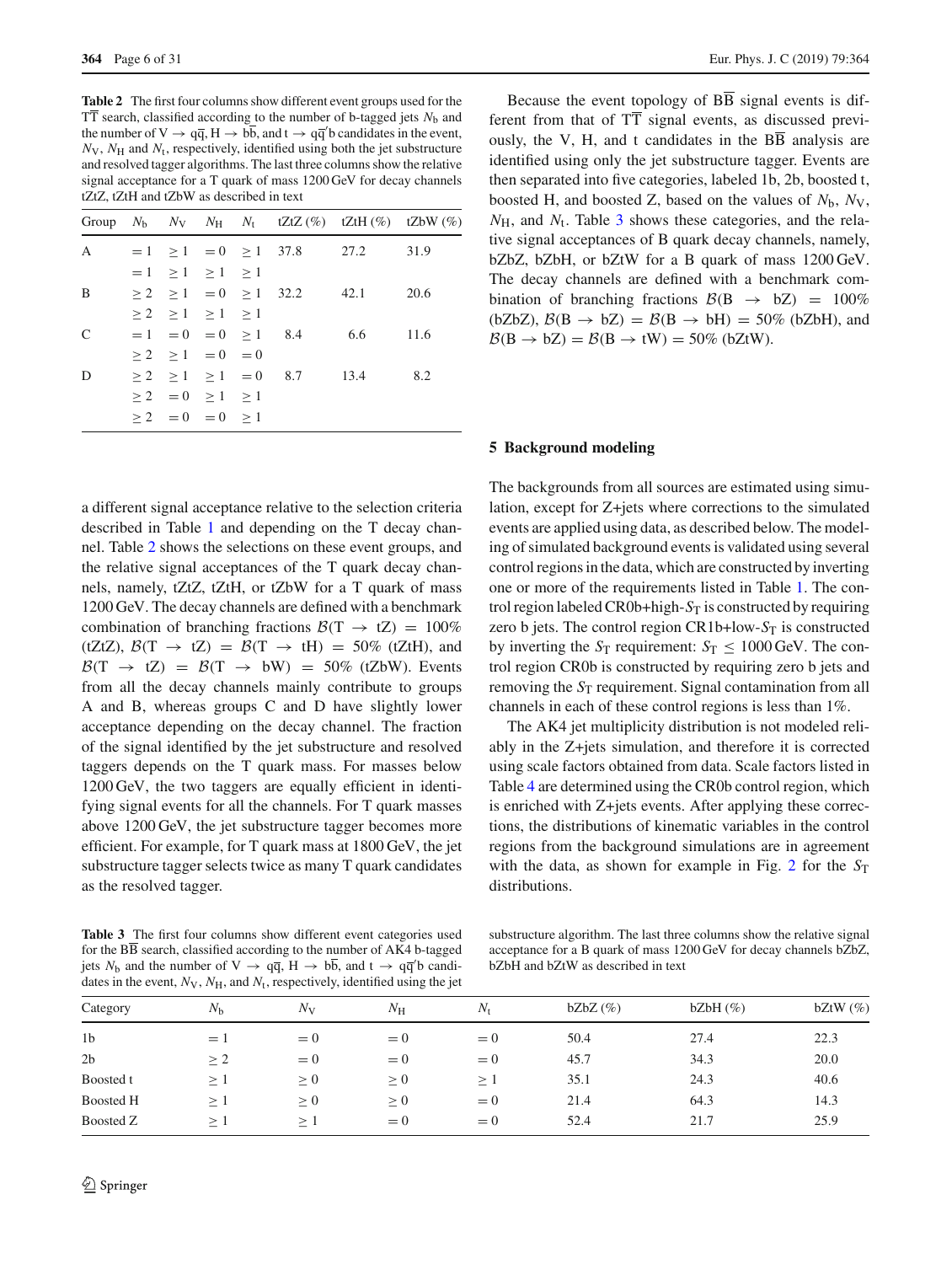<span id="page-6-0"></span>**Table 4** The scale factors determined from data for correcting the AK4 jet multiplicity distribution in the simulation. The quoted uncertainties in the scale factors are statistical only

| Number of AK4 jets | Scale factor    |
|--------------------|-----------------|
| 3                  | $0.92 \pm 0.01$ |
| $\overline{4}$     | $1.03 \pm 0.01$ |
| 5                  | $1.12 \pm 0.02$ |
| 6                  | $1.30 \pm 0.05$ |
| >7                 | $1.61 \pm 0.12$ |

#### **6 Systematic uncertainties**

The systematic uncertainties in the SM background rates are due to the uncertainties in the CMS measurements of  $d\sigma/dH_T$ for Z+jets [\[66\]](#page-17-3),  $d\sigma/dm_{\text{tr}}$  for tt+jets [\[67\]](#page-17-4), and  $d\sigma/dp_{\text{T}}(Z)$  for diboson production [\[68\]](#page-17-5). They are estimated to be 15% in each case. The measured integrated luminosity uncertainty of 2.5% [\[69](#page-17-6)] affects both the signal and background rate predictions. The uncertainties associated with the measured data-to-simulation efficiency scale factors for the lepton identification and the trigger efficiencies are 3 and 1%, respectively.

The effect on the signal and background acceptance uncertainties due to the renormalization and factorization scale  $(\mu_f$  and  $\mu_r)$  uncertainties and the PDF choices in the simulations are taken into account in the statistical analysis. The influence of  $\mu_f$  and  $\mu_r$  scale uncertainties are estimated by varying the default scales by the following six combinations of factors,  $(\mu_f, \mu_r) \times (1/2, 1/2), (1/2, 1), (1, 1/2), (2, 2),$  $(2, 1)$ , and  $(1, 2)$ . The maximum and minimum of the six variations are computed for each bin of the  $S_T$  distribution, producing an uncertainty "envelope". The uncertainties due to the PDF choices in the simulations are estimated using the PDF4LHC procedure [\[27](#page-16-1)[,70](#page-17-7)[–72](#page-17-8)], where the root-meansquare of 100 pseudo-experiments provided by the PDF sets represents the uncertainty envelope. The background and signal event counts are then varied relative to their nominal values up and down by a factor of two times the uncertainty envelopes. The impacts of these variations on the background and signal shape are also taken into account. The effect of the  $\mu_f$  and  $\mu_r$  scale uncertainties on the TT and BB signal yield  $is < 1\%$ . However, this has the largest effect, amounting to as much as 36% on the background yield. The effect due to PDF choices amounts to a 3.2–9.5% change in the signal and background yields. The effect of the uncertainty in the pileup determination is estimated by varying the nominal pp inelastic cross section by 4.6% [\[42](#page-16-15)], which has an impact of 1.5–3.6% on the signal yields. Differences between simulation and data in the jet multiplicity distributions in DY+jets background events, derived in the CR0b region as shown in Table [4,](#page-6-0) are taken as an estimate of the associated systematic uncertainty, which ranges from 4.0–11.5%

Several uncertainties are associated with the measurement of jet-related quantities. The jet energy scale and resolution uncertainties are about  $1\%$  [\[54,](#page-16-27)[73\]](#page-17-9). The AK8 pruned jet mass scale and resolution uncertainties are evaluated to be 2.3 and 18% [\[63\]](#page-17-0), respectively. The effect of these uncertainties on the TT and  $\overline{BB}$  signal yields is 1.5–4.4% and 1.0–





<span id="page-6-1"></span>**Fig. 2** The  $S_T$  distributions for the CR1b+low- $S_T$  (left) and CR0b+high-*S*<sup>T</sup> (right) control regions for the data (points) and the background simulations (shaded histograms) after applying the scale factors given in Table [4.](#page-6-0) The vertical bars on the points represent the statistical

uncertainties in the data. The hatched bands indicate the total uncertainties in the simulated background contributions added in quadrature. The lower plots show the difference between the data and the simulated background, divided by the total uncertainty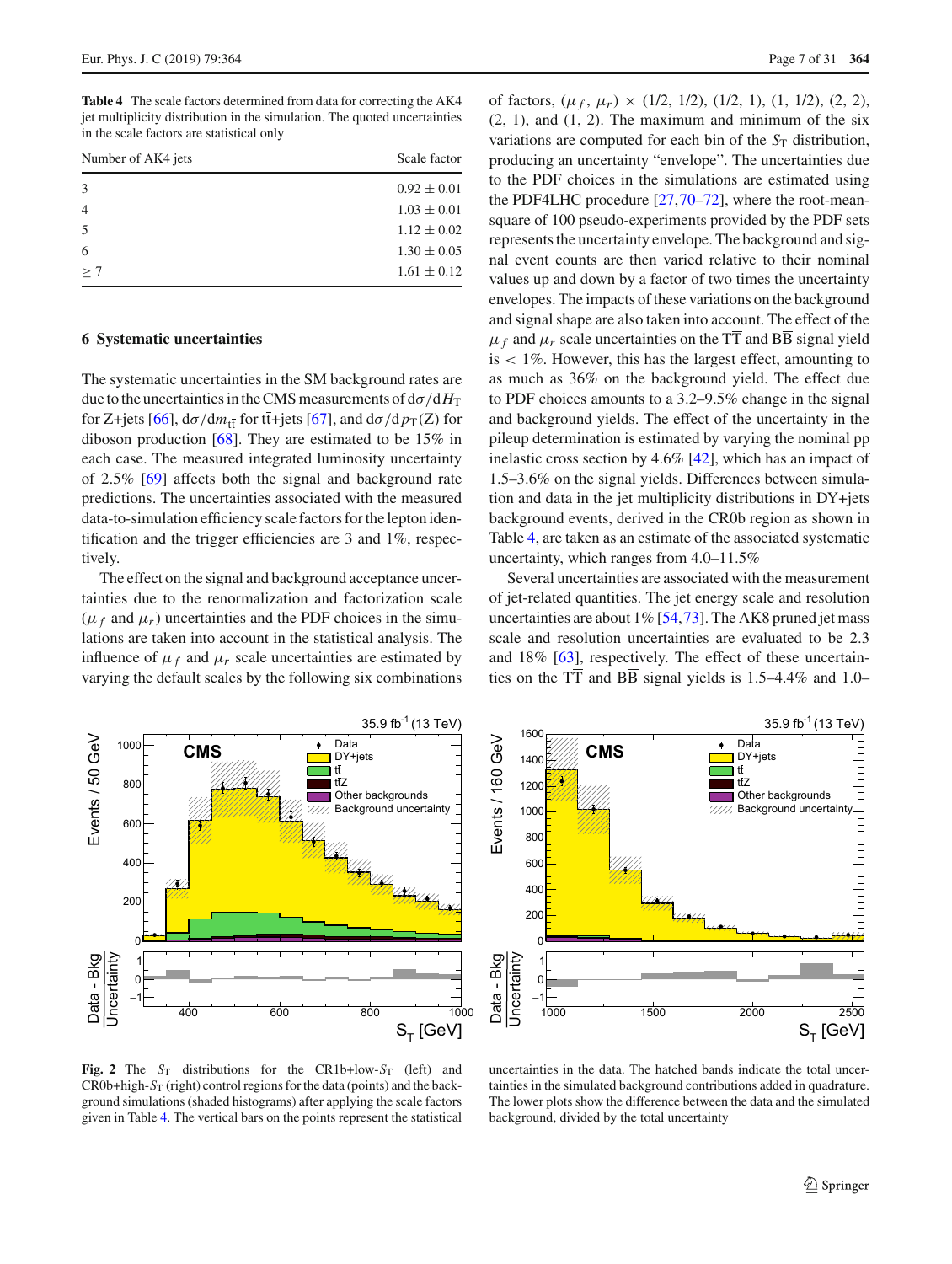<span id="page-7-0"></span>**Table 5** Summary of systematic uncertainties considered in the statistical analysis of  $T\overline{T}$  and  $B\overline{B}$  search on the background and signal events. All uncertainties affect the normalizations of the  $S_T$  distributions. The tick mark indicates the uncertainties that also affect the shape, and the uncertainty range accounts for their effects on the expected yields across all the  $T\overline{T}$  groups or  $B\overline{B}$  categories. The  $T\overline{T}$  and  $B\overline{B}$  signal events correspond to the benchmark decay channels tZtZ and bZbZ, respectively, for T and B quark mass  $m_T = m_B = 1200$  GeV

| Source                    | Shape        | Uncertainty $(\%)$ |              |                                   |              |  |  |
|---------------------------|--------------|--------------------|--------------|-----------------------------------|--------------|--|--|
|                           |              | $T\overline{T}$    |              | $\mathrm{B}\overline{\mathrm{B}}$ |              |  |  |
|                           |              | Background yield   | Signal yield | Background yield                  | Signal yield |  |  |
| $t\bar{t}$ +jets rate     |              | 15                 |              | 15                                |              |  |  |
| $DY+jets$ rate            |              | 15                 |              | 15                                |              |  |  |
| Diboson rate              |              | 15                 |              | 15                                |              |  |  |
| Integrated luminosity     |              | 2.5                | 2.5          | 2.5                               | 2.5          |  |  |
| Lepton identification     |              | 3                  | 3            | 3                                 | 3            |  |  |
| Trigger efficiency        |              | 1                  | 1            | $\mathbf{1}$                      | 1            |  |  |
| PDF                       | ✓            | $4.8 - 6.6$        | $4.5 - 7.8$  | $3.2 - 7.1$                       | $4.6 - 9.5$  |  |  |
| $\mu_f$ and $\mu_r$       |              | $12.9 - 25.8$      | $0.1 - 0.2$  | $12.7 - 36.5$                     | $0.1 - 0.4$  |  |  |
| Pileup                    |              | $3.5 - 5.0$        | $1.5 - 2.6$  | $1.8 - 6.7$                       | $1.8 - 3.6$  |  |  |
| DY+Jets correction factor |              | $4.2 - 11.4$       |              | $1.5 - 7.8$                       |              |  |  |
| Jet energy scale          |              | $5.4 - 8.2$        | $1.6 - 4.0$  | $4.9 - 9.1$                       | $3.3 - 4.4$  |  |  |
| Jet energy resolution     |              | $2.0 - 3.8$        | $0.6 - 1.8$  | $3.2 - 6.7$                       | $1.7 - 3.8$  |  |  |
| V and H tagging           |              | $1.5 - 2.5$        | $0.3 - 1.3$  | $0.2 - 6.3$                       | $0.2 - 8.4$  |  |  |
| t tagging                 |              | $0.5 - 3.0$        | $4.8 - 7.6$  | $0.2 - 6.3$                       | $0.2 - 8.4$  |  |  |
| misidentification of V    | $\checkmark$ | $0.6 - 2.3$        | $0.1 - 0.2$  | $0.3 - 4.9$                       | $0.0 - 5.3$  |  |  |
| misidentification of H    |              | $0.0 - 0.7$        | $0.0 - 0.7$  | $0.0 - 14.4$                      | $0.0 - 14.4$ |  |  |
| misidentification of t    |              | $1.0 - 2.3$        | $0.2 - 0.4$  | 6.8                               | 6.8          |  |  |
| b tagging                 |              | $4.1 - 6.2$        | $1.0 - 7.2$  | $8.3 - 23.6$                      | $1.8 - 10.2$ |  |  |

3.8%, respectively. These uncertainties, in addition to the uncertainties in the  $\tau_{21}$  (8%) and  $\tau_{32}$  (11%) selections [\[63](#page-17-0)], are applied for the V-, H-, and t-tagged jets. The systematic uncertainties due to the jet shower profile differences between the jets in the W  $\rightarrow$  q $\overline{q}'$  and H  $\rightarrow$  bb processes are estimated from the difference observed between results obtained with the PYTHIA 8 and HERWIG++ generators and are applied to the V- and H-tagged jets. The overall effect of V, H, and t tagging uncertainties on  $T\overline{T}$  and  $B\overline{B}$  signal yields is 0.2–8.4%. The uncertainties in the misidentification rates of boosted jets are 5, 14, and 7% for the W-, H-, and t-tagged jets, respectively. They are used to derive the uncertainties in the estimates of the numbers of mistagged jets in the signal and background simulated events, which result in uncertainties in the BB signal yields of up to 14%. The uncertainties in the b tagging efficiency scale factors are propagated to the final result, with the uncertainties in the b- and c-flavored quark jets treated as fully correlated. These uncertainties are in the range 2–5% for b-flavored jets, a factor of two larger for c-flavored jets, and  $\approx$ 10% for light-flavored jets. The uncertainties due to heavy- and light-flavored jets are considered uncorrelated. Table [5](#page-7-0) summarizes the systematic uncertainties in the background and signal yields in the  $T\overline{T}$  and  $B\overline{B}$ searches. The ranges correspond to the impact on event yields due to systematic uncertainties that affect both the rates and shapes across all the  $T\overline{T}$  groups or  $B\overline{B}$  categories. Here the  $T\overline{T}$  and  $B\overline{B}$  signals correspond to the benchmark decay channels tZtZ and bZbZ, respectively, for a T and B quark mass  $m_T = m_B = 1200 \text{ GeV}.$ 

#### **7 Results**

#### 7.1 T quark search

The number of observed events for the  $T\overline{T}$  production search in the A, B, C, and D event groups are given for the electron and muon channels in Tables [6](#page-8-0) and [7,](#page-8-1) respectively, along with the numbers of predicted background events. The expected numbers of signal events for T quark masses of 800 and 1200 GeV are also shown in the same tables, for three different decay scenarios, with branching fractions  $B(T \rightarrow tZ)$  = 100% (tZtZ),  $\mathcal{B}(T \to tZ) = \mathcal{B}(T \to tH) = 50\%$  (tZtH), and  $\mathcal{B}(T \to tZ) = \mathcal{B}(T \to bW) = 50\%$  (tZbW). The predicted background and observed event yields agree within their uncertainties.

To determine the upper limits on the  $T\overline{T}$  cross section, the electron and muon channels are combined, and a simultane-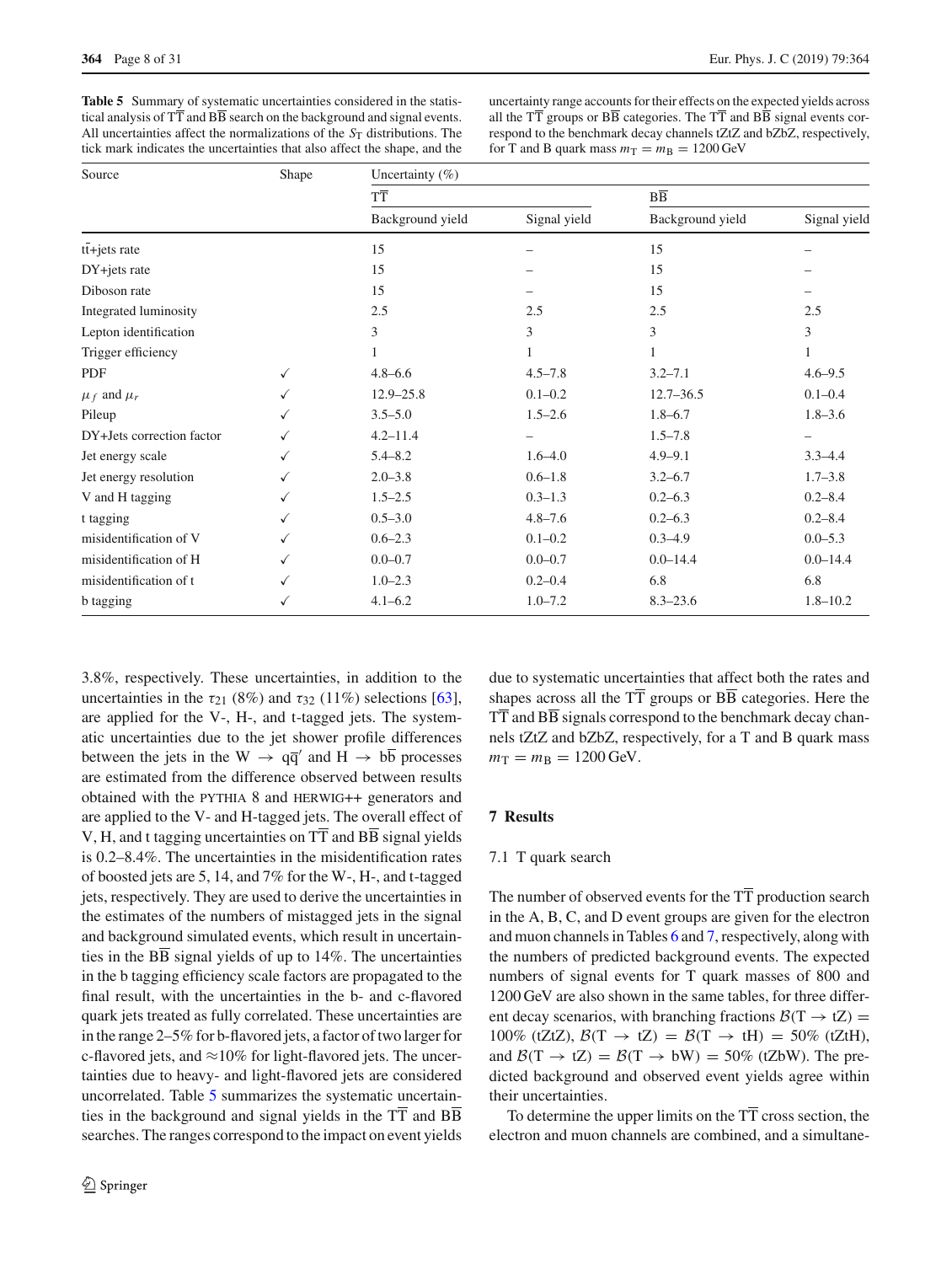<span id="page-8-0"></span>**Table 6** The number of observed events and the predicted number of SM background events in the TT search using  $Z \rightarrow e^+e^-$  channel in the four event groups. The expected numbers of signal events for T quark masses of 800 and 1200 GeV for three different decay scenarios with assumed branching fractions  $B(T \rightarrow tZ) = 100\%$  (tZtZ),

 $B(T \rightarrow tZ) = B(T \rightarrow tH) = 50\%$  (tZtH), and  $B(T \rightarrow tZ) = B(T \rightarrow tZ)$  $bW = 50\%$  (tZbW) are also shown. The uncertainties in the number of expected background events include the statistical and systematic uncertainties added in quadrature

| Event group       |                                 | A              | B              | C              | D              |
|-------------------|---------------------------------|----------------|----------------|----------------|----------------|
| $DY+jets$         |                                 | $54.9 \pm 5.2$ | $9.0 \pm 1.9$  | $17.0 \pm 2.4$ | $7.2 \pm 1.4$  |
| $t\bar{t}$ +jets  |                                 | $7.9 \pm 1.7$  | $1.7 \pm 0.8$  | $3.2 \pm 1.1$  | $1.8 \pm 0.8$  |
| $t\bar{t}Z$       |                                 | $8.2 \pm 0.8$  | $4.9 \pm 0.6$  | $1.3 \pm 0.2$  | $1.3 \pm 0.2$  |
| Other backgrounds |                                 | $3.0 \pm 1.7$  | $0.9 \pm 0.7$  | $0.6 \pm 0.4$  | $0.1 \pm 0.1$  |
| Total             |                                 | $74.1 \pm 6.2$ | $16.5 \pm 2.5$ | $22.2 \pm 2.9$ | $10.4 \pm 1.8$ |
| Data              |                                 | 84             | 15             | 25             | 11             |
| tZtZ              | $m_T = 800 \,\text{GeV}$        | $54.9 \pm 2.2$ | $43.6 \pm 2.0$ | $9.6 \pm 0.9$  | $9.6 \pm 0.9$  |
| tZtH,             | $m_T = 800 \,\text{GeV}$        | $24.8 \pm 1.0$ | $26.7 \pm 0.8$ | $4.2 \pm 0.3$  | $6.5 \pm 0.4$  |
| tZbW,             | $m_T = 800 \,\text{GeV}$        | $24.5 \pm 1.0$ | $17.9 \pm 0.6$ | $5.4 \pm 0.3$  | $5.2 \pm 0.3$  |
| $tZtZ$ ,          | $m_T = 1200 \,\text{GeV}$       | $3.6 \pm 0.1$  | $3.3 \pm 0.1$  | $0.9 \pm 0.1$  | $0.8 \pm 0.1$  |
| tZtH,             | $m_T = 1200 \,\text{GeV}$       | $1.6 \pm 0.1$  | $1.8 \pm 0.1$  | $0.4 \pm 0.1$  | $0.6 \pm 0.1$  |
| tZbW,             | $m_{\rm T} = 1200 \,\text{GeV}$ | $1.6 \pm 0.1$  | $1.3 \pm 0.1$  | $0.5 \pm 0.1$  | $0.4 \pm 0.1$  |

<span id="page-8-1"></span>**Table 7** The number of observed events and the predicted number of SM background events in the TT search using  $Z \rightarrow \mu^+\mu^-$  channel in the four event groups. The expected numbers of signal events for T quark masses of 800 and 1200 GeV for three different decay scenarios with assumed branching fractions  $\mathcal{B}(T \to tZ) = 100\%$  (tZtZ),  $B(T \rightarrow tZ) = B(T \rightarrow tH) = 50\%$  (tZtH), and  $B(T \rightarrow tZ) = B(T \rightarrow tZ)$  $bW = 50\%$  (tZbW) are also shown. The uncertainties in the number of expected background events include the statistical and systematic uncertainties added in quadrature

| Event group      |                           | А                | B              | C              | D              |
|------------------|---------------------------|------------------|----------------|----------------|----------------|
| $DY+jets$        |                           | $102.5 \pm 10.2$ | $15.8 \pm 3.1$ | $36.8 \pm 4.4$ | $10.2 \pm 2.1$ |
| $t\bar{t}$ +jets |                           | $18.4 \pm 3.4$   | $6.8 \pm 1.7$  | $5.7 \pm 1.5$  | $6.3 \pm 1.7$  |
| ttZ              |                           | $12.5 \pm 1.2$   | $7.7 \pm 1.0$  | $2.0 \pm 0.3$  | $2.3 \pm 0.3$  |
|                  | Other backgrounds         | $4.2 \pm 1.3$    | $0.9 \pm 0.4$  | $0.5 \pm 0.3$  | $0.3 \pm 0.1$  |
| Total            |                           | $137.6 \pm 11.6$ | $31.2 \pm 4.5$ | $45.0 \pm 5.0$ | $19.1 \pm 3.2$ |
| Data             |                           | 126              | 36             | 45             | 22             |
| tZtZ             | $m_T = 800 \,\text{GeV}$  | $72.8 \pm 2.5$   | $65.4 \pm 2.4$ | $10.9 \pm 1.0$ | $11.9 \pm 1.0$ |
| tZtH,            | $m_T = 800 \,\text{GeV}$  | $33.0 \pm 0.8$   | $40.0 \pm 0.9$ | $5.5 \pm 0.3$  | $8.4 \pm 0.4$  |
| tZbW,            | $m_T = 800 \,\text{GeV}$  | $34.9 \pm 0.9$   | $26.2 \pm 0.8$ | $7.0 \pm 0.4$  | $7.0 \pm 0.4$  |
| tZtZ,            | $m_T = 1200 \,\text{GeV}$ | $4.4 \pm 0.1$    | $3.7 \pm 0.1$  | $1.2 \pm 0.1$  | $1.0 \pm 0.1$  |
| tZtH,            | $m_T = 1200 \,\text{GeV}$ | $2.0 \pm 0.1$    | $2.2 \pm 0.1$  | $0.6 \pm 0.1$  | $0.8 \pm 0.1$  |
| tZbW,            | $m_T = 1200 \,\text{GeV}$ | $1.9 \pm 0.1$    | $1.4 \pm 0.1$  | $0.7 \pm 0.1$  | $0.5 \pm 0.1$  |

ous binned maximum-likelihood fit is performed on the  $S_T$ distributions in data for the four event groups. The measured *S*<sup>T</sup> distributions in data are shown in Fig. [3](#page-9-0) for each of the event groups, along with the predicted background distributions and the expected signal distributions for  $T\bar{T} \rightarrow tZtZ$ with  $m<sub>T</sub> = 1200 \text{ GeV}$ . The impact of the statistical uncertainty in the simulated samples is reduced by rebinning each *S*<sup>T</sup> distribution to ensure that the statistical uncertainty associated with the expected background is less than 20% in each bin. There is no indication of a signal in the  $S_T$  distribution of any of the event groups.

The upper limits at 95% CL on the  $T\overline{T}$  cross section are computed using a Bayesian likelihood-based technique [\[74\]](#page-17-10) with the THETA framework [\[75](#page-17-11)]. All the systematic uncertainties due to normalization variations described in the previous section enter the likelihood as nuisance parameters with log-normal prior distributions, whereas the uncertainties from the shape variations are assigned Gaussian-distributed priors. For the signal cross section parameter, we use a uniform prior distribution. The likelihood is marginalized with respect to the nuisance parameters, and the limits are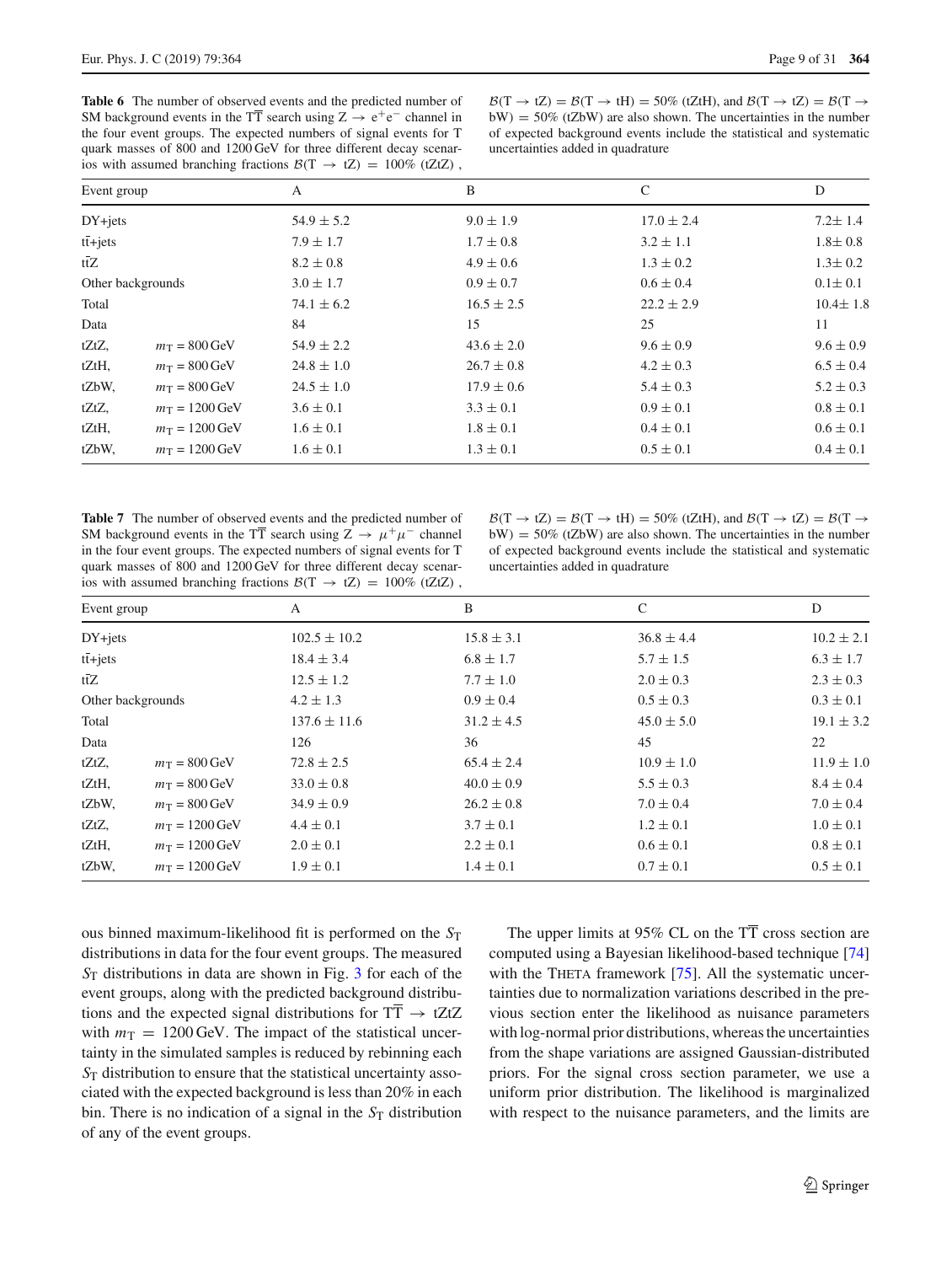

<span id="page-9-0"></span>Fig. 3 The  $S_T$  distributions for groups A, B, C, D (left to right, upper to lower) from data (points with vertical and horizontal bars), the expected SM backgrounds (shaded histograms), and the expected signal, scaled up by a factor 2, for  $T\overline{T} \rightarrow tZtZ$  with  $m_T = 1200 \text{ GeV}$  (dotted lines). The vertical bars on the points show the central 68% CL intervals for

Poisson-distributed data. The horizontal bars give the bin widths. The hatched bands represent the statistical and systematic uncertainties in the total background contribution added in quadrature. The lower plots give the difference between the data and the total expected background, divided by the total background uncertainty

extracted from a simultaneous maximum-likelihood fit of the *S*<sup>T</sup> distributions in all four groups shown in Fig. [3.](#page-9-0)

The upper limits on the  $T\overline{T}$  cross section are computed for different T quark mass values and for the three branching fraction scenarios listed above. The upper limits at 95% CL on the  $T\overline{T}$  cross section are shown as a function of the  $T$ quark mass by the solid line in Fig. [4.](#page-10-0) The median expected upper limit is given by the dotted line, while the inner and outer bands correspond to one and two standard deviation uncertainties, respectively, in the expected limit. The dotteddashed curve displays the predicted theoretical signal cross section [\[30](#page-16-4)]. Comparing the observed cross section limits to the theoretical signal cross section, we exclude T quarks with masses less than 1280, 1185, and 1120 GeV, respectively, for the three branching ratio hypotheses listed above. The expected upper limits are 1290, 1175, and 1115 GeV for the respective scenarios.

Figure [5](#page-11-0) (upper) displays the observed (left) and expected (right) 95% CL lower limits on the T quark mass as a function of the relevant branching fractions, assuming  $B(T \rightarrow tZ)$  +  $B(T \rightarrow tH) + B(T \rightarrow bW) = 1.0$ . For a T quark decaying exclusively via T  $\rightarrow$  tZ, the lower mass limit is 1280 GeV.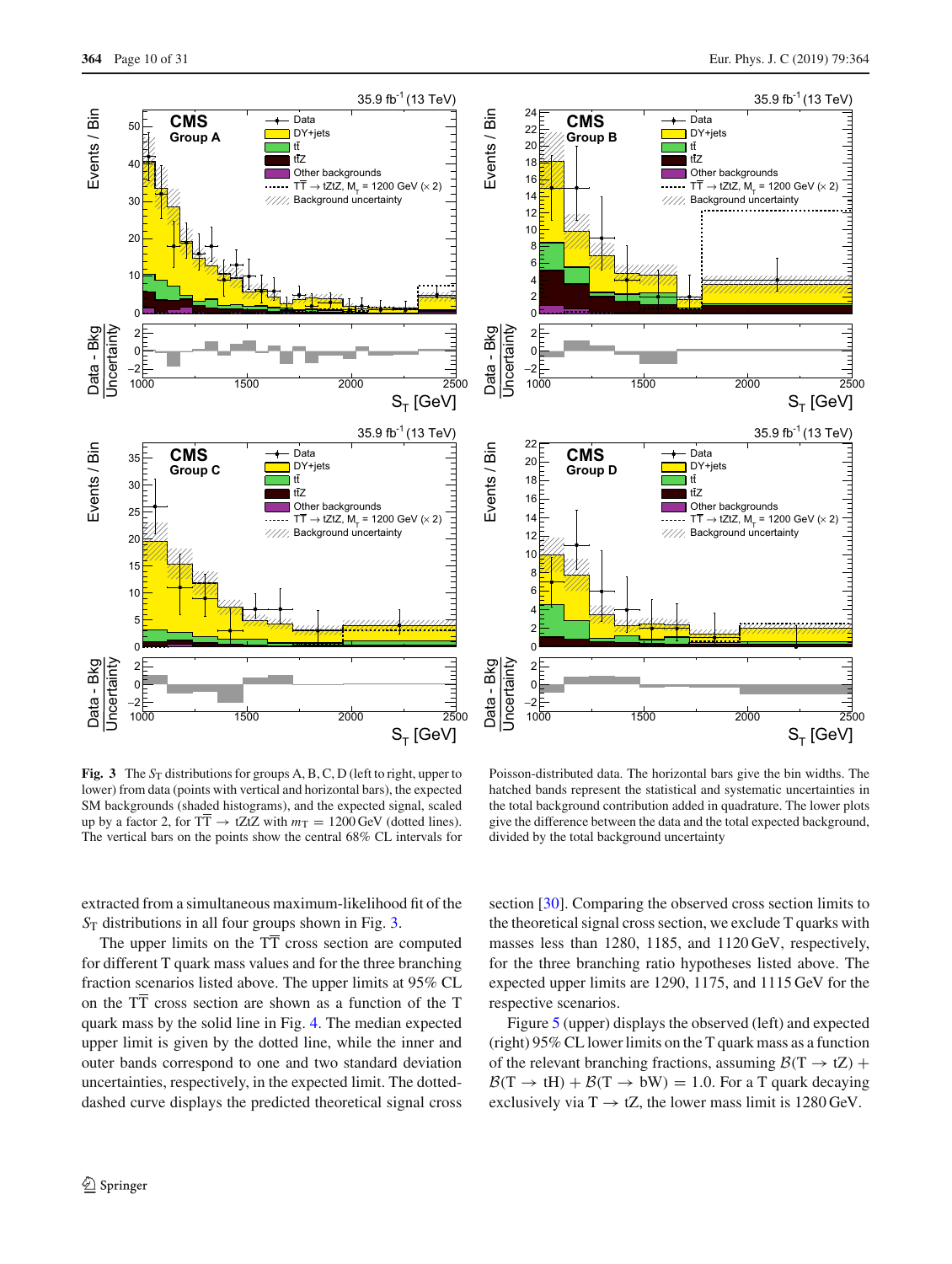

<span id="page-10-0"></span>**Fig. 4** The observed (solid line) and expected (dashed line) 95% CL upper limits on the  $T\overline{T}$  cross section as a function of the  $T$  quark mass assuming (upper left)  $B(T \rightarrow tZ) = 100\%$ , (upper right)  $B(T \rightarrow tZ) =$  $B(T \rightarrow tH) = 50\%$ , and (lower)  $B(T \rightarrow tZ) = B(T \rightarrow bW) = 50\%$ .

The dotted-dashed curve displays the theoretical  $T\overline{T}$  production cross section. The inner and outer bands show the one and two standard deviation uncertainties in the expected limits, respectively

#### 7.2 B quark search

The numbers of observed and predicted background events in the five event categories for the BB search using  $Z \rightarrow e^+e^$ and  $Z \rightarrow \mu^+\mu^-$  are given in Tables [8](#page-12-0) and [9,](#page-12-1) respectively. The expected number of signal events in each category is also shown for B masses of 800 and 1200 GeV. The branching fraction hypotheses assumed for the three decay channels are  $\mathcal{B}(B \rightarrow bZ) = 100\%$  (bZbZ),  $\mathcal{B}(B \rightarrow bZ) =$  $B(B \rightarrow bH) = 50\%$  (bZbH), and  $B(B \rightarrow bZ) = B(B \rightarrow bZ)$  $tW$ ) = 50% (bZtW). The numbers of observed and expected background events are consistent with each other for every event category. As with the  $T\overline{T}$  search, 95% CL upper limits on the  $\overline{BB}$  production cross section are determined using a simultaneous binned maximum-likelihood fit to the S<sub>T</sub>

distributions for the different event categories, shown in Fig. [6.](#page-13-0)

The upper limits at  $95\%$  CL on the BB cross section are shown by the solid line in Fig. [7.](#page-14-0) As before, the inner and outer bands give the one and two standard deviation uncertainties, respectively, in the expected upper limits. The dotted curve displays the theoretical signal cross section. Comparing the observed cross section limits to the signal cross section, we exclude B quarks with masses less than 1130, 1015, and 975 GeV in the bZbZ, bZbH, and bZtW channels, respectively. The corresponding expected values are 1200, 1085, and 1055 GeV.

Figure [5](#page-11-0) (lower) displays the observed (left) and expected (right) 95% CL lower limits on the B quark mass as a function of the relevant branching fractions, assuming  $B(B \to bZ)$  +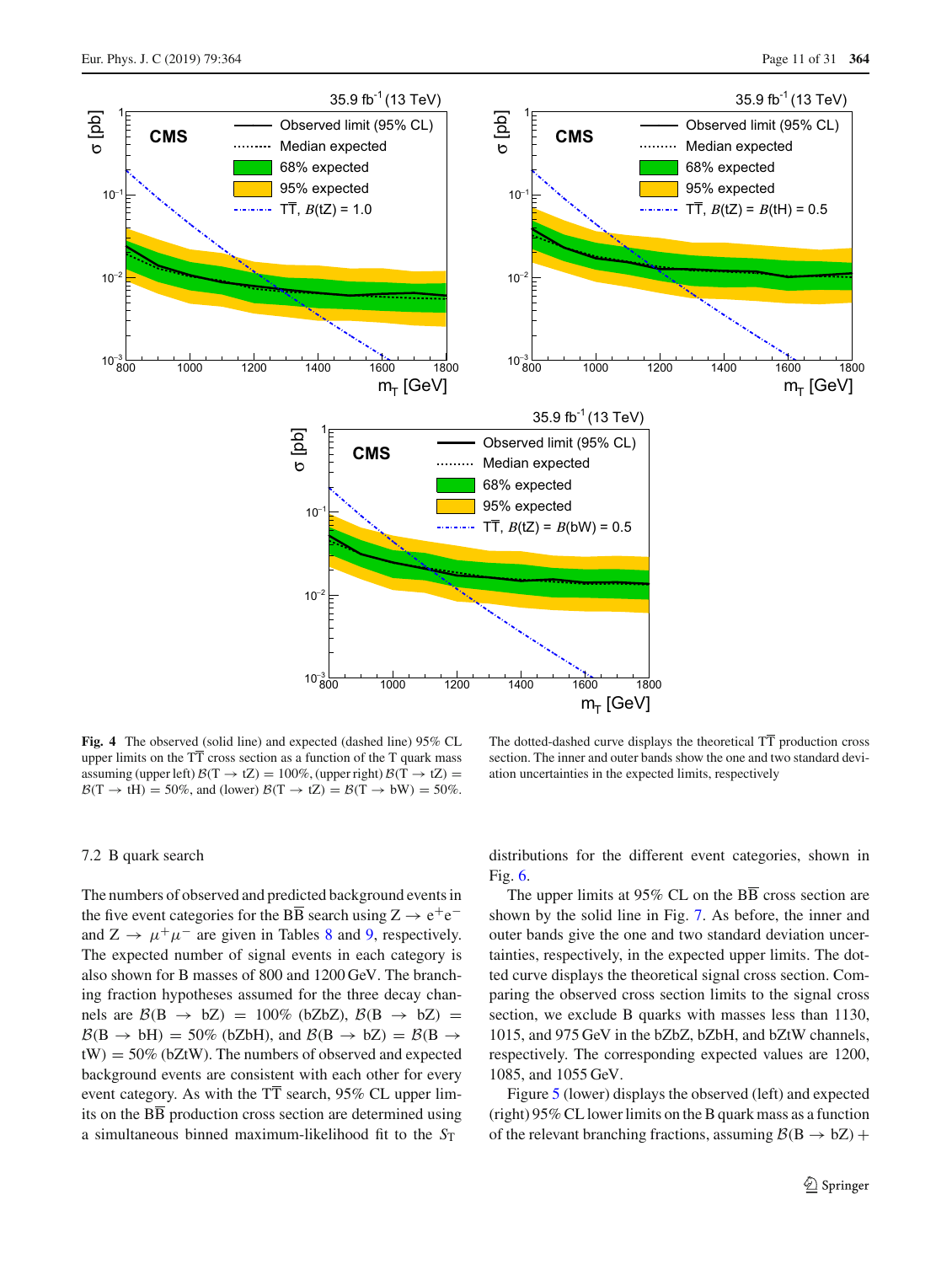

<span id="page-11-0"></span>**Fig. 5** The observed (left) and expected (right) 95% CL lower limits on the mass of the T (upper) and B (lower) quark, in GeV, for various branching fraction scenarios, assuming  $B(T \to tZ) + B(T \to tH) + B(T \to bW) = 1$  and  $B(B \to bZ) + B(B \to bH) + B(B \to tW) = 1$ , respectively

 $B(B \to bH) + B(B \to tW) = 1.0$ . For a B quark decaying exclusively via  $B \rightarrow bZ$ , the lower mass limit is 1130 GeV.

#### **8 Summary**

The results of a search have been presented for the pair production of vector-like top (T) and bottom (B) quark partners in proton–proton collisions at  $\sqrt{s} = 13$  TeV, using data collected by the CMS experiment at the CERN LHC, corresponding to an integrated luminosity of 35.9 fb<sup>-1</sup>. The T $\overline{T}$ search is performed by looking for events in which one T quark decays via  $T \rightarrow tZ$  and the other decays via  $T \rightarrow bW$ , tZ, tH, where H refers to the Higgs boson. The  $\overline{BB}$  search looks for events in which one B quark decays via  $B \rightarrow bZ$ and the other via B  $\rightarrow$  tW, bZ, or bH. Events with two oppositely charged electrons or muons, consistent with coming from the decay of a Z boson, and jets are investigated,

and are categorized according to the numbers of top quark and W, Z, and Higgs boson candidates. These categories are individually optimized for  $T\overline{T}$  and  $B\overline{B}$  event topologies.

The data are in agreement with the standard model background predictions for all the event categories. Upper limits at 95% confidence level on the  $T\overline{T}$  and  $B\overline{B}$  production cross sections are obtained from a simultaneous binned maximumlikelihood fit to the observed distributions for the different event categories, under the assumption of various T and B quark branching fractions. Comparing these upper limits to the theoretical predictions for the  $T\overline{T}$  and  $B\overline{B}$  cross sections as a function of the T and B quark masses, lower limits on the masses at 95% confidence level are determined for different branching fraction scenarios. In the case of a T quark decaying exclusively via  $T \rightarrow tZ$ , the lower mass limit is 1280 GeV, while for a B quark decaying only via  $B \rightarrow bZ$ , it is 1130 GeV. These lower limits are comparable with those measured by the ATLAS Collaboration [\[20\]](#page-15-15), also using the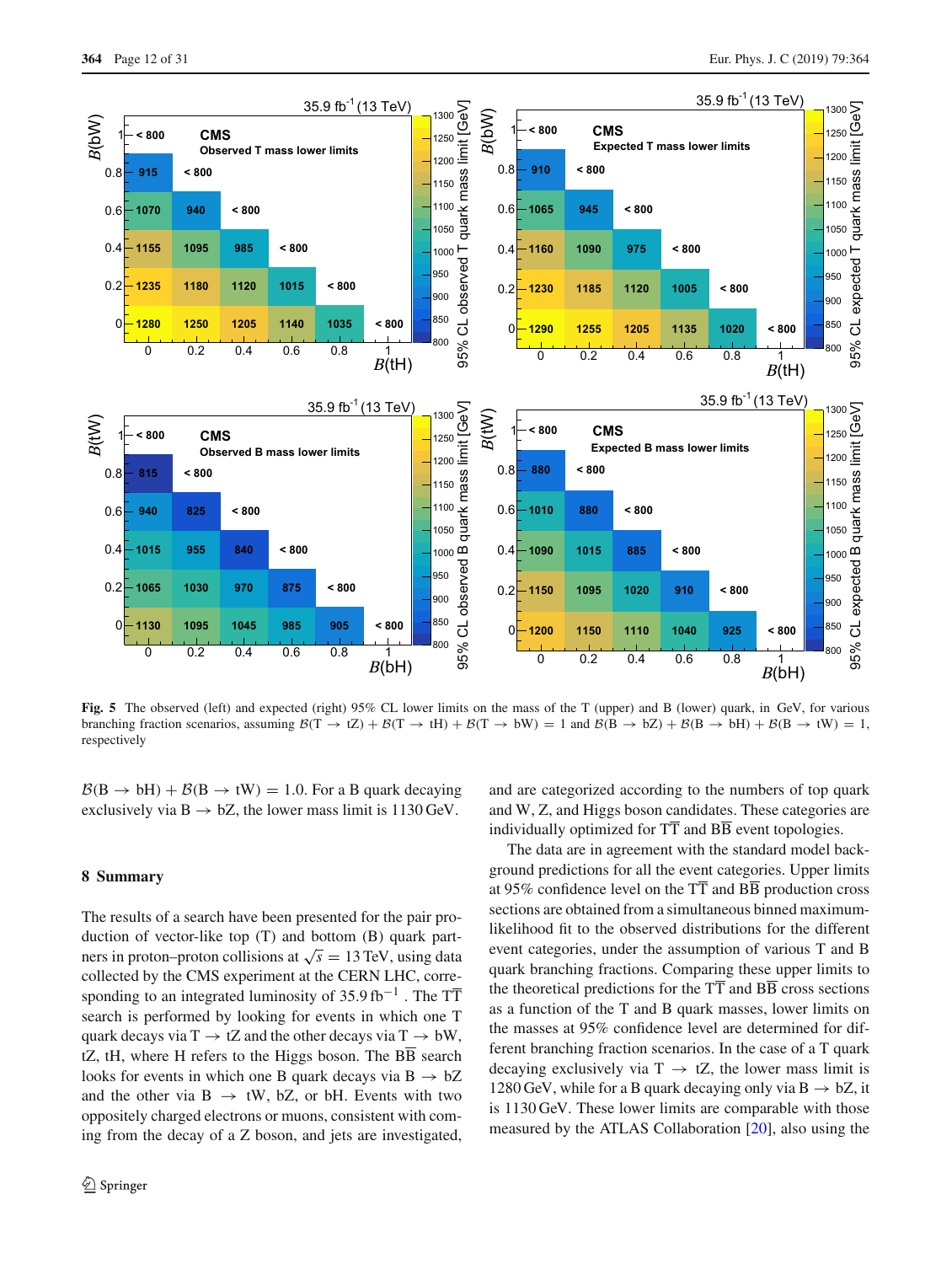<span id="page-12-0"></span>**Table 8** The numbers of observed events and the predicted number of SM background events in the  $\overline{BB}$  search for the five event categories using  $Z \rightarrow e^+e^-$  channel. The expected numbers of signal events for B masses of 800 and 1200 GeV with branching fraction hypotheses for the three decay channels,  $B(B \to bZ) = 100\%$  (bZbZ),  $B(B \to bZ) =$   $B(B \to bH) = 50\%$  (bZbH), and  $B(B \to bZ) = B(B \to tW) = 50\%$ (bZtW) are also shown. The uncertainties in the number of expected background events include the statistical and systematic uncertainties added in quadrature

| Event category    |                                 | 1 <sub>b</sub>   | 2 <sub>b</sub> | Boosted t      | Boosted H     | <b>Boosted V</b> |
|-------------------|---------------------------------|------------------|----------------|----------------|---------------|------------------|
| $DY+jets$         |                                 | $155.2 \pm 10.4$ | $23.5 \pm 3.2$ | $9.5 \pm 1.8$  | $1.9 \pm 1.0$ | $37.8 \pm 4.4$   |
| $t\bar{t}$ +jets  |                                 | $16.7 \pm 3.1$   | $6.9 \pm 2.1$  | $0.5 \pm 0.6$  | $0.3 \pm 0.6$ | $5.1 \pm 1.8$    |
| $t\bar{t}Z$       |                                 | $6.0 \pm 0.7$    | $3.4 \pm 0.5$  | $3.3 \pm 0.5$  | $0.0 \pm 0.4$ | $5.2 \pm 0.6$    |
| Other backgrounds |                                 | $6.7 \pm 3.8$    | $1.3 \pm 1.3$  | $0.9 \pm 0.6$  | $0.0 \pm 0.4$ | $3.6 \pm 2.5$    |
| Total             |                                 | $184.6 \pm 12.7$ | $35.1 \pm 4.2$ | $14.2 \pm 2.1$ | $2.5 \pm 1.1$ | $51.7 \pm 5.3$   |
| Data              |                                 | 192              | 37             | 19             | 6             | 54               |
| bZbZ,             | $m_B = 800 \,\text{GeV}$        | $39.3 \pm 1.8$   | $24.6 \pm 1.4$ | $7.3 \pm 0.8$  | $2.1 \pm 0.4$ | $58.2 \pm 2.3$   |
| bZbH,             | $m_B = 800 \,\text{GeV}$        | $20.5 \pm 0.7$   | $18.2 \pm 0.6$ | $4.7 \pm 0.3$  | $4.6 \pm 0.3$ | $23.3 \pm 0.7$   |
| bZtW,             | $m_B = 800 \,\text{GeV}$        | $18.8 \pm 0.6$   | $11.5 \pm 0.5$ | $7.1 \pm 0.4$  | $1.0 \pm 0.2$ | $29.9 \pm 0.8$   |
| bZbZ,             | $m_B = 1200 \,\text{GeV}$       | $2.6 \pm 0.1$    | $1.3 \pm 0.1$  | $0.6 \pm 0.1$  | $0.2 \pm 0.1$ | $3.9 \pm 0.2$    |
| bZbH,             | $m_{\rm B} = 1200 \,\text{GeV}$ | $1.4 \pm 0.1$    | $1.1 \pm 0.1$  | $0.4 \pm 0.1$  | $0.4 \pm 0.1$ | $1.6 \pm 0.1$    |
| bZtW,             | $m_B = 1200 \,\text{GeV}$       | $1.2 \pm 0.1$    | $0.6 \pm 0.1$  | $0.7 \pm 0.1$  | $0.1 \pm 0.1$ | $1.9 \pm 0.1$    |

<span id="page-12-1"></span>**Table 9** The number of observed events and the predicted number of SM background events in the  $\overline{BB}$  search for the five event categories using  $Z \rightarrow \mu^+\mu^-$  channel. The expected numbers of signal events for B masses of 800 and 1200 GeV with branching fraction hypotheses for the three decay channels,  $B(B \to bZ) = 100\%$  (bZbZ),  $B(B \to bZ) =$ 

 $B(B \to bH) = 50\%$  (bZbH), and  $B(B \to bZ) = B(B \to tW) = 50\%$ (bZtW) are also shown. The uncertainties in the number of expected background events include the statistical and systematic uncertainties added in quadrature

| Event category    |                                 | 1 <sub>b</sub>   | 2 <sub>b</sub> | Boosted t      | Boosted H     | <b>Boosted V</b> |
|-------------------|---------------------------------|------------------|----------------|----------------|---------------|------------------|
| $DY+jets$         |                                 | $280.6 \pm 20.2$ | $38.1 \pm 4.6$ | $19.8 \pm 3.2$ | $5.0 \pm 1.6$ | $71.5 \pm 7.6$   |
| $t\bar{t}$ +jets  |                                 | $45.1 \pm 5.6$   | $20.0 \pm 3.4$ | $3.9 \pm 1.3$  | $0.6 \pm 0.8$ | $10.8 \pm 2.9$   |
| $t\bar{t}Z$       |                                 | $9.0 \pm 0.9$    | $5.3 \pm 0.6$  | $5.4 \pm 0.6$  | $0.4 \pm 0.4$ | $8.0 \pm 0.8$    |
| Other backgrounds |                                 | $6.1 \pm 4.2$    | $1.2 \pm 0.6$  | $0.9 \pm 0.5$  | $0.1 \pm 0.4$ | $4.5 \pm 3.1$    |
| Total             |                                 | $340.7 \pm 22.3$ | $64.5 \pm 6.4$ | $30.0 \pm 3.7$ | $6.1 \pm 1.8$ | $94.7 \pm 9.1$   |
| Data              |                                 | 374              | 70             | 27             | 8             | 92               |
| bZbZ,             | $m_B = 800 \,\text{GeV}$        | $56.7 \pm 2.1$   | $38.8 \pm 1.8$ | $8.7 \pm 0.9$  | $2.3 \pm 0.4$ | $73.3 \pm 2.6$   |
| bZbH,             | $m_{\rm B} = 800$ GeV           | $27.9 \pm 0.8$   | $27.5 \pm 0.8$ | $6.8 \pm 0.4$  | $6.7 \pm 0.4$ | $30.2 \pm 0.8$   |
| bZtW,             | $m_B = 800 \,\text{GeV}$        | $26.3 \pm 0.7$   | $16.2 \pm 0.6$ | $9.4 \pm 0.5$  | $1.2 \pm 0.2$ | $38.6 \pm 0.9$   |
| bZbZ,             | $m_B = 1200 \,\text{GeV}$       | $3.3 \pm 0.1$    | $1.9 \pm 0.1$  | $0.7 \pm 0.1$  | $0.1 \pm 0.1$ | $4.8 \pm 0.2$    |
| bZbH,             | $m_B = 1200 \,\text{GeV}$       | $1.7 \pm 0.1$    | $1.3 \pm 0.1$  | $0.5 \pm 0.1$  | $0.5 \pm 0.1$ | $2.0 \pm 0.1$    |
| bZtW,             | $m_{\rm B} = 1200 \,\text{GeV}$ | $1.5 \pm 0.1$    | $0.8 \pm 0.1$  | $0.8 \pm 0.1$  | $0.1 \pm 0.1$ | $2.4 \pm 0.1$    |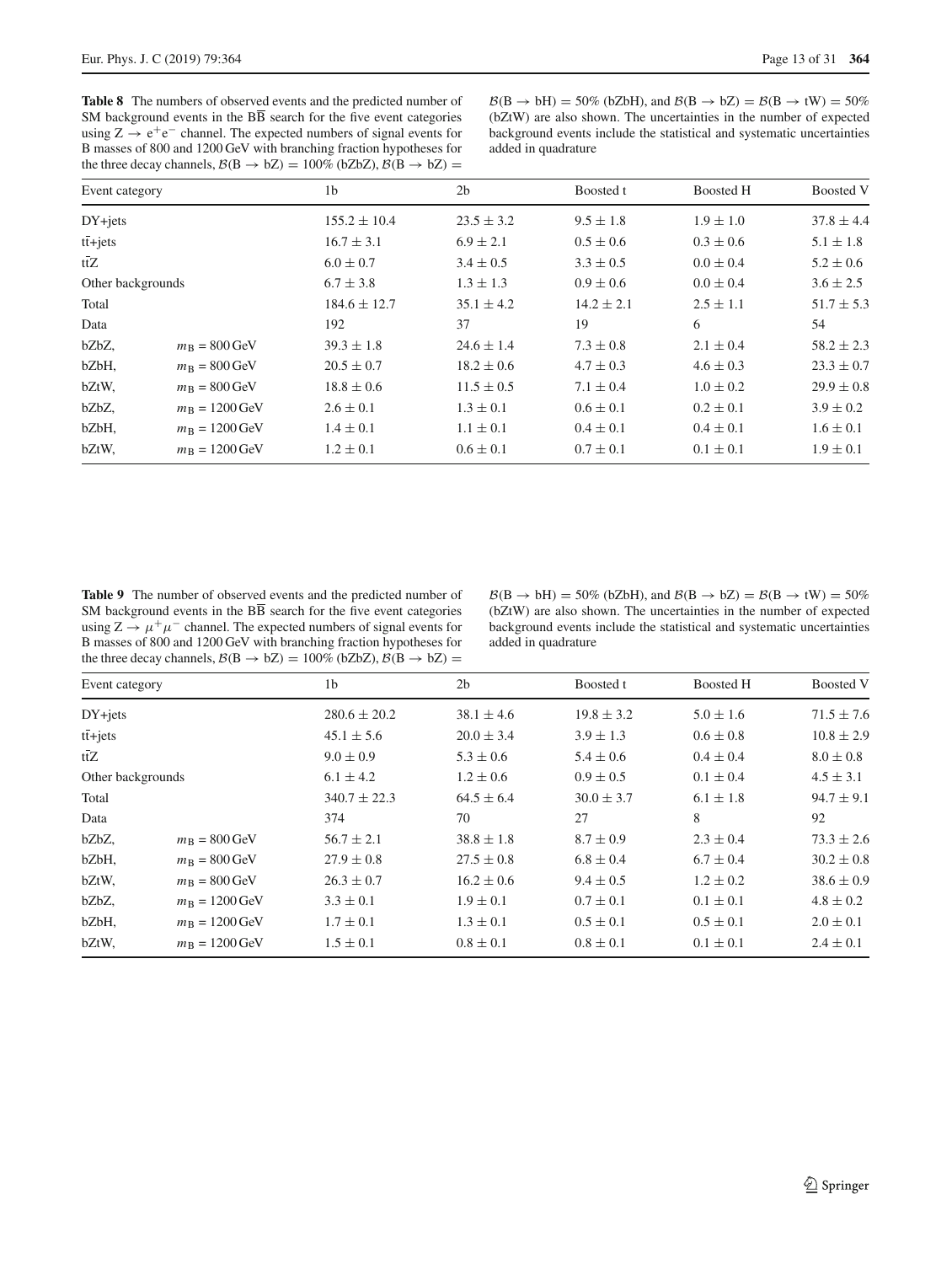

<span id="page-13-0"></span>**Fig. 6** The  $S_T$  distributions for the 1b, 2b, boosted t, boosted H and boosted Z (left to right, upper to lower) event categories for the data (points with vertical and horizontal bars), and the expected background (shaded histograms). The vertical bars give the statistical uncertainty in the data, and the horizontal bars show the bin widths. The expected signal for  $\overline{BB} \rightarrow bZbZ$  with  $m_B = 1200$  GeV multiplied by a factor of 5

is shown by the dashed line. The statistical and systematic uncertainties in the SM background prediction, added in quadrature, are represented by the hatched bands. The lower panel in each plot show the difference between the data and the expected background, divided by the total uncertainty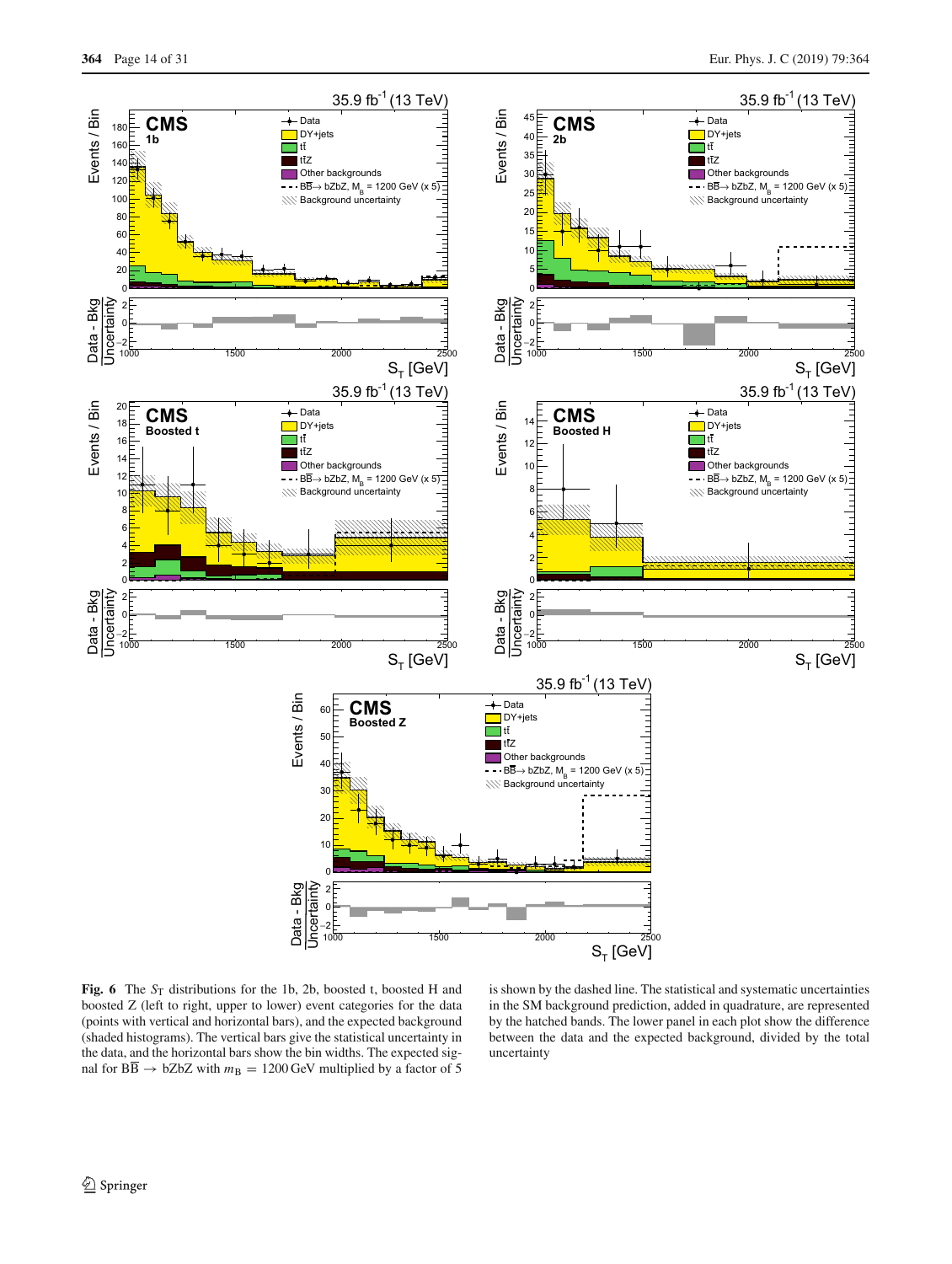

<span id="page-14-0"></span>**Fig. 7** The observed (solid line) and expected (dashed line) 95% CL upper limits on the  $\overline{BB}$  production cross section versus the B quark mass for (upper left)  $B(B \to bZ) = 100\%$ , (upper right)  $B(B \to bZ) =$  $B(B \to bH) = 50\%$ , and (lower)  $B(B \to bZ) = B(B \to tW) = 50\%$ .

Z boson dilepton decay channel. The results of the analysis presented in this paper are complementary to previous CMS measurements [\[21](#page-15-16)[–23\]](#page-15-17), and have extended sensitivity in reaching higher mass limits for T and B quarks.

**Acknowledgements** We congratulate our colleagues in the CERN accelerator departments for the excellent performance of the LHC and thank the technical and administrative staffs at CERN and at other CMS institutes for their contributions to the success of the CMS effort. In addition, we gratefully acknowledge the computing centers and personnel of the Worldwide LHC Computing Grid for delivering so effectively the computing infrastructure essential to our analyses. Finally, we acknowledge the enduring support for the construction and operation of the LHC and the CMS detector provided by the following funding agencies: BMBWF and FWF (Austria); FNRS and FWO (Belgium); CNPq, CAPES, FAPERJ, FAPERGS, and FAPESP (Brazil); MES (Bulgaria); CERN; CAS, MoST, and NSFC (China); COLCIENCIAS (Colombia); MSES and CSF (Croatia); RPF (Cyprus); SENESCYT (Ecuador); MoER, ERC IUT, and ERDF (Estonia); Academy of Finland, MEC, and HIP (Finland); CEA and CNRS/IN2P3 (France); BMBF, DFG, and HGF (Germany); GSRT (Greece); NKFIA (Hungary); DAE and DST (India); IPM (Iran); SFI (Ireland); INFN (Italy); MSIP and NRF

The dotted-dashed line displays the theoretical cross section. The inner and outer bands show the one and two standard deviation uncertainties in the expected limits, respectively

(Republic of Korea); MES (Latvia); LAS (Lithuania); MOE and UM (Malaysia); BUAP, CINVESTAV, CONACYT, LNS, SEP, and UASLP-FAI (Mexico); MOS (Montenegro); MBIE (New Zealand); PAEC (Pakistan); MSHE and NSC (Poland); FCT (Portugal); JINR (Dubna); MON, RosAtom, RAS, RFBR, and NRC KI (Russia); MESTD (Serbia); SEIDI, CPAN, PCTI, and FEDER (Spain); MOSTR (Sri Lanka); Swiss Funding Agencies (Switzerland); MST (Taipei); ThEPCenter, IPST, STAR, and NSTDA (Thailand); TUBITAK and TAEK (Turkey); NASU and SFFR (Ukraine); STFC (United Kingdom); DOE and NSF (USA). Individuals have received support from the Marie-Curie program and the European Research Council and Horizon 2020 Grant, contract No. 675440 (European Union); the Leventis Foundation; the A. P. Sloan Foundation; the Alexander von Humboldt Foundation; the Belgian Federal Science Policy Office; the Fonds pour la Formation à la Recherche dans l'Industrie et dans l'Agriculture (FRIA-Belgium); the Agentschap voor Innovatie door Wetenschap en Technologie (IWT-Belgium); the F.R.S.-FNRS and FWO (Belgium) under the "Excellence of Science - EOS" - be.h project n. 30820817; the Ministry of Education, Youth and Sports (MEYS) of the Czech Republic; the Lendület ("Momentum") Program and the János Bolyai Research Scholarship of the Hungarian Academy of Sciences, the New National Excellence Program ÚNKP, the NKFIA research grants 123842, 123959, 124845, 124850 and 125105 (Hungary); the Council of Science and Indus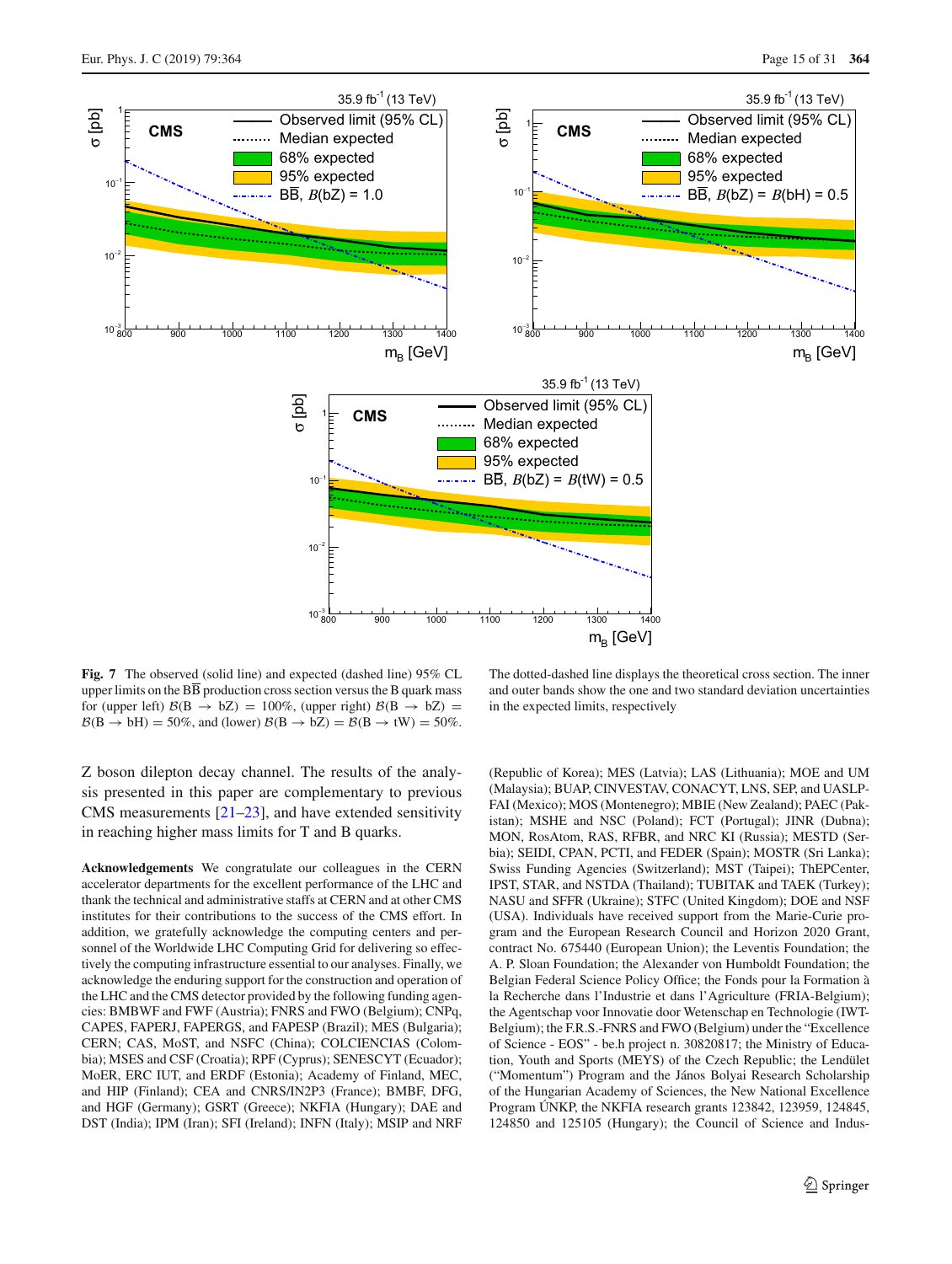trial Research, India; the HOMING PLUS program of the Foundation for Polish Science, cofinanced from European Union, Regional Development Fund, the Mobility Plus program of the Ministry of Science and Higher Education, the National Science Center (Poland), contracts Harmonia 2014/14/M/ST2/00428, Opus 2014/13/B/ST2/02543, 2014/15/B/ST2/03998, and 2015/19/B/ST2/02861, Sonata-bis 2012/07 /E/ST2/01406; the National Priorities Research Program by Qatar National Research Fund; the Programa Estatal de Fomento de la Investigación Científica y Técnica de Excelencia María de Maeztu, grant MDM-2015-0509 and the Programa Severo Ochoa del Principado de Asturias; the Thalis and Aristeia programs cofinanced by EU-ESF and the Greek NSRF; the Rachadapisek Sompot Fund for Postdoctoral Fellowship, Chulalongkorn University and the Chulalongkorn Academic into Its 2nd Century Project Advancement Project (Thailand); the Welch Foundation, contract C-1845; and the Weston Havens Foundation (USA).

**Data Availibility Statement** This manuscript has no associated data or the data will not be deposited. [Authors' comment: Release and preservation of data used by the CMS Collaboration as the basis for publications is guided by the CMS policy as written in its document "CMS data preservation, re-use and open access policy" [\(https://cms-docdb.cern.](https://cms-docdb.cern.ch/cgi-bin/PublicDocDB/RetrieveFile?docid=6032&filename=CMSDataPolicyV1.2.pdf&version=2) [ch/cgi-bin/PublicDocDB/RetrieveFile?docid=6032&filename=CMS](https://cms-docdb.cern.ch/cgi-bin/PublicDocDB/RetrieveFile?docid=6032&filename=CMSDataPolicyV1.2.pdf&version=2) [DataPolicyV1.2.pdf&version=2\)](https://cms-docdb.cern.ch/cgi-bin/PublicDocDB/RetrieveFile?docid=6032&filename=CMSDataPolicyV1.2.pdf&version=2).]

**Open Access** This article is distributed under the terms of the Creative Commons Attribution 4.0 International License [\(http://creativecomm](http://creativecommons.org/licenses/by/4.0/) [ons.org/licenses/by/4.0/\)](http://creativecommons.org/licenses/by/4.0/), which permits unrestricted use, distribution, and reproduction in any medium, provided you give appropriate credit to the original author(s) and the source, provide a link to the Creative Commons license, and indicate if changes were made. Funded by SCOAP3.

#### **References**

- <span id="page-15-0"></span>1. ATLAS Collaboration, Observation of a new particle in the search for the Standard Model Higgs boson with the ATLAS detector at the LHC. Phys. Lett. B **716**, 1 (2012). [https://doi.org/10.1016/j.](https://doi.org/10.1016/j.physletb.2012.08.020) [physletb.2012.08.020.](https://doi.org/10.1016/j.physletb.2012.08.020) [arXiv:1207.7214](http://arxiv.org/abs/1207.7214)
- 2. CMS Collaboration, Observation of a new boson at a mass of 125 GeV with the CMS experiment at the LHC. Phys. Lett. B **716**, 30 (2012). [https://doi.org/10.1016/j.physletb.2012.08.021.](https://doi.org/10.1016/j.physletb.2012.08.021) [arXiv:1207.7235](http://arxiv.org/abs/1207.7235)
- <span id="page-15-1"></span>3. CMS Collaboration, Observation of a new boson with mass near 125 GeV in pp collisions at  $\sqrt{s}$  = 7 and 8 TeV. JHEP 06, 081 (2013). [https://doi.org/10.1007/JHEP06\(2013\)081.](https://doi.org/10.1007/JHEP06(2013)081) [arXiv:1303.4571](http://arxiv.org/abs/1303.4571)
- <span id="page-15-2"></span>4. ATLAS and CMS Collaborations, Combined measurement of the Higgs boson mass in pp collisions at  $\sqrt{s}$  = 7 and 8 TeV with the ATLAS and CMS Experiments. Phys. Rev. Lett. **114**, 191803 (2015). [https://doi.org/10.1103/PhysRevLett.114.191803.](https://doi.org/10.1103/PhysRevLett.114.191803) [arXiv:1503.07589](http://arxiv.org/abs/1503.07589)
- <span id="page-15-3"></span>5. CMS Collaboration, Measurements of properties of the Higgs boson decaying into the four-lepton final state in pp collisions at  $\sqrt{s}$  = 13 TeV. JHEP 11, 047 (2017). [https://doi.org/10.1007/](https://doi.org/10.1007/JHEP11(2017)047) [JHEP11\(2017\)047.](https://doi.org/10.1007/JHEP11(2017)047) [arXiv:1706.09936](http://arxiv.org/abs/1706.09936)
- <span id="page-15-4"></span>6. J.A. Aguilar-Saavedra, R. Benbrik, S. Heinemeyer, M. Pérez-Victoria, Handbook of vectorlike quarks: mixing and single production. Phys. Rev. D **88**, 094010 (2013). [https://doi.org/10.1103/](https://doi.org/10.1103/PhysRevD.88.094010) [PhysRevD.88.094010.](https://doi.org/10.1103/PhysRevD.88.094010) [arXiv:1306.0572](http://arxiv.org/abs/1306.0572)
- <span id="page-15-5"></span>7. J. Kang, P. Langacker, B.D. Nelson, Theory and phenomenology of exotic isosinglet quarks and squarks. Phys. Rev. D **77**, 035003 (2008). [https://doi.org/10.1103/PhysRevD.77.035003.](https://doi.org/10.1103/PhysRevD.77.035003) [arXiv:0708.2701v2](http://arxiv.org/abs/0708.2701v2)
- <span id="page-15-6"></span>8. D. Choudhury, T. Tait, C. Wagner, Beautiful mirrors and precision electroweak data. Phys. Rev. D **65**, 053002 (2002). [https://doi.org/](https://doi.org/10.1103/PhysRevD.65.053002) [10.1103/PhysRevD.65.053002.](https://doi.org/10.1103/PhysRevD.65.053002) [arXiv:hep-ph/0109097](http://arxiv.org/abs/hep-ph/0109097)
- <span id="page-15-7"></span>9. L. Randall, R. Sundrum, A large mass hierarchy from a small extra dimension. Phys. Rev. Lett. **83**, 3370 (1999). [https://doi.org/10.](https://doi.org/10.1103/PhysRevLett.83.3370) [1103/PhysRevLett.83.3370.](https://doi.org/10.1103/PhysRevLett.83.3370) [arXiv:hep-ph/9905221](http://arxiv.org/abs/hep-ph/9905221)
- <span id="page-15-8"></span>10. N. Arkani-Hamed, A.G. Cohen, E. Katz, A.E. Nelson, The littlest Higgs. JHEP **07**, 034 (2002). [https://doi.org/10.1088/1126-6708/](https://doi.org/10.1088/1126-6708/2002/07/034) [2002/07/034.](https://doi.org/10.1088/1126-6708/2002/07/034) [arXiv:hep-ph/0206021](http://arxiv.org/abs/hep-ph/0206021)
- 11. M. Schmaltz, Physics beyond the standard model (theory): introducing the Little Higgs. Nucl. Phys. Proc. Suppl. **117**, 40 (2003). [https://doi.org/10.1016/S0920-5632\(03\)01409-9.](https://doi.org/10.1016/S0920-5632(03)01409-9) [arXiv:hep-ph/0210415](http://arxiv.org/abs/hep-ph/0210415)
- <span id="page-15-9"></span>12. M. Schmaltz, D. Tucker-Smith, Little Higgs review. Ann. Rev. Nucl. Part. Sci. **55**, 229 (2005). [https://doi.org/10.1146/annurev.](https://doi.org/10.1146/annurev.nucl.55.090704.151502) [nucl.55.090704.151502.](https://doi.org/10.1146/annurev.nucl.55.090704.151502) [arXiv:hep-ph/0502182](http://arxiv.org/abs/hep-ph/0502182)
- <span id="page-15-10"></span>13. M.S.D. Marzocca, J. Shu, General composite Higgs models. JHEP **08**, 013 (2012). [https://doi.org/10.1007/JHEP08\(2012\)013.](https://doi.org/10.1007/JHEP08(2012)013) [arXiv:1205.0770](http://arxiv.org/abs/1205.0770)
- <span id="page-15-11"></span>14. D. Guadagnoli, R.N. Mohapatra, I. Sung, Gauged flavor group with left-right symmetry. JHEP **04**, 093 (2011). [https://doi.org/10.1007/](https://doi.org/10.1007/JHEP04(2011)093) [JHEP04\(2011\)093.](https://doi.org/10.1007/JHEP04(2011)093) [arXiv:1103.4170](http://arxiv.org/abs/1103.4170)
- <span id="page-15-12"></span>15. R.T. D'Agnolo, A. Hook, Finding the strong CP problem at the LHC. Phys. Lett. B **762**, 421 (2016). [https://doi.org/10.1016/j.](https://doi.org/10.1016/j.physletb.2016.09.061) [physletb.2016.09.061.](https://doi.org/10.1016/j.physletb.2016.09.061) [arXiv:1507.00336](http://arxiv.org/abs/1507.00336)
- <span id="page-15-13"></span>16. Y. Okada, L. Panizzi, LHC signatures of vector-like quarks. Adv. High Energy Phys. **2013**, 364936 (2013). [https://doi.org/10.1155/](https://doi.org/10.1155/2013/364936) [2013/364936.](https://doi.org/10.1155/2013/364936) [arXiv:1207.5607](http://arxiv.org/abs/1207.5607)
- <span id="page-15-14"></span>17. ATLAS Collaboration, Search for pair production of vector-like top quarks in events with one lepton, jets, and missing transverse momentum in  $\sqrt{s} = 13$  TeV pp collisions with the atlas detector. *JHEP* **08**, 052 (2017) [https://doi.org/10.1007/JHEP08\(2017\)052.](https://doi.org/10.1007/JHEP08(2017)052) [arXiv:1705.10751](http://arxiv.org/abs/1705.10751)
- 18. ATLAS Collaboration, Search for pair production of heavy vectorlike quarks decaying to high- $p_T$  W bosons and b quarks in the lepton-plus-jets final state in pp collisions at  $\sqrt{s}$  = 13 TeV with the atlas detector. JHEP **10**, 141(2017). [https://doi.org/10.1007/](https://doi.org/10.1007/JHEP10(2017)141) [JHEP10\(2017\)141.](https://doi.org/10.1007/JHEP10(2017)141) [arXiv:1707.03347](http://arxiv.org/abs/1707.03347)
- 19. ATLAS Collaboration, Search for pair production of vector-like quarks into high- $p_T$  W bosons and top quarks in the leptonplus-jets final state in pp collisions at  $\sqrt{s}$  = 13 TeV with the ATLAS detector. JHEP **08**, 48 (2018). [https://doi.org/10.1007/](https://doi.org/10.1007/JHEP08(2018)048) [JHEP08\(2018\)048.](https://doi.org/10.1007/JHEP08(2018)048) [arXiv:1806.01762](http://arxiv.org/abs/1806.01762)
- <span id="page-15-15"></span>20. ATLAS Collaboration, Search for pair and single production of vectorlike quarks in final states with at least one Z boson decaying into a pair of electrons or muons in pp collision data collected with the ATLAS detector at  $\sqrt{s} = 13$  TeV. Phys. Rev. D 98, 112010 (2018). [https://doi.org/10.1103/PhysRevD.98.112010.](https://doi.org/10.1103/PhysRevD.98.112010) [arXiv:1806.10555](http://arxiv.org/abs/1806.10555)
- <span id="page-15-16"></span>21. CMS Collaboration, Search for pair production of vector-like T and B quarks in single-lepton final states using boosted jet substructure in proton–proton collisions at  $\sqrt{s}$  = 13 TeV. JHEP 11, 085 (2017). [https://doi.org/10.1007/JHEP11\(2017\)085.](https://doi.org/10.1007/JHEP11(2017)085) [arXiv:1706.03408](http://arxiv.org/abs/1706.03408)
- 22. CMS Collaboration, Search for pair production of vector-like quarks in the bWbW channel from proton–proton collisions at  $√s = 13$  TeV. Phys. Lett. B **779**, 82 (2018). [https://doi.org/10.](https://doi.org/10.1016/j.physletb.2018.01.077) [1016/j.physletb.2018.01.077.](https://doi.org/10.1016/j.physletb.2018.01.077) [arXiv:1710.01539](http://arxiv.org/abs/1710.01539)
- <span id="page-15-17"></span>23. CMS Collaboration, Search for vector-like T and B quark pairs in final states with leptons at  $\sqrt{s}$  = 13 TeV. JHEP 08, 177 (2018). [https://doi.org/10.1007/JHEP08\(2018\)177.](https://doi.org/10.1007/JHEP08(2018)177) [arXiv:1805.04758](http://arxiv.org/abs/1805.04758)
- <span id="page-15-18"></span>24. CMS Collaboration, The CMS experiment at the CERN LHC. JINST**3**, S08004 (2008). [https://doi.org/10.1088/1748-0221/3/08/](https://doi.org/10.1088/1748-0221/3/08/S08004) [S08004](https://doi.org/10.1088/1748-0221/3/08/S08004)
- <span id="page-15-19"></span>25. CMS Collaboration, The CMS trigger system. JINST **12**, P01020 (2017). [https://doi.org/10.1088/1748-0221/12/01/](https://doi.org/10.1088/1748-0221/12/01/P01020) [P01020.](https://doi.org/10.1088/1748-0221/12/01/P01020) [arXiv:1609.02366](http://arxiv.org/abs/1609.02366)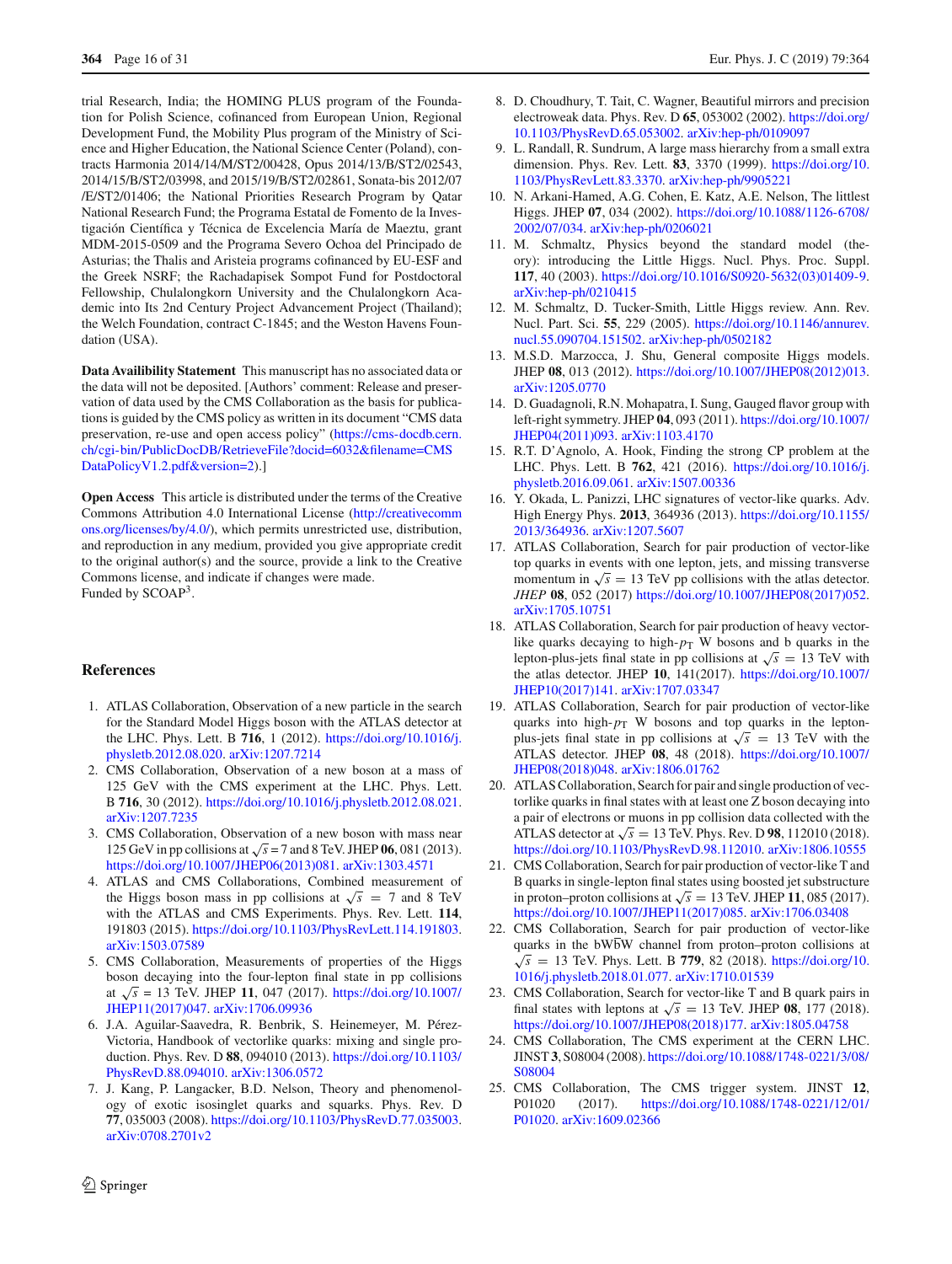- <span id="page-16-0"></span>26. J. Alwall et al., The automated computation of tree-level and nextto-leading order differential cross sections, and their matching to parton shower simulations. JHEP **07**, 079 (2014). [https://doi.org/](https://doi.org/10.1007/JHEP07(2014)079) [10.1007/JHEP07\(2014\)079.](https://doi.org/10.1007/JHEP07(2014)079) [arXiv:1405.0301](http://arxiv.org/abs/1405.0301)
- <span id="page-16-1"></span>27. NNPDF Collaboration, Parton distributions for the LHC Run II. JHEP **04**, 040 (2015) [https://doi.org/10.1007/JHEP04\(2015\)040.](https://doi.org/10.1007/JHEP04(2015)040) [arXiv:1410.8849](http://arxiv.org/abs/1410.8849)
- <span id="page-16-2"></span>28. T. Sjöstrand et al., An introduction to PYTHIA 8.2. Comput. Phys. Commun. **191**, 159 (2015). [https://doi.org/10.1016/j.cpc.2015.01.](https://doi.org/10.1016/j.cpc.2015.01.024) [024.](https://doi.org/10.1016/j.cpc.2015.01.024) [arXiv:1410.3012](http://arxiv.org/abs/1410.3012)
- <span id="page-16-3"></span>29. CMS Collaboration, Event generator tunes obtained from underlying event and multiparton scattering measurements. Eur. Phys. J. C **76**, 155 (2016). [https://doi.org/10.1140/epjc/s10052-016-3988-x.](https://doi.org/10.1140/epjc/s10052-016-3988-x) [arXiv:1512.00815](http://arxiv.org/abs/1512.00815)
- <span id="page-16-4"></span>30. M. Czakon, P. Fiedler, A. Mitov, Total top quark pair production cross section at hadron colliders through  $O(\alpha_S^4)$ . Phys. Rev. Lett. **110**, 252004 (2013). [https://doi.org/10.1103/PhysRevLett.](https://doi.org/10.1103/PhysRevLett.110.252004) [110.252004.](https://doi.org/10.1103/PhysRevLett.110.252004) [arXiv:1303.6254](http://arxiv.org/abs/1303.6254)
- <span id="page-16-5"></span>31. M.R. Whalley, D. Bourilkov, R.C. Group, The Les Houches accord PDFs (LHAPDF) and LHAGLUE (2005). [arXiv:hep-ph/0508110](http://arxiv.org/abs/hep-ph/0508110)
- <span id="page-16-6"></span>32. S. Frixione, B.R. Webber, Matching NLO QCD computations and parton shower simulations. JHEP **06**, 029 (2002). [https://doi.org/](https://doi.org/10.1088/1126-6708/2002/06/029) [10.1088/1126-6708/2002/06/029.](https://doi.org/10.1088/1126-6708/2002/06/029) [arXiv:hep-ph/0204244](http://arxiv.org/abs/hep-ph/0204244)
- <span id="page-16-7"></span>33. R. Frederix, S. Frixione, Merging meets matching in MC@NLO. JHEP **12**, 061 (2012). [https://doi.org/10.1007/JHEP12\(2012\)061.](https://doi.org/10.1007/JHEP12(2012)061) [arXiv:1209.6215](http://arxiv.org/abs/1209.6215)
- <span id="page-16-8"></span>34. S. Frixione, G. Ridolfi, P. Nason, A positive-weight next-toleading-order Monte Carlo for heavy flavour hadroproduction. JHEP **09**, 126 (2007). [https://doi.org/10.1088/1126-6708/2007/](https://doi.org/10.1088/1126-6708/2007/09/126) [09/126.](https://doi.org/10.1088/1126-6708/2007/09/126) [arXiv:0707.3088](http://arxiv.org/abs/0707.3088)
- 35. S. Frixione, P. Nason, C. Oleari, Matching NLO QCD computations with parton shower simulations: the POWHEG method. JHEP **11**, 070 (2007). [https://doi.org/10.1088/1126-6708/2007/11/070.](https://doi.org/10.1088/1126-6708/2007/11/070) [arXiv:0709.2092](http://arxiv.org/abs/0709.2092)
- <span id="page-16-9"></span>36. S. Alioli, P. Nason, C. Oleari, E. Re, A general framework for implementing NLO calculations in shower Monte Carlo programs: the POWHEG BOX. JHEP **06**, 043 (2010). [https://doi.org/10.1007/](https://doi.org/10.1007/JHEP06(2010)043) [JHEP06\(2010\)043.](https://doi.org/10.1007/JHEP06(2010)043) [arXiv:1002.2581](http://arxiv.org/abs/1002.2581)
- <span id="page-16-10"></span>37. CMS Collaboration, Investigations of the impact of the parton shower tuning in PYTHIA 8 in the modelling of  $t\bar{t}$  at  $\sqrt{s} = 8$  and 13 TeV. CMS Detector Performance Summary CMS-PAS-TOP-16-021, CERN (2016)
- <span id="page-16-11"></span>38. J. Alwall et al., Comparative study of various algorithms for the merging of parton showers and matrix elements in hadronic collisions. Eur. Phys. J. C **53**, 473 (2008). [https://doi.org/10.1140/epjc/](https://doi.org/10.1140/epjc/s10052-007-0490-5) [s10052-007-0490-5.](https://doi.org/10.1140/epjc/s10052-007-0490-5) [arXiv:0706.2569](http://arxiv.org/abs/0706.2569)
- <span id="page-16-12"></span>39. J.M. Campbell, R.K. Ellis, C. Williams, Vector boson pair production at the LHC. JHEP **07**, 018 (2011). [https://doi.org/10.1007/](https://doi.org/10.1007/JHEP07(2011)018) [JHEP07\(2011\)018.](https://doi.org/10.1007/JHEP07(2011)018) [arXiv:1105.0020](http://arxiv.org/abs/1105.0020)
- <span id="page-16-13"></span>40. F. Cascioli et al., ZZ production at hadron colliders in NNLO QCD. Phys. Lett. B **735**, 311 (2014). [https://doi.org/10.1016/j.physletb.](https://doi.org/10.1016/j.physletb.2014.06.056) [2014.06.056.](https://doi.org/10.1016/j.physletb.2014.06.056) [arXiv:1405.2219v2](http://arxiv.org/abs/1405.2219v2)
- <span id="page-16-14"></span>41. T. Gehrmann et al., W+W− production at hadron colliders in NNLO QCD. Phys. Rev. Lett. **113**, 212001 (2014). [https://doi.org/](https://doi.org/10.1103/PhysRevLett.113.212001) [10.1103/PhysRevLett.113.212001.](https://doi.org/10.1103/PhysRevLett.113.212001) [arXiv:1408.5243](http://arxiv.org/abs/1408.5243)
- <span id="page-16-15"></span>42. D. de Florian et al., Handbook of LHC Higgs cross sections: 4. Deciphering the nature of the Higgs sector. CERN Report CERN-2017-002-M, CERN (2016). [https://doi.org/10.](https://doi.org/10.23731/CYRM-2017-002) [23731/CYRM-2017-002.](https://doi.org/10.23731/CYRM-2017-002) [arXiv:1610.07922](http://arxiv.org/abs/1610.07922)
- <span id="page-16-16"></span>43. GEANT4 Collaboration, GEANT4—a simulation toolkit. Nucl. Instrum. Methods A **506**, 250 (2003). [https://doi.org/10.1016/](https://doi.org/10.1016/S0168-9002(03)01368-8) [S0168-9002\(03\)01368-8](https://doi.org/10.1016/S0168-9002(03)01368-8)
- <span id="page-16-17"></span>44. J. Allison et al., GEANT4 developments and applications. IEEE Trans. Nucl. Sci. **53**, 270 (2006). [https://doi.org/10.1109/TNS.](https://doi.org/10.1109/TNS.2006.869826) [2006.869826](https://doi.org/10.1109/TNS.2006.869826)
- <span id="page-16-18"></span>45. CMS Collaboration, Particle-flow reconstruction and global event description with the CMS detector. JINST **12**, P10003 (2017). [https://doi.org/10.1088/1748-0221/12/10/P10003.](https://doi.org/10.1088/1748-0221/12/10/P10003) [arXiv:1706.04965](http://arxiv.org/abs/1706.04965)
- <span id="page-16-19"></span>46. CMS Collaboration, Description and performance of track and primary-vertex reconstruction with the CMS tracker. JINST **9**, P10009 (2014). [https://doi.org/10.1088/1748-0221/9/10/P10009.](https://doi.org/10.1088/1748-0221/9/10/P10009) [arXiv:1405.6569](http://arxiv.org/abs/1405.6569)
- <span id="page-16-20"></span>47. M. Cacciari, G.P. Salam, G. Soyez, The anti- $k_T$  jet clustering algorithm. JHEP **04**, 063 (2008). [https://doi.org/10.1088/1126-6708/](https://doi.org/10.1088/1126-6708/2008/04/063) [2008/04/063.](https://doi.org/10.1088/1126-6708/2008/04/063) [arXiv:0802.1189](http://arxiv.org/abs/0802.1189)
- <span id="page-16-21"></span>48. M. Cacciari, G.P. Salam, G. Soyez, FastJet user manual. Eur. Phys. J. C **72**, 1896 (2012). [https://doi.org/10.1140/epjc/](https://doi.org/10.1140/epjc/s10052-012-1896-2) [s10052-012-1896-2.](https://doi.org/10.1140/epjc/s10052-012-1896-2) [arXiv:1111.6097](http://arxiv.org/abs/1111.6097)
- <span id="page-16-22"></span>49. CMS Collaboration, Performance of electron reconstruction and selection with the CMS detector in proton–proton collisions at <sup>√</sup>*<sup>s</sup>* <sup>=</sup> 8 TeV. JINST **<sup>10</sup>**, P06005 (2015). [https://doi.org/10.1088/](https://doi.org/10.1088/1748-0221/10/06/P06005) [1748-0221/10/06/P06005.](https://doi.org/10.1088/1748-0221/10/06/P06005) [arXiv:1502.02701](http://arxiv.org/abs/1502.02701)
- <span id="page-16-23"></span>50. CMS Collaboration, Commissioning of the particle-flow event reconstruction with the first LHC collisions recorded in the CMS detector. CMS Physics Analysis Summary CMS-PAS-PFT-10-001, CERN (2010)
- <span id="page-16-24"></span>51. CMS Collaboration, Performance of the CMS muon detector and muon reconstruction with proton–proton collisions at  $√s = 13$  TeV. JINST 13, P06015 (2018). [https://doi.org/10.1088/](https://doi.org/10.1088/1748-0221/13/06/P06015) [1748-0221/13/06/P06015.](https://doi.org/10.1088/1748-0221/13/06/P06015) [arXiv:1804.04528](http://arxiv.org/abs/1804.04528)
- <span id="page-16-25"></span>52. M. Cacciari, G.P. Salam, Pileup subtraction using jet areas. Phys. Lett. B **659**, 119 (2008). [https://doi.org/10.1016/j.physletb.2007.](https://doi.org/10.1016/j.physletb.2007.09.077) [09.077.](https://doi.org/10.1016/j.physletb.2007.09.077) [arXiv:0707.1378](http://arxiv.org/abs/0707.1378)
- <span id="page-16-26"></span>53. CMS Collaboration, Determination of jet energy calibration and transverse momentum resolution in CMS. JINST **6**, P11002 (2011). [https://doi.org/10.1088/1748-0221/6/11/P11002.](https://doi.org/10.1088/1748-0221/6/11/P11002) [arXiv:1107.4277](http://arxiv.org/abs/1107.4277)
- <span id="page-16-27"></span>54. CMS Collaboration, Jet energy scale and resolution in the CMS experiment in pp collisions at 8 TeV. JINST **12**, P02014 (2017). [https://doi.org/10.1088/1748-0221/12/02/](https://doi.org/10.1088/1748-0221/12/02/P02014) [P02014.](https://doi.org/10.1088/1748-0221/12/02/P02014) [arXiv:1607.03663](http://arxiv.org/abs/1607.03663)
- <span id="page-16-28"></span>55. CMS Collaboration, Identification of heavy-flavour jets with the CMS detector in pp collisions at 13 TeV. JINST **13**, P05011 (2018). [https://doi.org/10.1088/1748-0221/13/05/](https://doi.org/10.1088/1748-0221/13/05/P05011) [P05011.](https://doi.org/10.1088/1748-0221/13/05/P05011) [arXiv:1712.07158](http://arxiv.org/abs/1712.07158)
- <span id="page-16-29"></span>56. CMS Collaboration, Performance of CMS muon reconstruction in pp collision events at  $\sqrt{s} = 7$  TeV. JINST 7, P10002 (2012). [https://](https://doi.org/10.1088/1748-0221/7/10/P10002) [doi.org/10.1088/1748-0221/7/10/P10002.](https://doi.org/10.1088/1748-0221/7/10/P10002) [arXiv:1206.4071](http://arxiv.org/abs/1206.4071)
- <span id="page-16-30"></span>57. S.D. Ellis, C.K. Vermilion, J.R. Walsh, Techniques for improved heavy particle searches with jet substructure. Phys. Rev. D **80**, 051501 (2009). [https://doi.org/10.1103/PhysRevD.80.051501.](https://doi.org/10.1103/PhysRevD.80.051501) [arXiv:0903.5081](http://arxiv.org/abs/0903.5081)
- <span id="page-16-31"></span>58. S.D. Ellis, C.K. Vermilion, J.R. Walsh, Recombination algorithms and jet substructure: pruning as a tool for heavy particle searches. Phys. Rev. D **81**, 094023 (2010). [https://doi.org/10.1103/](https://doi.org/10.1103/PhysRevD.81.094023) [PhysRevD.81.094023.](https://doi.org/10.1103/PhysRevD.81.094023) [arXiv:0912.0033](http://arxiv.org/abs/0912.0033)
- <span id="page-16-32"></span>59. G.P. Salam, Towards jetography. Eur. Phys. J. C **67**, 637 (2010). [https://doi.org/10.1140/epjc/s10052-010-1314-6.](https://doi.org/10.1140/epjc/s10052-010-1314-6) [arXiv:0906.1833](http://arxiv.org/abs/0906.1833)
- <span id="page-16-33"></span>60. J. Thaler, K. Van Tilburg, Identifying boosted objects with N-subjettiness. JHEP **03**, 015 (2011). [https://doi.org/10.1007/](https://doi.org/10.1007/JHEP03(2011)015) [JHEP03\(2011\)015.](https://doi.org/10.1007/JHEP03(2011)015) [arXiv:1011.2268](http://arxiv.org/abs/1011.2268)
- <span id="page-16-34"></span>61. M. Dasgupta, A. Fregoso, S. Marzani, G.P. Salam, Towards an understanding of jet substructure. JHEP **09**, 029 (2013). [https://](https://doi.org/10.1007/JHEP09(2013)029) [doi.org/10.1007/JHEP09\(2013\)029.](https://doi.org/10.1007/JHEP09(2013)029) [arXiv:1307.0007](http://arxiv.org/abs/1307.0007)
- <span id="page-16-35"></span>62. A.J. Larkoski, S. Marzani, G. Soyez, J. Thaler, Soft drop. JHEP **05**, 146 (2014). [https://doi.org/10.1007/JHEP05\(2014\)146.](https://doi.org/10.1007/JHEP05(2014)146) [arXiv:1402.2657](http://arxiv.org/abs/1402.2657)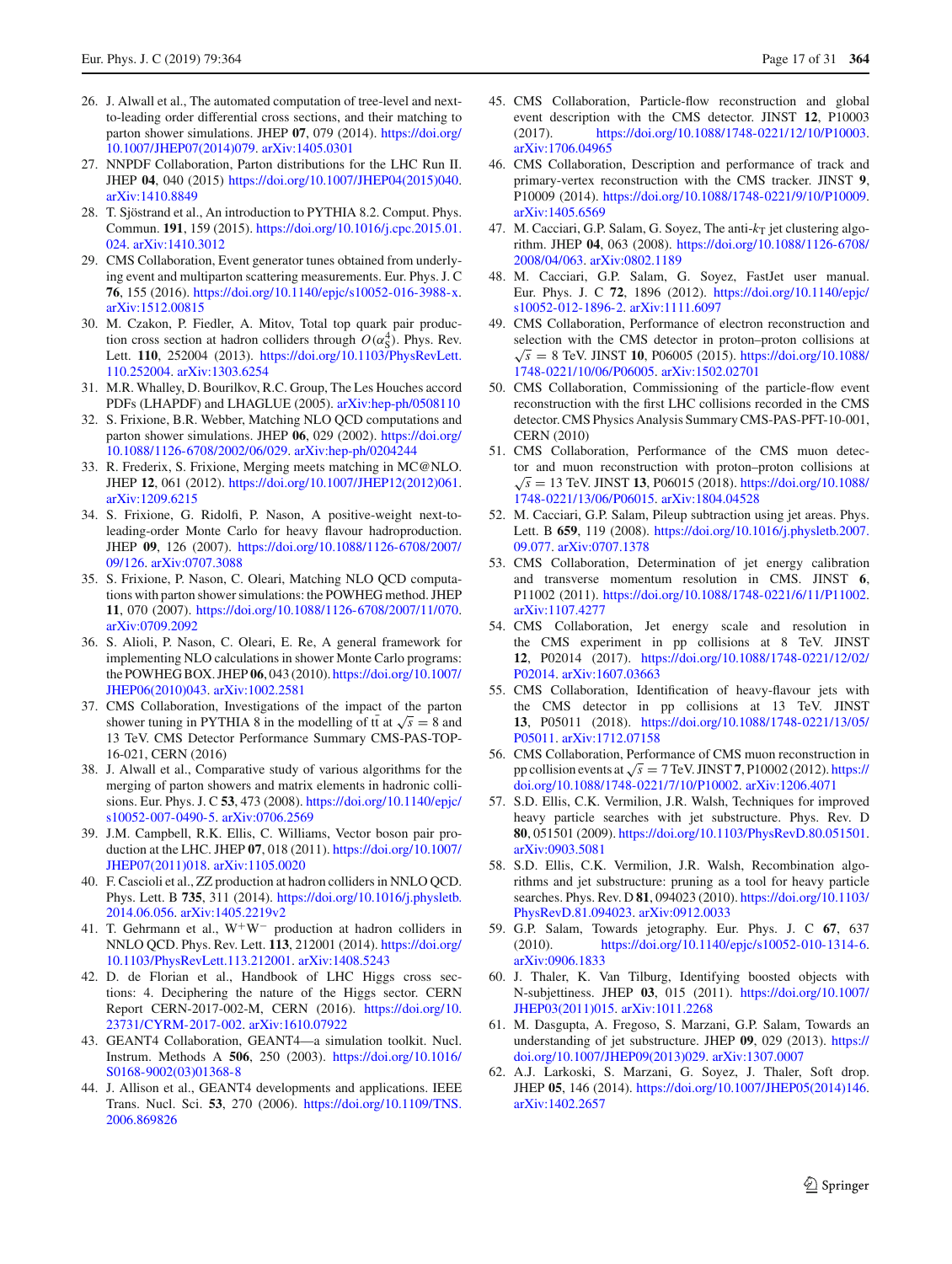- <span id="page-17-0"></span>63. CMS Collaboration, Jet algorithms performance in 13 TeV data. CMS Physics Analysis Summary CMS-PAS-JME-16-003, CERN (2017)
- <span id="page-17-1"></span>64. CMS Collaboration, Search for a massive resonance decaying to a pair of Higgs bosons in the four b quark final state in proton–proton collisions at  $\sqrt{s}$  = 13 TeV. Phys. Lett. B **781**, 244 (2018). [https://](https://doi.org/10.1016/j.physletb.2018.03.084) [doi.org/10.1016/j.physletb.2018.03.084.](https://doi.org/10.1016/j.physletb.2018.03.084) [arXiv:1710.04960](http://arxiv.org/abs/1710.04960)
- <span id="page-17-2"></span>65. M. Bahr et al., Herwig++ physics and manual. Eur. Phys. J. C **58**, 639 (2008). [https://doi.org/10.1140/epjc/s10052-008-0798-9.](https://doi.org/10.1140/epjc/s10052-008-0798-9) [arXiv:0803.0883](http://arxiv.org/abs/0803.0883)
- <span id="page-17-3"></span>66. CMS Collaboration, Measurement of differential cross sections for Z boson production in association with jets in proton–proton collisions at  $\sqrt{s}$  = 13 TeV. Eur. Phys. J. C 78, 965 (2018). [https://doi.](https://doi.org/10.1140/epjc/s10052-018-6373-0) [org/10.1140/epjc/s10052-018-6373-0.](https://doi.org/10.1140/epjc/s10052-018-6373-0) [arXiv:1804.05252](http://arxiv.org/abs/1804.05252)
- <span id="page-17-4"></span>67. CMS Collaboration, Measurement of differential cross sections for top quark pair production using the lepton+jets final state in proton– proton collisions at 13 TeV. Phys. Rev. D **95**, 092001 (2017). [https://](https://doi.org/10.1103/PhysRevD.95.092001) [doi.org/10.1103/PhysRevD.95.092001.](https://doi.org/10.1103/PhysRevD.95.092001) [arXiv:1610.04191](http://arxiv.org/abs/1610.04191)
- <span id="page-17-5"></span>68. CMS Collaboration, Measurements of the pp  $\rightarrow$  ZZ production cross section and the  $Z \rightarrow 4\ell$  branching fraction, and constraints on anomalous triple gauge couplings at  $\sqrt{s} = 13$  TeV. Eur. Phys. J. C **78**, 165 (2018). [https://doi.org/10.1140/epjc/s10052-018-5567-9.](https://doi.org/10.1140/epjc/s10052-018-5567-9) [arXiv:1709.08601](http://arxiv.org/abs/1709.08601)
- <span id="page-17-6"></span>69. CMS Collaboration, CMS luminosity measurement for the 2016 data taking period. CMS Physics Analysis Summary CMS-PAS-LUM-17-001, CERN (2017)
- <span id="page-17-7"></span>70. J. Butterworth et al., PDF4LHC recommendations for LHC Run II. J. Phys. G **43**, 023001 (2016). [https://doi.org/10.1088/0954-3899/](https://doi.org/10.1088/0954-3899/43/2/023001) [43/2/023001.](https://doi.org/10.1088/0954-3899/43/2/023001) [arXiv:1510.03865](http://arxiv.org/abs/1510.03865)
- 71. S. Dulat et al., The CT14 global analysis of quantum chromodynamics. Phys. Rev. D **93**, 033006 (2015). [https://doi.org/10.1103/](https://doi.org/10.1103/PhysRevD.93.033006) [PhysRevD.93.033006.](https://doi.org/10.1103/PhysRevD.93.033006) [arXiv:1506.07443](http://arxiv.org/abs/1506.07443)
- <span id="page-17-8"></span>72. L.A. Harland-Lang, A.D. Martin, P. Motylinski, R.S. Thorne, Parton distributions in the LHC era: MMHT 2014 PDFs. Eur. Phys. J. C **75**, 204 (2015). [https://doi.org/10.1140/epjc/s10052-015-3397-6.](https://doi.org/10.1140/epjc/s10052-015-3397-6) [arXiv:1412.3989](http://arxiv.org/abs/1412.3989)
- <span id="page-17-9"></span>73. CMS Collaboration, Jet energy scale and resolution performances with 13 TeV data. CMS Detector Performance Summary CMS-DP-2016-020, CERN (2016)
- <span id="page-17-10"></span>74. Particle Data Group, M. Tanabashi et al., Review of particle physics. Phys. Rev. D **98**, 030001 (2018). [https://doi.org/10.1103/](https://doi.org/10.1103/PhysRevD.98.030001) [PhysRevD.98.030001](https://doi.org/10.1103/PhysRevD.98.030001)
- <span id="page-17-11"></span>75. J. Ott, THETA-a framework for template-based modeling and inference (2010). [http://www-ekp.physik.uni-karlsruhe.de/~ott/](http://www-ekp.physik.uni-karlsruhe.de/~ott/theta/theta-auto) [theta/theta-auto.](http://www-ekp.physik.uni-karlsruhe.de/~ott/theta/theta-auto) Accessed 30 Oct 2014

#### **CMS Collaboration**

#### **Yerevan Physics Institute, Yerevan, Armenia**

A. M. Sirunyan, A. Tumasyan

#### **Institut für Hochenergiephysik, Vienna, Austria**

W. Adam, F. Ambrogi, E. Asilar, T. Bergauer, J. Brandstetter, M. Dragicevic, J. Erö, A. Escalante Del Valle, M. Flechl, R. Frühwirth<sup>1</sup>, V. M. Ghete, J. Hrubec, M. Jeitler<sup>1</sup>, N. Krammer, I. Krätschmer, D. Liko, T. Madlener, I. Mikulec, N. Rad, H. Rohringer, J. Schieck<sup>1</sup>, R. Schöfbeck, M. Spanring, D. Spitzbart, W. Waltenberger, J. Wittmann, C.-E. Wulz<sup>1</sup>, M. Zarucki

#### **Institute for Nuclear Problems, Minsk, Belarus**

V. Chekhovsky, V. Mossolov, J. Suarez Gonzalez

## **Universiteit Antwerpen, Antwerp, Belgium**

E. A. De Wolf, D. Di Croce, X. Janssen, J. Lauwers, M. Pieters, H. Van Haevermaet, P. Van Mechelen, N. Van Remortel

## **Vrije Universiteit Brussel, Brussels, Belgium**

S. Abu Zeid, F. Blekman, J. D'Hondt, J. De Clercq, K. Deroover, G. Flouris, D. Lontkovskyi, S. Lowette, I. Marchesini, S. Moortgat, L. Moreels, Q. Python, K. Skovpen, S. Tavernier, W. Van Doninck, P. Van Mulders, I. Van Parijs

## **Université Libre de Bruxelles, Brussels, Belgium**

D. Beghin, B. Bilin, H. Brun, B. Clerbaux, G. De Lentdecker, H. Delannoy, B. Dorney, G. Fasanella, L. Favart, R. Goldouzian, A. Grebenyuk, A. K. Kalsi, T. Lenzi, J. Luetic, N. Postiau, E. Starling, L. Thomas, C. Vander Velde, P. Vanlaer, D. Vannerom, Q. Wang

#### **Ghent University, Ghent, Belgium**

T. Cornelis, D. Dobur, A. Fagot, M. Gul, I. Khvastunov<sup>2</sup>, D. Poyraz, C. Roskas, D. Trocino, M. Tytgat, W. Verbeke, B. Vermassen, M. Vit, N. Zaganidis

## **Université Catholique de Louvain, Louvain-la-Neuve, Belgium**

H. Bakhshiansohi, O. Bondu, S. Brochet, G. Bruno, C. Caputo, P. David, C. Delaere, M. Delcourt, A. Giammanco, G. Krintiras, V. Lemaitre, A. Magitteri, K. Piotrzkowski, A. Saggio, M. Vidal Marono, P. Vischia, S. Wertz, J. Zobec

## **Centro Brasileiro de Pesquisas Fisicas, Rio de Janeiro, Brazil**

F. L. Alves, G. A. Alves, M. Correa Martins Junior, G. Correia Silva, C. Hensel, A. Moraes, M. E. Pol, P. Rebello Teles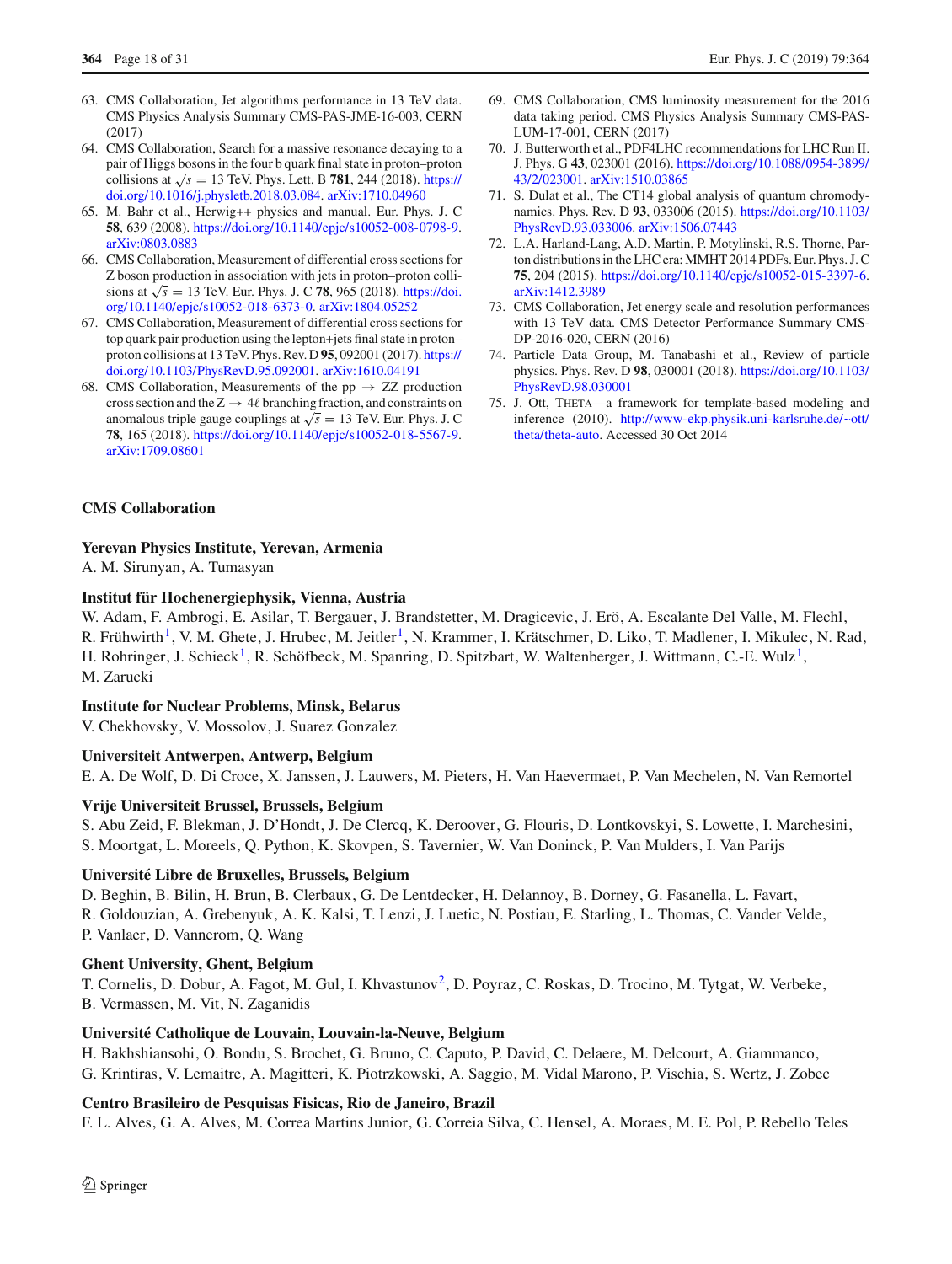#### **Universidade do Estado do Rio de Janeiro, Rio de Janeiro, Brazil**

E. Belchior Batista Das Chagas, W. Carvalho, J. Chinellato<sup>3</sup>, E. Coelho, E. M. Da Costa, G. G. Da Silveira<sup>4</sup>, D. De Jesus Damiao, C. De Oliveira Martins, S. Fonseca De Souza, H. Malbouisson, D. Matos Figueiredo, M. Melo De Almeida, C. Mora Herrera, L. Mundim, H. Nogima, W. L. Prado Da Silva, L. J. Sanchez Rosas, A. Santoro, A. Sznajder, M. Thiel, E. J. Tonelli Manganote<sup>3</sup>, F. Torres Da Silva De Araujo, A. Vilela Pereira

## **Universidade Estadual Paulista***a***, Universidade Federal do ABC***b***, São Paulo, Brazil**

S. Ahuja*a*, C. A. Bernardes*a*, L. Calligaris*a*, T. R. Fernandez Perez Tomei*a*, E. M. Gregores*b*, P. G. Mercadante*b*, S. F. Novaes*a*, Sandra S. Padula*<sup>a</sup>*

**Institute for Nuclear Research and Nuclear Energy, Bulgarian Academy of Sciences, Sofia, Bulgaria** A. Aleksandrov, R. Hadjiiska, P. Iaydjiev, A. Marinov, M. Misheva, M. Rodozov, M. Shopova, G. Sultanov

**University of Sofia, Sofia, Bulgaria** A. Dimitrov, L. Litov, B. Pavlov, P. Petkov

**Beihang University, Beijing, China** W. Fang<sup>5</sup>, X. Gao<sup>5</sup>, L. Yuan

**Institute of High Energy Physics, Beijing, China**

M. Ahmad, J. G. Bian, G. M. Chen, H. S. Chen, M. Chen, Y. Chen, C. H. Jiang, D. Leggat, H. Liao, Z. Liu, S. M. Shaheen<sup>6</sup>, A. Spiezia, J. Tao, Z. Wang, E. Yazgan, H. Zhang, S. Zhang<sup>6</sup>, J. Zhao

**State Key Laboratory of Nuclear Physics and Technology, Peking University, Beijing, China**

Y. Ban, G. Chen, A. Levin, J. Li, L. Li, Q. Li, Y. Mao, S. J. Qian, D. Wang

**Tsinghua University, Beijing, China** Y. Wang

**Universidad de Los Andes, Bogotá, Colombia** C. Avila, A. Cabrera, C. A. Carrillo Montoya, L. F. Chaparro Sierra, C. Florez, C. F. González Hernández, M. A. Segura Delgado

**Faculty of Electrical Engineering, Mechanical Engineering and Naval Architecture, University of Split, Split, Croatia** B. Courbon, N. Godinovic, D. Lelas, I. Puljak, T. Sculac

**Faculty of Science, University of Split, Split, Croatia** Z. Antunovic, M. Kovac

**Institute Rudjer Boskovic, Zagreb, Croatia** V. Brigljevic, D. Ferencek, K. Kadija, B. Mesic, M. Roguljic, A. Starodumov<sup>7</sup>, T. Susa

**University of Cyprus, Nicosia, Cyprus** M. W. Ather, A. Attikis, M. Kolosova, G. Mavromanolakis, J. Mousa, C. Nicolaou, F. Ptochos, P. A. Razis, H. Rykaczewski

**Charles University, Prague, Czech Republic** M. Finger<sup>8</sup>, M. Finger Jr. $8$ 

**Escuela Politecnica Nacional, Quito, Ecuador** E. Ayala

**Universidad San Francisco de Quito, Quito, Ecuador** E. Carrera Jarrin

## **Academy of Scientific Research and Technology of the Arab Republic of Egypt, Egyptian Network of High Energy Physics, Cairo, Egypt**

A. Mahrous<sup>9</sup>, A. Mohamed<sup>10</sup>, Y Mohammed<sup>11</sup>

**National Institute of Chemical Physics and Biophysics, Tallinn, Estonia** S. Bhowmik, A. Carvalho Antunes De Oliveira, R. K. Dewanjee, K. Ehataht, M. Kadastik, M. Raidal, C. Veelken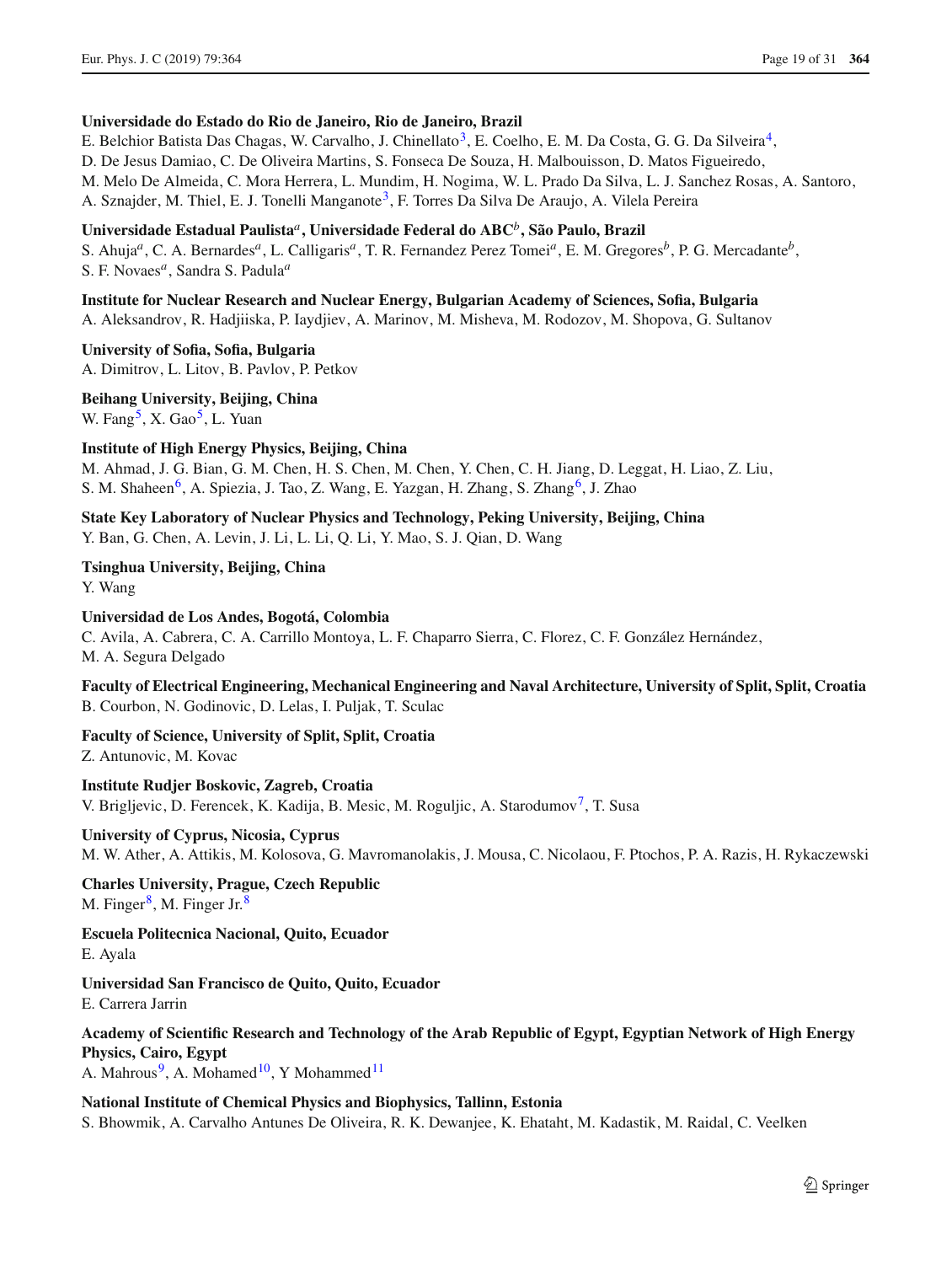## **Department of Physics, University of Helsinki, Helsinki, Finland**

P. Eerola, H. Kirschenmann, J. Pekkanen, M. Voutilainen

## **Helsinki Institute of Physics, Helsinki, Finland**

J. Havukainen, J. K. Heikkilä, T. Järvinen, V. Karimäki, R. Kinnunen, T. Lampén, K. Lassila-Perini, S. Laurila, S. Lehti, T. Lindén, P. Luukka, T. Mäenpää, H. Siikonen, E. Tuominen, J. Tuominiemi

## **Lappeenranta University of Technology, Lappeenranta, Finland**

T. Tuuva

## **IRFU, CEA, Université Paris-Saclay, Gif-sur-Yvette, France**

M. Besancon, F. Couderc, M. Dejardin, D. Denegri, J. L. Faure, F. Ferri, S. Ganjour, A. Givernaud, P. Gras, G. Hamel de Monchenault, P. Jarry, C. Leloup, E. Locci, J. Malcles, G. Negro, J. Rander, A. Rosowsky, M. Ö. Sahin, M. Titov

## **Laboratoire Leprince-Ringuet, Ecole polytechnique, CNRS/IN2P3, Université Paris-Saclay, Palaiseau, France**

A. Abdulsalam<sup>12</sup>, C. Amendola, I. Antropov, F. Beaudette, P. Busson, C. Charlot, R. Granier de Cassagnac, I. Kucher, A. Lobanov, J. Martin Blanco, C. Martin Perez, M. Nguyen, C. Ochando, G. Ortona, P. Paganini, J. Rembser, R. Salerno, J. B. Sauvan, Y. Sirois, A. G. Stahl Leiton, A. Zabi, A. Zghiche

## **Université de Strasbourg, CNRS, IPHC UMR 7178, Strasbourg, France**

J.-L. Agram<sup>13</sup>, J. Andrea, D. Bloch, J.-M. Brom, E. C. Chabert, V. Cherepanov, C. Collard, E. Conte<sup>13</sup>, J.-C. Fontaine<sup>13</sup>, D. Gelé, U. Goerlach, M. Jansová, A.-C. Le Bihan, N. Tonon, P. Van Hove

**Centre de Calcul de l'Institut National de Physique Nucleaire et de Physique des Particules, CNRS/IN2P3,**

**Villeurbanne, France**

S. Gadrat

## **Université de Lyon, Université Claude Bernard Lyon 1, CNRS-IN2P3, Institut de Physique Nucléaire de Lyon, Villeurbanne, France**

S. Beauceron, C. Bernet, G. Boudoul, N. Chanon, R. Chierici, D. Contardo, P. Depasse, H. El Mamouni, J. Fay, L. Finco,

S. Gascon, M. Gouzevitch, G. Grenier, B. Ille, F. Lagarde, I. B. Laktineh, H. Lattaud, M. Lethuillier, L. Mirabito,

S. Perries, A. Popov<sup>14</sup>, V. Sordini, G. Touquet, M. Vander Donckt, S. Viret

## **Georgian Technical University, Tbilisi, Georgia**

T. Toriashvili<sup>[15](#page-29-14)</sup>

## **Tbilisi State University, Tbilisi, Georgia**

Z. Tsamalaidze $8$ 

## **I. Physikalisches Institut, RWTH Aachen University, Aachen, Germany**

C. Autermann, L. Feld, M. K. Kiesel, K. Klein, M. Lipinski, M. Preuten, M. P. Rauch, C. Schomakers, J. Schulz, M. Teroerde, B. Wittmer

## **III. Physikalisches Institut A, RWTH Aachen University, Aachen, Germany**

A. Albert, D. Duchardt, M. Erdmann, S. Erdweg, T. Esch, R. Fischer, S. Ghosh, A. Güth, T. Hebbeker, C. Heidemann, K. Hoepfner, H. Keller, L. Mastrolorenzo, M. Merschmeyer, A. Meyer, P. Millet, S. Mukherjee, T. Pook, M. Radziej, H. Reithler, M. Rieger, A. Schmidt, D. Teyssier, S. Thüer

## **III. Physikalisches Institut B, RWTH Aachen University, Aachen, Germany**

G. Flügge, O. Hlushchenko, T. Kress, T. Müller, A. Nehrkorn, A. Nowack, C. Pistone, O. Pooth, D. Roy, H. Sert, A. Stahl[16](#page-29-15)

## **Deutsches Elektronen-Synchrotron, Hamburg, Germany**

M. Aldaya Martin, T. Arndt, C. Asawatangtrakuldee, I. Babounikau, K. Beernaert, O. Behnke, U. Behrens,

A. Bermúdez Martínez, D. Bertsche, A. A. Bin Anuar, K. Borras<sup>17</sup>, V. Botta, A. Campbell, P. Connor,

C. Contreras-Campana, V. Danilov, A. De Wit, M. M. Defranchis, C. Diez Pardos, D. Domínguez Damiani, G. Eckerlin,

- T. Eichhorn, A. Elwood, E. Eren, E. Gallo<sup>18</sup>, A. Geiser, J. M. Grados Luyando, A. Grohsjean, M. Guthoff, M. Haranko,
- A. Harb, H. Jung, M. Kasemann, J. Keaveney, C. Kleinwort, J. Knolle, D. Krücker, W. Lange, A. Lelek, T. Lenz,

J. Leonard, K. Lipka, W. Lohmann<sup>19</sup>, R. Mankel, I.-A. Melzer-Pellmann, A. B. Meyer, M. Meyer, M. Missiroli, J. Mnich,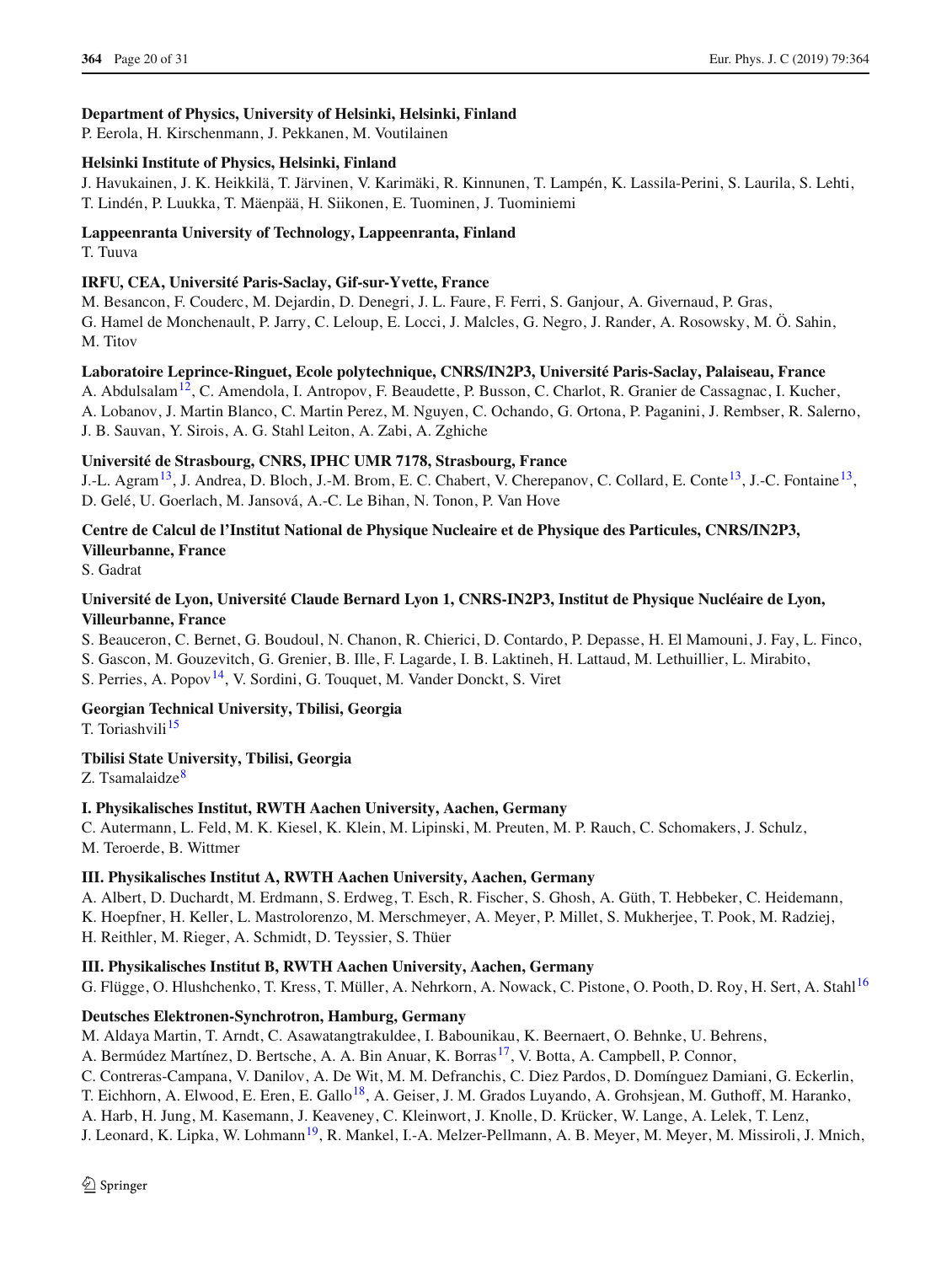V. Myronenko, S. K. Pflitsch, D. Pitzl, A. Raspereza, P. Saxena, P. Schütze, C. Schwanenberger, R. Shevchenko, A. Singh, H. Tholen, O. Turkot, A. Vagnerini, M. Van De Klundert, G. P. Van Onsem, R. Walsh, Y. Wen, K. Wichmann, C. Wissing, O. Zenaiev

#### **University of Hamburg, Hamburg, Germany**

R. Aggleton, S. Bein, L. Benato, A. Benecke, V. Blobel, T. Dreyer, A. Ebrahimi, E. Garutti, D. Gonzalez, P. Gunnellini, J. Haller, A. Hinzmann, A. Karavdina, G. Kasieczka, R. Klanner, R. Kogler, N. Kovalchuk, S. Kurz, V. Kutzner, J. Lange, D. Marconi, J. Multhaup, M. Niedziela, C.E.N. Niemeyer, D. Nowatschin, A. Perieanu, A. Reimers, O. Rieger, C. Scharf, P. Schleper, S. Schumann, J. Schwandt, J. Sonneveld, H. Stadie, G. Steinbrück, F. M. Stober, M. Stöver, B. Vormwald, I. Zoi

#### **Karlsruher Institut fuer Technologie, Karlsruhe, Germany**

M. Akbiyik, C. Barth, M. Baselga, S. Baur, E. Butz, R. Caspart, T. Chwalek, F. Colombo, W. De Boer, A. Dierlamm, K. El Morabit, N. Faltermann, B. Freund, M. Giffels, M. A. Harrendorf, F. Hartmann<sup>16</sup>, S. M. Heindl, U. Husemann, I. Katkov<sup>14</sup>, S. Kudella, S. Mitra, M. U. Mozer, Th. Müller, M. Musich, M. Plagge, G. Quast, K. Rabbertz, M. Schröder, I. Shvetsov, H. J. Simonis, R. Ulrich, S. Wayand, M. Weber, T. Weiler, C. Wöhrmann, R. Wolf

#### **Institute of Nuclear and Particle Physics (INPP), NCSR Demokritos, Aghia Paraskevi, Greece**

G. Anagnostou, G. Daskalakis, T. Geralis, A. Kyriakis, D. Loukas, G. Paspalaki

#### **National and Kapodistrian University of Athens, Athens, Greece**

A. Agapitos, G. Karathanasis, P. Kontaxakis, A. Panagiotou, I. Papavergou, N. Saoulidou, E. Tziaferi, K. Vellidis

#### **National Technical University of Athens, Athens, Greece**

K. Kousouris, I. Papakrivopoulos, G. Tsipolitis

#### **University of Ioánnina, Ioannina, Greece**

I. Evangelou, C. Foudas, P. Gianneios, P. Katsoulis, P. Kokkas, S. Mallios, N. Manthos, I. Papadopoulos, E. Paradas, J. Strologas, F. A. Triantis, D. Tsitsonis

#### **MTA-ELTE Lendület CMS Particle and Nuclear Physics Group, Eötvös Loránd University, Budapest, Hungary** M. Bartók<sup>20</sup>, M. Csanad, N. Filipovic, P. Major, M. I. Nagy, G. Pasztor, O. Surányi, G. I. Veres

## **Wigner Research Centre for Physics, Budapest, Hungary**

G. Bencze, C. Hajdu, D. Horvath<sup>21</sup>, Á. Hunyadi, F. Sikler, T. Á. Vámi, V. Veszpremi, G. Vesztergombi<sup>†</sup>

#### **Institute of Nuclear Research ATOMKI, Debrecen, Hungary**

N. Beni, S. Czellar, J. Karancsi<sup>20</sup>, A. Makovec, J. Molnar, Z. Szillasi

#### **Institute of Physics, University of Debrecen, Debrecen, Hungary**

P. Raics, Z. L. Trocsanyi, B. Ujvari

## **Indian Institute of Science (IISc), Bangalore, India**

S. Choudhury, J. R. Komaragiri, P. C. Tiwari

## **National Institute of Science Education and Research, HBNI, Bhubaneswar, India**

S. Bahinipati<sup>23</sup>, C. Kar, P. Mal, K. Mandal, A. Nayak<sup>24</sup>, S. Roy Chowdhury, D. K. Sahoo<sup>23</sup>, S. K. Swain

## **Panjab University, Chandigarh, India**

S. Bansal, S. B. Beri, V. Bhatnagar, S. Chauhan, R. Chawla, N. Dhingra, S. K. Gill, R. Gupta, A. Kaur, M. Kaur, P. Kumari, M. Lohan, M. Meena, A. Mehta, K. Sandeep, S. Sharma, J. B. Singh, A. K. Virdi, G. Walia

#### **University of Delhi, Delhi, India**

A. Bhardwaj, B. C. Choudhary, R. B. Garg, M. Gola, S. Keshri, Ashok Kumar, S. Malhotra, M. Naimuddin, P. Priyanka, K. Ranjan, Aashaq Shah, R. Sharma

## **Saha Institute of Nuclear Physics, HBNI, Kolkata, India**

R. Bhardwaj<sup>25</sup>, M. Bharti<sup>25</sup>, R. Bhattacharya, S. Bhattacharya, U. Bhawandeep<sup>25</sup>, D. Bhowmik, S. Dey, S. Dutt<sup>25</sup>, S. Dutta, S. Ghosh, K. Mondal, S. Nandan, A. Purohit, P. K. Rout, A. Roy, G. Saha, S. Sarkar, M. Sharan, B. Singh<sup>[25](#page-29-23)</sup>, S. Thakur<sup>25</sup>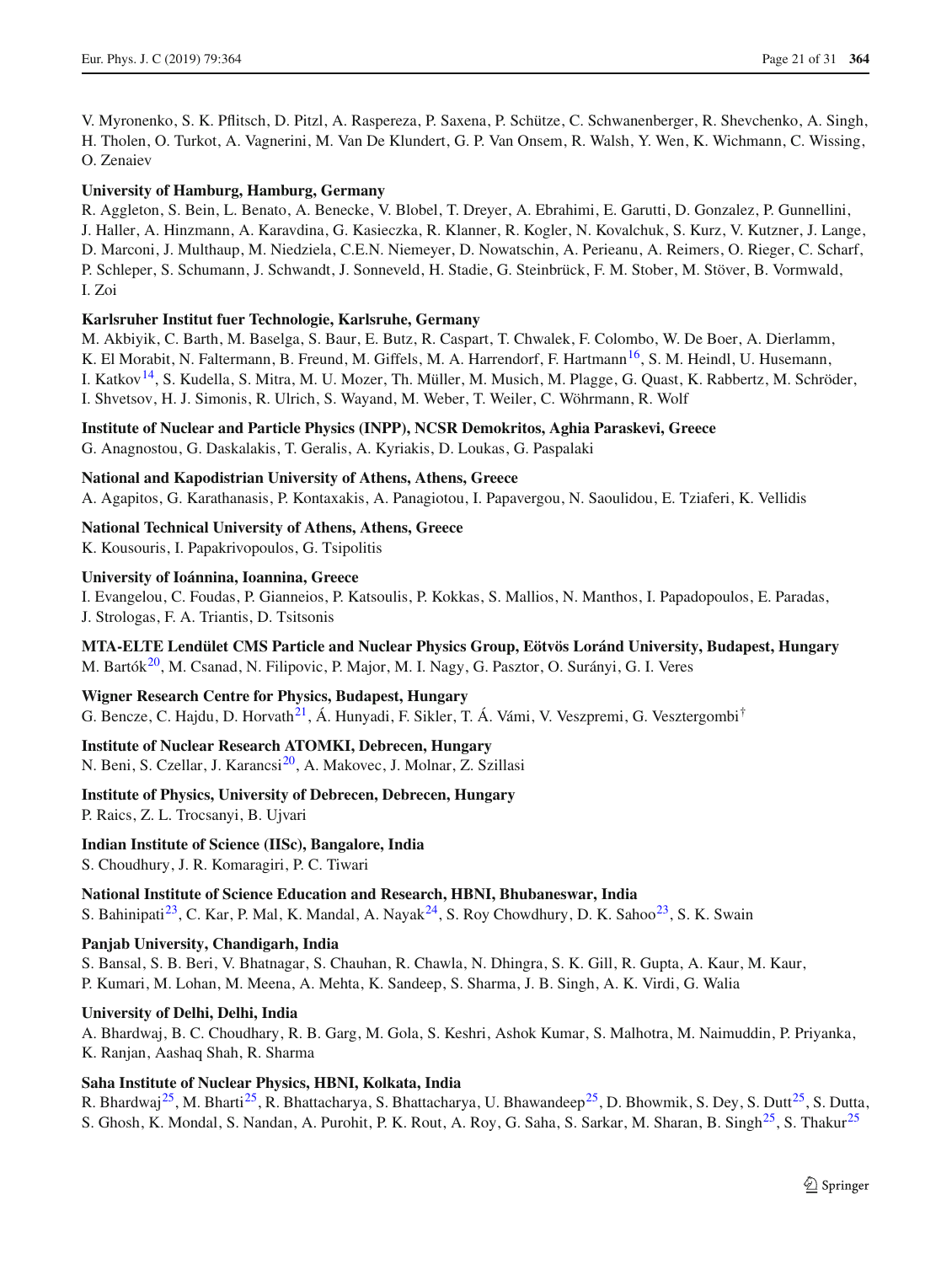## **Indian Institute of Technology Madras, Madras, India**

P. K. Behera, A. Muhammad

#### **Bhabha Atomic Research Centre, Mumbai, India**

R. Chudasama, D. Dutta, V. Jha, V. Kumar, D. K. Mishra, P. K. Netrakanti, L. M. Pant, P. Shukla, P. Suggisetti

#### **Tata Institute of Fundamental Research-A, Mumbai, India**

T. Aziz, M. A. Bhat, S. Dugad, G. B. Mohanty, N. Sur, RavindraKumar Verma

#### **Tata Institute of Fundamental Research-B, Mumbai, India**

S. Banerjee, S. Bhattacharya, S. Chatterjee, P. Das, M. Guchait, Sa. Jain, S. Karmakar, S. Kumar, M. Maity<sup>26</sup>, G. Majumder, K. Mazumdar, N. Sahoo, T. Sarkar[26](#page-29-24)

#### **Indian Institute of Science Education and Research (IISER), Pune, India**

S. Chauhan, S. Dube, V. Hegde, A. Kapoor, K. Kothekar, S. Pandey, A. Rane, A. Rastogi, S. Sharma

#### **Institute for Research in Fundamental Sciences (IPM), Tehran, Iran**

S. Chenarani<sup>27</sup>, E. Eskandari Tadavani, S. M. Etesami<sup>27</sup>, M. Khakzad, M. Mohammadi Najafabadi, M. Naseri, F. Rezaei Hosseinabadi, B. Safarzadeh<sup>28</sup>, M. Zeinali

#### **University College Dublin, Dublin, Ireland**

M. Felcini, M. Grunewald

#### **INFN Sezione di Bari***a***, Università di Bari***b***, Politecnico di Bari***c***, Bari, Italy**

M. Abbrescia*a*,*b*, C. Calabria*a*,*b*, A. Colaleo*a*, D. Creanza*a*,*c*, L. Cristella*a*,*b*, N. De Filippis*a*,*c*, M. De Palma*a*,*b*, A. Di Florio<sup>a,b</sup>, F. Errico<sup>a,b</sup>, L. Fiore<sup>a</sup>, A. Gelmi<sup>a,b</sup>, G. Iaselli<sup>a,c</sup>, M. Ince<sup>a,b</sup>, S. Lezki<sup>a,b</sup>, G. Maggi<sup>a,c</sup>, M. Maggi<sup>a</sup>, G. Miniello<sup>a,b</sup>, S. My<sup>a,b</sup>, S. Nuzzo<sup>a,b</sup>, A. Pompili<sup>a,b</sup>, G. Pugliese<sup>a,c</sup>, R. Radogna<sup>a</sup>, A. Ranieri<sup>a</sup>, G. Selvaggi<sup>a,b</sup>, A. Sharma*a*, L. Silvestris*a*, R. Venditti*a*, P. Verwilligen*<sup>a</sup>*

## **INFN Sezione di Bologna***a***, Università di Bologna***b***, Bologna, Italy**

G. Abbiendi*a*, C. Battilana*a*,*b*, D. Bonacorsi*a*,*b*, L. Borgonovi*a*,*b*, S. Braibant-Giacomelli*a*,*b*, R. Campanini*a*,*b*, P. Capiluppi*a*,*b*, A. Castro*a*,*b*, F. R. Cavallo*a*, S. S. Chhibra*a*,*b*, G. Codispoti*a*,*b*, M. Cuffiani*a*,*b*, G. M. Dallavalle*a*, F. Fabbri*a*, A. Fanfani*a*,*b*, E. Fontanesi, P. Giacomelli*a*, C. Grandi*a*, L. Guiducci*a*,*b*, F. Iemmi*a*,*b*, S. Lo Meo*a*,[29,](#page-29-27) S. Marcellini*a*, G. Masetti*a*, A. Montanari*a*, F. L. Navarria*a*,*b*, A. Perrotta*a*, F. Primavera*a*,*b*, A. M. Rossi*a*,*b*, T. Rovelli*a*,*b*, G. P. Siroli*a*,*b*, N. Tosi*<sup>a</sup>*

## **INFN Sezione di Catania***a***, Università di Catania***b***, Catania, Italy**

S. Albergo<sup>*a*,*b*</sup>, A. Di Mattia<sup>*a*</sup>, R. Potenza<sup>*a*,*b*</sup>, A. Tricomi<sup>*a*,*b*</sup>, C. Tuve<sup>*a*,*b*</sup>

## **INFN Sezione di Firenze***a***, Università di Firenze***b***, Florence, Italy**

G. Barbagli*a*, K. Chatterjee*a*,*b*, V. Ciulli*a*,*b*, C. Civinini*a*, R. D'Alessandro*a*,*b*, E. Focardi*a*,*b*, G. Latino, P. Lenzi*a*,*b*, M. Meschini*a*, S. Paoletti*a*, L. Russo*a*,[30,](#page-29-28) G. Sguazzoni*<sup>a</sup>*, D. Strom*a*, L. Viliani*<sup>a</sup>*

## **INFN Laboratori Nazionali di Frascati, Frascati, Italy**

L. Benussi, S. Bianco, F. Fabbri, D. Piccolo

## **INFN Sezione di Genova***a***, Università di Genova***b***, Genoa, Italy**

F. Ferro<sup>*a*</sup>, R. Mulargia<sup>*a*,*b*</sup>, E. Robutti<sup>*a*</sup>, S. Tosi<sup>*a*,*b*</sup>

## **INFN Sezione di Milano-Bicocca***a***, Università di Milano-Bicocca***b***, Milan, Italy**

A. Benaglia*a*, A. Beschi*b*, F. Brivio*a*,*b*, V. Ciriolo*a*,*b*,[16,](#page-29-15) S. Di Guida*<sup>a</sup>*,*b*,[16,](#page-29-15) M. E. Dinardo*<sup>a</sup>*,*b*, S. Fiorendi*a*,*b*, S. Gennai*a*, A. Ghezzi*a*,*b*, P. Govoni*a*,*b*, M. Malberti*a*,*b*, S. Malvezzi*a*, D. Menasce*a*, F. Monti, L. Moroni*a*, M. Paganoni*a*,*b*, D. Pedrini*a*, S. Ragazzi*a*,*b*, T. Tabarelli de Fatis*a*,*b*, D. Zuolo*a*,*<sup>b</sup>*

## **INFN Sezione di Napoli***a***, Università di Napoli 'Federico II'***b***, Naples, Italy, Università della Basilicata***c***, Potenza, Italy, Università G. Marconi***<sup>d</sup>* **, Rome, Italy**

S. Buontempo*a*, N. Cavallo*a*,*c*, A. De Iorio*a*,*b*, A. Di Crescenzo*a*,*b*, F. Fabozzi*a*,*c*, F. Fienga*a*, G. Galati*a*, A. O. M. Iorio*a*,*b*, W. A. Khan*a*, L. Lista*a*, S. Meola*a*,*<sup>d</sup>* ,[16,](#page-29-15) P. Paolucci*<sup>a</sup>*,[16,](#page-29-15) C. Sciacca*<sup>a</sup>*,*b*, E. Voevodina*a*,*<sup>b</sup>*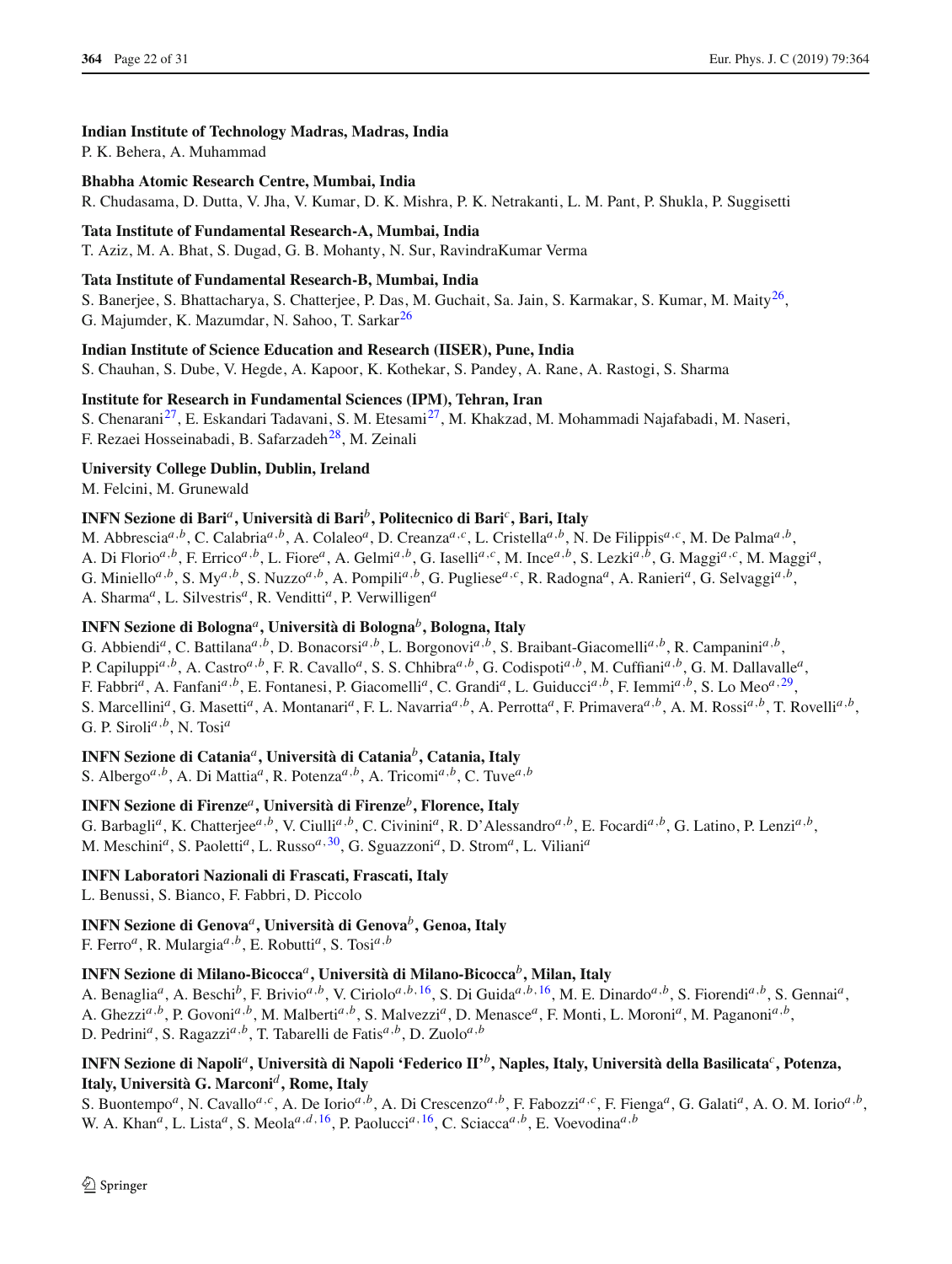## **INFN Sezione di Padova***a***, Università di Padova***b***, Padova, Italy, Università di Trento***c***, Trento, Italy**

P. Azzi*a*, N. Bacchetta*a*, D. Bisello*a*,*b*, A. Boletti*a*,*b*, A. Bragagnolo, R. Carlin*a*,*b*, P. Checchia*a*, M. Dall'Osso*a*,*b*, P. De Castro Manzano*a*, T. Dorigo*a*, U. Dosselli*a*, F. Gasparini*a*,*b*, U. Gasparini*a*,*b*, A. Gozzelino*a*, S. Y. Hoh, S. Lacaprara*a*, P. Lujan, M. Margoni*a*,*b*, A. T. Meneguzzo*a*,*b*, J. Pazzini*a*,*b*, M. Presilla*b*, P. Ronchese*a*,*b*, R. Rossin*a*,*b*, F. Simonetto*a*,*b*, A. Tiko, E. Torassa*a*, M. Tosi*a*,*b*, M. Zanetti*a*,*b*, P. Zotto*a*,*b*, G. Zumerle*a*,*<sup>b</sup>*

## **INFN Sezione di Pavia***a***, Università di Pavia***b***, Pavia, Italy**

A. Braghieri*a*, A. Magnani*a*, P. Montagna*a*,*b*, S. P. Ratti*a*,*b*, V. Re*a*, M. Ressegotti*a*,*b*, C. Riccardi*a*,*b*, P. Salvini*a*, I. Vai*a*,*b*, P. Vitulo*a*,*<sup>b</sup>*

## **INFN Sezione di Perugia***a***, Università di Perugia***b***, Perugia, Italy**

M. Biasini*a*,*b*, G. M. Bilei*a*, C. Cecchi*a*,*b*, D. Ciangottini*a*,*b*, L. Fanò*a*,*b*, P. Lariccia*a*,*b*, R. Leonardi*a*,*b*, E. Manoni*a*, G. Mantovani*a*,*b*, V. Mariani*a*,*b*, M. Menichelli*a*, A. Rossi*a*,*b*, A. Santocchia*a*,*b*, D. Spiga*<sup>a</sup>*

## **INFN Sezione di Pisa***a***, Università di Pisa***b***, Scuola Normale Superiore di Pisa***c***, Pisa, Italy**

K. Androsov*a*, P. Azzurri*a*, G. Bagliesi*a*, L. Bianchini*a*, T. Boccali*a*, L. Borrello, R. Castaldi*a*, M. A. Ciocci*a*,*b*, R. Dell'Orso*a*, G. Fedi*a*, F. Fiori*a*,*c*, L. Giannini*a*,*c*, A. Giassi*a*, M. T. Grippo*a*, F. Ligabue*a*,*c*, E. Manca*a*,*c*, G. Mandorli*a*,*c*, A. Messineo*a*,*b*, F. Palla*a*, A. Rizzi*a*,*b*, G. Rolandi[31,](#page-29-29) P. Spagnolo*<sup>a</sup>*, R. Tenchini*a*, G. Tonelli*a*,*b*, A. Venturi*a*, P. G. Verdini*<sup>a</sup>*

## **INFN Sezione di Roma***a***, Sapienza Università di Roma***b***, Rome, Italy**

L. Barone<sup>*a*,*b*</sup>, F. Cavallari<sup>*a*</sup>, M. Cipriani<sup>*a*,*b*</sup>, D. Del Re<sup>*a*,*b*</sup>, E. Di Marco<sup>*a*,*b*</sup>, M. Diemoz<sup>*a*</sup>, S. Gelli<sup>*a*,*b*</sup>, E. Longo<sup>*a*,*b*</sup>, B. Marzocchi*a*,*b*, P. Meridiani*a*, G. Organtini*a*,*b*, F. Pandolfi*a*, R. Paramatti*a*,*b*, F. Preiato*a*,*b*, S. Rahatlou*a*,*b*, C. Rovelli*a*, F. Santanastasio*a*,*<sup>b</sup>*

## **INFN Sezione di Torino***a***, Università di Torino***b***, Torino, Italy, Università del Piemonte Orientale***c***, Novara, Italy**

N. Amapane*a*,*b*, R. Arcidiacono*a*,*c*, S. Argiro*a*,*b*, M. Arneodo*a*,*c*, N. Bartosik*a*, R. Bellan*a*,*b*, C. Biino*a*, A. Cappati*a*,*b*, N. Cartiglia*a*, F. Cenna*a*,*b*, S. Cometti*a*, M. Costa*a*,*b*, R. Covarelli*a*,*b*, N. Demaria*a*, B. Kiani*a*,*b*, C. Mariotti*a*, S. Maselli*a*, E. Migliore*a*,*b*, V. Monaco*a*,*b*, E. Monteil*a*,*b*, M. Monteno*a*, M. M. Obertino*a*,*b*, L. Pacher*a*,*b*, N. Pastrone*a*, M. Pelliccioni*a*, G. L. Pinna Angioni<sup>a, b</sup>, A. Romero<sup>a, b</sup>, M. Ruspa<sup>a, c</sup>, R. Sacchi<sup>a, b</sup>, R. Salvatico<sup>a, b</sup>, K. Shchelina<sup>a, b</sup>, V. Sola<sup>a</sup>, A. Solano<sup>a, b</sup>, D. Soldi*a*,*b*, A. Staiano*<sup>a</sup>*

## **INFN Sezione di Trieste***a***, Università di Trieste***b***, Trieste, Italy**

S. Belforte*a*, V. Candelise*a*,*b*, M. Casarsa*a*, F. Cossutti*a*, A. Da Rold*a*,*b*, G. Della Ricca*a*,*b*, F. Vazzoler*a*,*b*, A. Zanetti*<sup>a</sup>*

## **Kyungpook National University, Daegu, Korea**

D. H. Kim, G. N. Kim, M. S. Kim, J. Lee, S. Lee, S. W. Lee, C. S. Moon, Y. D. Oh, S. I. Pak, S. Sekmen, D. C. Son, Y. C. Yang

## **Institute for Universe and Elementary Particles, Chonnam National University, Kwangju, Korea** H. Kim, D. H. Moon, G. Oh

**Hanyang University, Seoul, Korea** B. Francois, J. Goh<sup>32</sup>, T. J. Kim

**Korea University, Seoul, Korea** S. Cho, S. Choi, Y. Go, D. Gyun, S. Ha, B. Hong, Y. Jo, K. Lee, K. S. Lee, S. Lee, J. Lim, S. K. Park, Y. Roh

**Sejong University, Seoul, Korea** H. S. Kim

**Seoul National University, Seoul, Korea**

J. Almond, J. Kim, J. S. Kim, H. Lee, K. Lee, K. Nam, S. B. Oh, B. C. Radburn-Smith, S. h. Seo, U. K. Yang, H. D. Yoo, G. B. Yu

**University of Seoul, Seoul, Korea** D. Jeon, H. Kim, J. H. Kim, J. S. H. Lee, I. C. Park

**Sungkyunkwan University, Suwon, Korea** Y. Choi, C. Hwang, J. Lee, I. Yu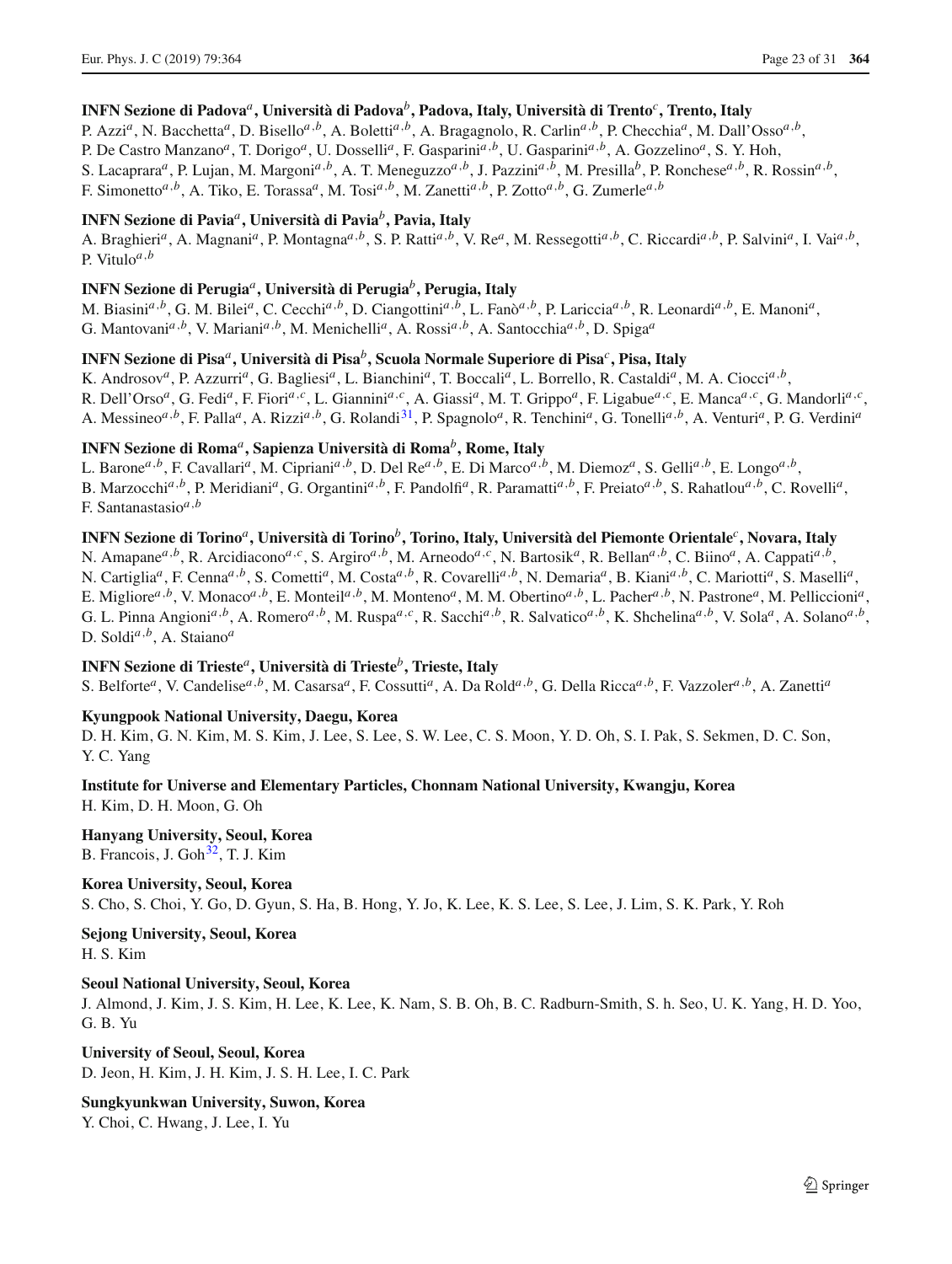## **Vilnius University, Vilnius, Lithuania**

V. Dudenas, A. Juodagalvis, J. Vaitkus

**National Centre for Particle Physics, Universiti Malaya, Kuala Lumpur, Malaysia**

Z. A. Ibrahim, M. A. B. Md Ali<sup>33</sup>, F. Mohamad Idris<sup>34</sup>, W. A. T. Wan Abdullah, M. N. Yusli, Z. Zolkapli

## **Universidad de Sonora (UNISON), Hermosillo, Mexico**

J. F. Benitez, A. Castaneda Hernandez, J. A. Murillo Quijada

#### **Centro de Investigacion y de Estudios Avanzados del IPN, Mexico City, Mexico**

H. Castilla-Valdez, E. De La Cruz-Burelo, M. C. Duran-Osuna, I. Heredia-De La Cruz<sup>35</sup>, R. Lopez-Fernandez, J. Mejia Guisao, R. I. Rabadan-Trejo, M. Ramirez-Garcia, G. Ramirez-Sanchez, R. Reyes-Almanza, A. Sanchez-Hernandez

## **Universidad Iberoamericana, Mexico City, Mexico**

S. Carrillo Moreno, C. Oropeza Barrera, F. Vazquez Valencia

## **Benemerita Universidad Autonoma de Puebla, Puebla, Mexico**

J. Eysermans, I. Pedraza, H. A. Salazar Ibarguen, C. Uribe Estrada

#### **Universidad Autónoma de San Luis Potosí, San Luis Potosí, Mexico** A. Morelos Pineda

**University of Auckland, Auckland, New Zealand**

D. Krofcheck

**University of Canterbury, Christchurch, New Zealand**

S. Bheesette, P. H. Butler

**National Centre for Physics, Quaid-I-Azam University, Islamabad, Pakistan** A. Ahmad, M. Ahmad, M. I. Asghar, Q. Hassan, H. R. Hoorani, A. Saddique, M. A. Shah, M. Shoaib, M. Waqas

## **National Centre for Nuclear Research, Swierk, Poland**

H. Bialkowska, M. Bluj, B. Boimska, T. Frueboes, M. Górski, M. Kazana, M. Szleper, P. Traczyk, P. Zalewski

## **Institute of Experimental Physics, Faculty of Physics, University of Warsaw, Warsaw, Poland**

K. Bunkowski, A. Byszuk<sup>36</sup>, K. Doroba, A. Kalinowski, M. Konecki, J. Krolikowski, M. Misiura, M. Olszewski, A. Pyskir, M. Walczak

## **Laboratório de Instrumentação e Física Experimental de Partículas, Lisbon, Portugal**

M. Araujo, P. Bargassa, C. Beirão Da Cruz E Silva, A. Di Francesco, P. Faccioli, B. Galinhas, M. Gallinaro, J. Hollar, N. Leonardo, J. Seixas, G. Strong, O. Toldaiev, J. Varela

## **Joint Institute for Nuclear Research, Dubna, Russia**

S. Afanasiev, P. Bunin, M. Gavrilenko, I. Golutvin, I. Gorbunov, A. Kamenev, V. Karjavine, A. Lanev, A. Malakhov, V. Matveev<sup>[37](#page-30-1),38</sup>, P. Moisenz, V. Palichik, V. Perelygin, S. Shmatov, S. Shulha, N. Skatchkov, V. Smirnov, N. Voytishin, A. Zarubin

## **Petersburg Nuclear Physics Institute, Gatchina (St. Petersburg), Russia**

V. Golovtsov, Y. Ivanov, V. Kim<sup>39</sup>, E. Kuznetsova<sup>40</sup>, P. Levchenko, V. Murzin, V. Oreshkin, I. Smirnov, D. Sosnov, V. Sulimov, L. Uvarov, S. Vavilov, A. Vorobyev

## **Institute for Nuclear Research, Moscow, Russia**

Yu. Andreev, A. Dermenev, S. Gninenko, N. Golubev, A. Karneyeu, M. Kirsanov, N. Krasnikov, A. Pashenkov, A. Shabanov, D. Tlisov, A. Toropin

## **Institute for Theoretical and Experimental Physics, Moscow, Russia**

V. Epshteyn, V. Gavrilov, N. Lychkovskaya, V. Popov, I. Pozdnyakov, G. Safronov, A. Spiridonov, A. Stepennov, V. Stolin, M. Toms, E. Vlasov, A. Zhokin

## **Moscow Institute of Physics and Technology, Moscow, Russia**

T. Aushev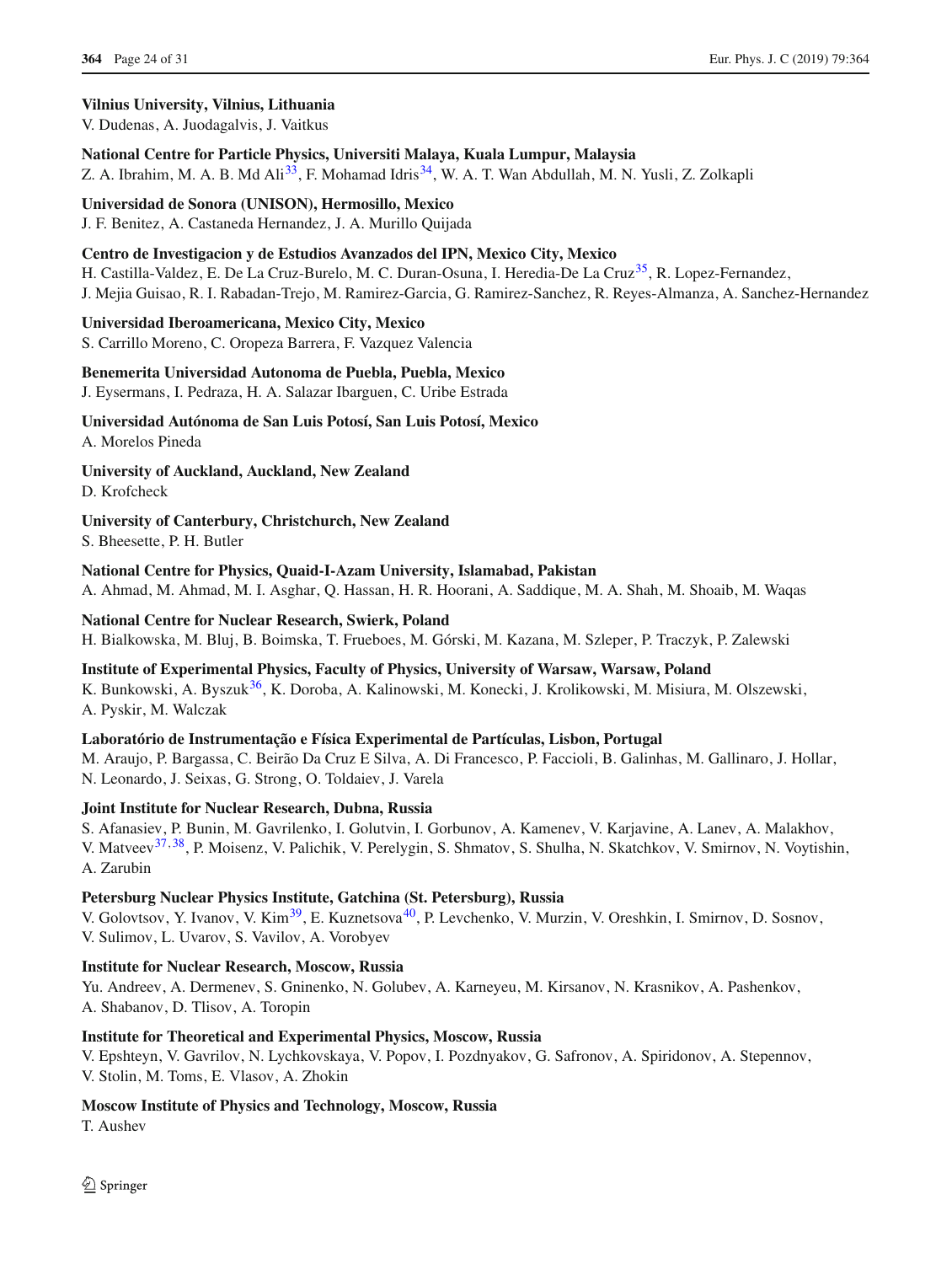**National Research Nuclear University 'Moscow Engineering Physics Institute' (MEPhI), Moscow, Russia** R. Chistov<sup>41</sup>, M. Danilov<sup>41</sup>, P. Parygin, E. Tarkovskii, V. Rusinov

## **P.N. Lebedev Physical Institute, Moscow, Russia**

V. Andreev, M. Azarkin, I. Dremin<sup>38</sup>, M. Kirakosyan, A. Terkulov

#### **Skobeltsyn Institute of Nuclear Physics, Lomonosov Moscow State University, Moscow, Russia**

A. Baskakov, A. Belyaev, E. Boos, V. Bunichev, M. Dubinin[42,](#page-30-6) L. Dudko, A. Gribushin, V. Klyukhin, O. Kodolova, I. Lokhtin, I. Miagkov, S. Obraztsov, M. Perfilov, S. Petrushanko, V. Savrin

**Novosibirsk State University (NSU), Novosibirsk, Russia** A. Barnyakov<sup>43</sup>, V. Blinov<sup>43</sup>, T. Dimova<sup>43</sup>, L. Kardapoltsev<sup>43</sup>, Y. Skovpen<sup>43</sup>

## **Institute for High Energy Physics of National Research Centre 'Kurchatov Institute', Protvino, Russia**

I. Azhgirey, I. Bayshev, S. Bitioukov, V. Kachanov, A. Kalinin, D. Konstantinov, P. Mandrik, V. Petrov, R. Ryutin, S. Slabospitskii, A. Sobol, S. Troshin, N. Tyurin, A. Uzunian, A. Volkov

**National Research Tomsk Polytechnic University, Tomsk, Russia**

A. Babaev, S. Baidali, V. Okhotnikov

**Faculty of Physics and Vinca Institute of Nuclear Sciences, University of Belgrade, Belgrade, Serbia** P. Adzic<sup>44</sup>, P. Cirkovic, D. Devetak, M. Dordevic, J. Milosevic

#### **Centro de Investigaciones Energéticas Medioambientales y Tecnológicas (CIEMAT), Madrid, Spain**

J. Alcaraz Maestre, A. Álvarez Fernández, I. Bachiller, M. Barrio Luna, J. A. Brochero Cifuentes, M. Cerrada, N. Colino, B. De La Cruz, A. Delgado Peris, C. Fernandez Bedoya, J. P. Fernández Ramos, J. Flix, M. C. Fouz, O. Gonzalez Lopez, S. Goy Lopez, J. M. Hernandez, M. I. Josa, D. Moran, A. Pérez-Calero Yzquierdo, J. Puerta Pelayo, I. Redondo, L. Romero, S. Sánchez Navas, M. S. Soares, A. Triossi

**Universidad Autónoma de Madrid, Madrid, Spain**

C. Albajar, J. F. de Trocóniz

## **Universidad de Oviedo, Oviedo, Spain**

J. Cuevas, C. Erice, J. Fernandez Menendez, S. Folgueras, I. Gonzalez Caballero, J. R. González Fernández, E. Palencia Cortezon, V. Rodríguez Bouza, S. Sanchez Cruz, J. M. Vizan Garcia

## **Instituto de Física de Cantabria (IFCA), CSIC-Universidad de Cantabria, Santander, Spain**

I. J. Cabrillo, A. Calderon, B. Chazin Quero, J. Duarte Campderros, M. Fernandez, P. J. Fernández Manteca, A. García Alonso, J. Garcia-Ferrero, G. Gomez, A. Lopez Virto, J. Marco, C. Martinez Rivero, P. Martinez Ruiz del Arbol, F. Matorras, J. Piedra Gomez, C. Prieels, T. Rodrigo, A. Ruiz-Jimeno, L. Scodellaro, N. Trevisani, I. Vila, R. Vilar Cortabitarte

#### **Department of Physics, University of Ruhuna, Matara, Sri Lanka**

N. Wickramage

## **CERN, European Organization for Nuclear Research, Geneva, Switzerland**

D. Abbaneo, B. Akgun, E. Auffray, G. Auzinger, P. Baillon, A. H. Ball, D. Barney, J. Bendavid, M. Bianco, A. Bocci, C. Botta, E. Brondolin, T. Camporesi, M. Cepeda, G. Cerminara, E. Chapon, Y. Chen, G. Cucciati, D. d'Enterria, A. Dabrowski, N. Daci, V. Daponte, A. David, A. De Roeck, N. Deelen, M. Dobson, M. Dünser, N. Dupont, A. Elliott-Peisert, P. Everaerts, F. Fallavollita<sup>45</sup>, D. Fasanella, G. Franzoni, J. Fulcher, W. Funk, D. Gigi, A. Gilbert,

K. Gill, F. Glege, M. Gruchala, M. Guilbaud, D. Gulhan, J. Hegeman, C. Heidegger, V. Innocente, A. Jafari, P. Janot,

O. Karacheban<sup>19</sup>, J. Kieseler, A. Kornmayer, M. Krammer<sup>1</sup>, C. Lange, P. Lecoq, C. Lourenço, L. Malgeri, M. Mannelli,

A. Massironi, F. Meijers, J. A. Merlin, S. Mersi, E. Meschi, P. Milenovic<sup>46</sup>, F. Moortgat, M. Mulders, J. Ngadiuba,

S. Nourbakhsh, S. Orfanelli, L. Orsini, F. Pantaleo<sup>16</sup>, L. Pape, E. Perez, M. Peruzzi, A. Petrilli, G. Petrucciani, A. Pfeiffer,

M. Pierini, F. M. Pitters, D. Rabady, A. Racz, T. Reis, M. Rovere, H. Sakulin, C. Schäfer, C. Schwick, M. Selvaggi,

A. Sharma, P. Silva, P. Sphicas<sup>47</sup>, A. Stakia, J. Steggemann, D. Treille, A. Tsirou, A. Vartak, V. Veckalns<sup>48</sup>, M. Verzetti, W. D. Zeuner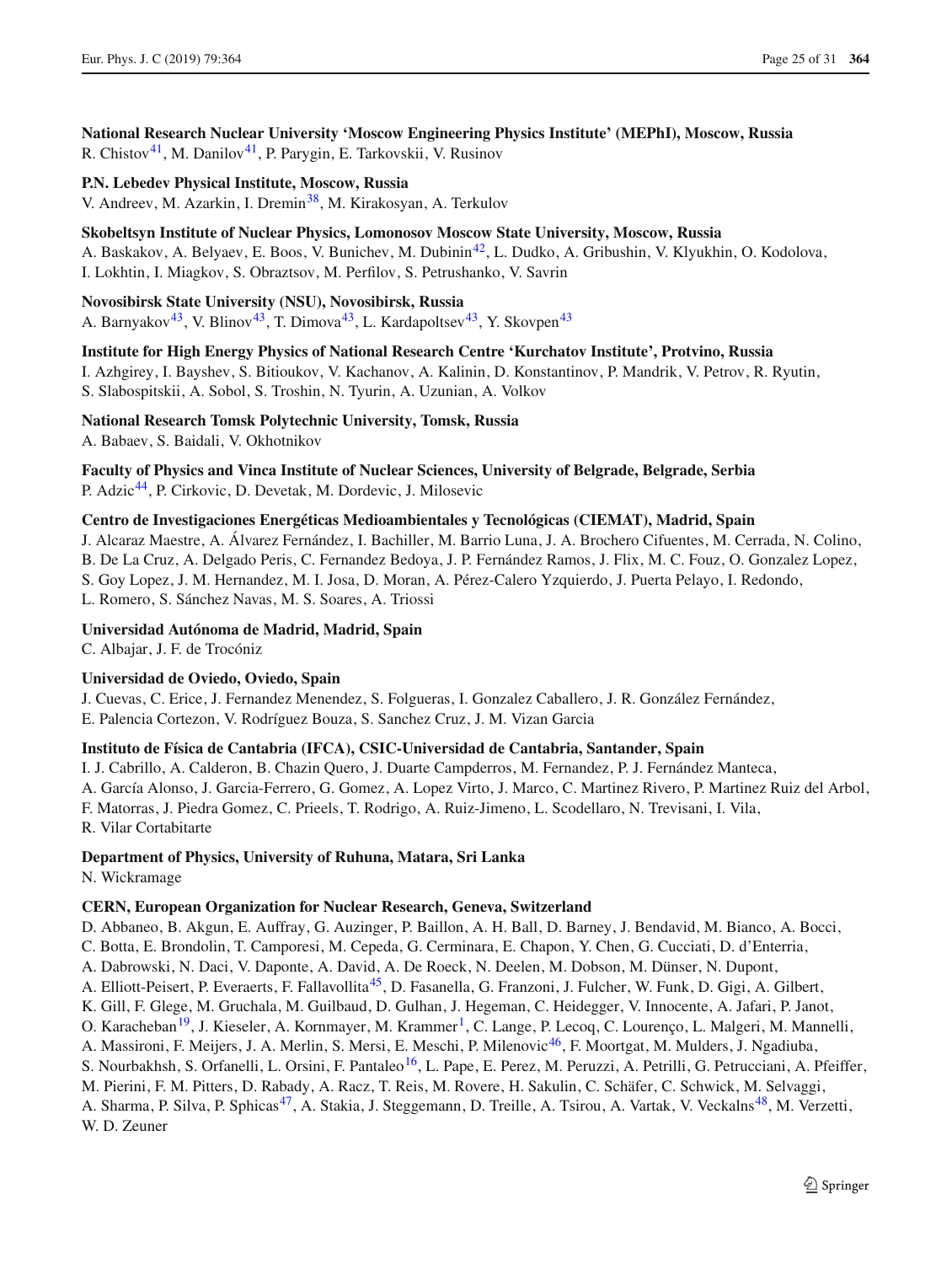## **Paul Scherrer Institut, Villigen, Switzerland**

L. Caminada<sup>49</sup>, K. Deiters, W. Erdmann, R. Horisberger, Q. Ingram, H. C. Kaestli, D. Kotlinski, U. Langenegger, T. Rohe, S. A. Wiederkehr

## **ETH Zurich-Institute for Particle Physics and Astrophysics (IPA), Zurich, Switzerland**

M. Backhaus, L. Bäni, P. Berger, N. Chernyavskaya, G. Dissertori, M. Dittmar, M. Donegà, C. Dorfer,

T. A. Gómez Espinosa, C. Grab, D. Hits, T. Klijnsma, W. Lustermann, R. A. Manzoni, M. Marionneau, M. T. Meinhard,

F. Micheli, P. Musella, F. Nessi-Tedaldi, F. Pauss, G. Perrin, L. Perrozzi, S. Pigazzini, C. Reissel, D. Ruini,

D. A. Sanz Becerra, M. Schönenberger, L. Shchutska, V. R. Tavolaro, K. Theofilatos, M. L. Vesterbacka Olsson, R. Wallny, D. H. Zhu

## **Universität Zürich, Zurich, Switzerland**

T. K. Aarrestad, C. Amsler<sup>50</sup>, D. Brzhechko, M. F. Canelli, A. De Cosa, R. Del Burgo, S. Donato, C. Galloni, T. Hreus, B. Kilminster, S. Leontsinis, I. Neutelings, G. Rauco, P. Robmann, D. Salerno, K. Schweiger, C. Seitz, Y. Takahashi, A. Zucchetta

## **National Central University, Chung-Li, Taiwan**

T. H. Doan, R. Khurana, C. M. Kuo, W. Lin, A. Pozdnyakov, S. S. Yu

## **National Taiwan University (NTU), Taipei, Taiwan**

P. Chang, Y. Chao, K. F. Chen, P. H. Chen, W.-S. Hou, Y. F. Liu, R.-S. Lu, E. Paganis, A. Psallidas, A. Steen

**Faculty of Science, Department of Physics, Chulalongkorn University, Bangkok, Thailand**

B. Asavapibhop, N. Srimanobhas, N. Suwonjandee

## **Physics Department, Science and Art Faculty, Çukurova University, Adana, Turkey**

A. Bat, F. Boran, S. Cerci<sup>51</sup>, S. Damarseckin, Z. S. Demiroglu, F. Dolek, C. Dozen, I. Dumanoglu, G. Gokbulut, Y. Guler, E. Gurpinar, I. Hos<sup>52</sup>, C. Isik, E. E. Kangal<sup>53</sup>, O. Kara, A. Kayis Topaksu, U. Kiminsu, M. Oglakci, G. Onengut, K. Ozdemir<sup>54</sup>, S. Ozturk<sup>55</sup>, D. Sunar Cerci<sup>51</sup>, B. Tali<sup>51</sup>, U. G. Tok, S. Turkcapar, I. S. Zorbakir, C. Zorbilmez

## **Physics Department, Middle East Technical University, Ankara, Turkey**

B. Isildak<sup>56</sup>, G. Karapinar<sup>57</sup>, M. Yalvac, M. Zeyrek

## **Bogazici University, Istanbul, Turkey**

I. O. Atakisi, E. Gülmez, M. Kaya<sup>58</sup>, O. Kaya<sup>59</sup>, S. Ozkorucuklu<sup>60</sup>, S. Tekten, E. A. Yetkin<sup>61</sup>

## **Istanbul Technical University, Istanbul, Turkey**

M. N. Agaras, A. Cakir, K. Cankocak, Y. Komurcu, S. Sen<sup>[62](#page-30-26)</sup>

## **Institute for Scintillation Materials of National Academy of Science of Ukraine, Kharkov, Ukraine** B. Grynyov

# **National Scientific Center, Kharkov Institute of Physics and Technology, Kharkov, Ukraine**

L. Levchuk

## **University of Bristol, Bristol, UK**

F. Ball, J. J. Brooke, D. Burns, E. Clement, D. Cussans, O. Davignon, H. Flacher, J. Goldstein, G. P. Heath, H. F. Heath, L. Kreczko, D. M. Newbold<sup>63</sup>, S. Paramesvaran, B. Penning, T. Sakuma, D. Smith, V. J. Smith, J. Taylor, A. Titterton

## **Rutherford Appleton Laboratory, Didcot, UK**

K. W. Bell, A. Belyaev<sup>64</sup>, C. Brew, R. M. Brown, D. Cieri, D. J. A. Cockerill, J. A. Coughlan, K. Harder, S. Harper, J. Linacre, K. Manolopoulos, E. Olaiya, D. Petyt, C. H. Shepherd-Themistocleous, A. Thea, I. R. Tomalin, T. Williams, W. J. Womersley

## **Imperial College, London, UK**

R. Bainbridge, P. Bloch, J. Borg, S. Breeze, O. Buchmuller, A. Bundock, D. Colling, P. Dauncey, G. Davies, M. Della Negra, R. Di Maria, G. Hall, G. Iles, T. James, M. Komm, L. Lyons, A.-M. Magnan, S. Malik, A. Martelli, J. Nash<sup>65</sup>, A. Nikitenko<sup>7</sup>, V. Palladino, M. Pesaresi, D. M. Raymond, A. Richards, A. Rose, E. Scott, C. Seez, A. Shtipliyski, G. Singh, M. Stoye, T. Strebler, S. Summers, A. Tapper, K. Uchida, T. Virdee<sup>16</sup>, N. Wardle, D. Winterbottom, S. C. Zenz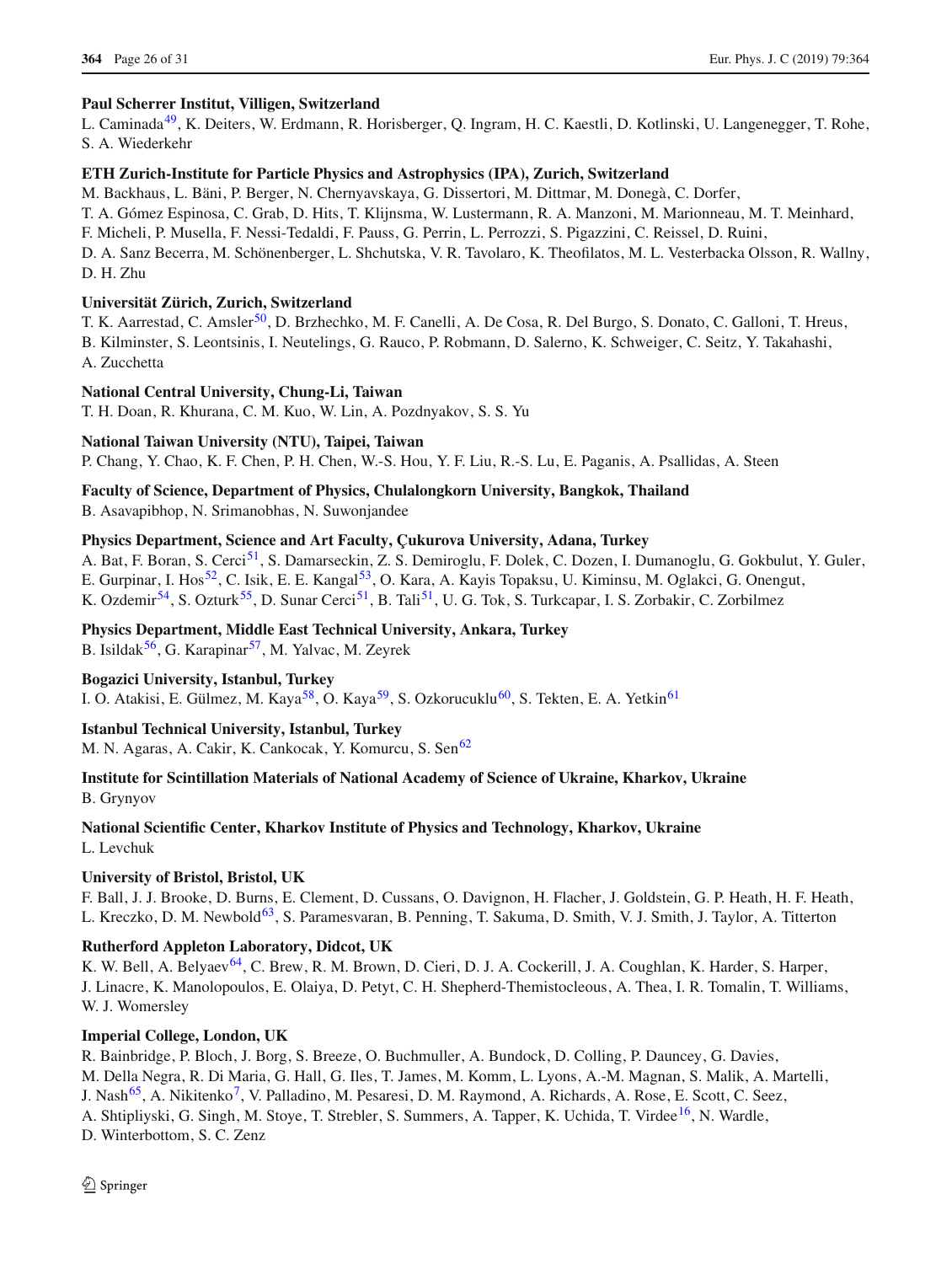#### **Brunel University, Uxbridge, UK**

J. E. Cole, P. R. Hobson, A. Khan, P. Kyberd, C. K. Mackay, A. Morton, I. D. Reid, L. Teodorescu, S. Zahid

#### **Baylor University, Waco, USA**

K. Call, J. Dittmann, K. Hatakeyama, H. Liu, C. Madrid, B. McMaster, N. Pastika, C. Smith

**Catholic University of America, Washington, DC, USA**

R. Bartek, A. Dominguez

#### **The University of Alabama, Tuscaloosa, USA**

A. Buccilli, S. I. Cooper, C. Henderson, P. Rumerio, C. West

#### **Boston University, Boston, USA**

D. Arcaro, T. Bose, D. Gastler, S. Girgis, D. Pinna, D. Rankin, C. Richardson, J. Rohlf, L. Sulak, D. Zou

#### **Brown University, Providence, USA**

G. Benelli, X. Coubez, D. Cutts, M. Hadley, J. Hakala, U. Heintz, J. M. Hogan<sup>66</sup>, K. H. M. Kwok, E. Laird, G. Landsberg, J. Lee, Z. Mao, M. Narain, S. Sagir<sup>67</sup>, R. Syarif, E. Usai, D. Yu

#### **University of California, Davis, Davis, USA**

R. Band, C. Brainerd, R. Breedon, D. Burns, M. Calderon De La Barca Sanchez, M. Chertok, J. Conway, R. Conway, P. T. Cox, R. Erbacher, C. Flores, G. Funk, W. Ko, O. Kukral, R. Lander, M. Mulhearn, D. Pellett, J. Pilot, S. Shalhout, M. Shi, D. Stolp, D. Taylor, K. Tos, M. Tripathi, Z. Wang, F. Zhang

#### **University of California, Los Angeles, USA**

M. Bachtis, C. Bravo, R. Cousins, A. Dasgupta, A. Florent, J. Hauser, M. Ignatenko, N. Mccoll, S. Regnard, D. Saltzberg, C. Schnaible, V. Valuev

#### **University of California, Riverside, Riverside, USA**

E. Bouvier, K. Burt, R. Clare, J. W. Gary, S. M. A. Ghiasi Shirazi, G. Hanson, G. Karapostoli, E. Kennedy, F. Lacroix, O. R. Long, M. Olmedo Negrete, M. I. Paneva, W. Si, L. Wang, H. Wei, S. Wimpenny, B. R. Yates

#### **University of California, San Diego, La Jolla, USA**

J. G. Branson, P. Chang, S. Cittolin, M. Derdzinski, R. Gerosa, D. Gilbert, B. Hashemi, A. Holzner, D. Klein, G. Kole, V. Krutelyov, J. Letts, M. Masciovecchio, D. Olivito, S. Padhi, M. Pieri, M. Sani, V. Sharma, S. Simon, M. Tadel, J. Wood, F. Würthwein, A. Yagil, G. Zevi Della Porta

#### **Department of Physics, University of California, Santa Barbara, Santa Barbara, USA**

N. Amin, R. Bhandari, C. Campagnari, M. Citron, V. Dutta, M. Franco Sevilla, L. Gouskos, R. Heller, J. Incandela, H. Mei, A. Ovcharova, H. Qu, J. Richman, D. Stuart, I. Suarez, S. Wang, J. Yoo

#### **California Institute of Technology, Pasadena, USA**

D. Anderson, A. Bornheim, J. M. Lawhorn, N. Lu, H. B. Newman, T. Q. Nguyen, J. Pata, M. Spiropulu, J. R. Vlimant, R. Wilkinson, S. Xie, Z. Zhang, R. Y. Zhu

#### **Carnegie Mellon University, Pittsburgh, USA**

M. B. Andrews, T. Ferguson, T. Mudholkar, M. Paulini, M. Sun, I. Vorobiev, M. Weinberg

#### **University of Colorado Boulder, Boulder, USA**

J. P. Cumalat, W. T. Ford, F. Jensen, A. Johnson, E. MacDonald, T. Mulholland, R. Patel, A. Perloff, K. Stenson, K. A. Ulmer, S. R. Wagner

#### **Cornell University, Ithaca, USA**

J. Alexander, J. Chaves, Y. Cheng, J. Chu, A. Datta, K. Mcdermott, N. Mirman, J. R. Patterson, D. Quach, A. Rinkevicius, A. Ryd, L. Skinnari, L. Soffi, S. M. Tan, Z. Tao, J. Thom, J. Tucker, P. Wittich, M. Zientek

#### **Fermi National Accelerator Laboratory, Batavia, USA**

S. Abdullin, M. Albrow, M. Alyari, G. Apollinari, A. Apresyan, A. Apyan, S. Banerjee, L. A. T. Bauerdick, A. Beretvas, J. Berryhill, P. C. Bhat, K. Burkett, J. N. Butler, A. Canepa, G. B. Cerati, H. W. K. Cheung, F. Chlebana, M. Cremonesi, J. Duarte, V. D. Elvira, J. Freeman, Z. Gecse, E. Gottschalk, L. Gray, D. Green, S. Grünendahl, O. Gutsche, J. Hanlon,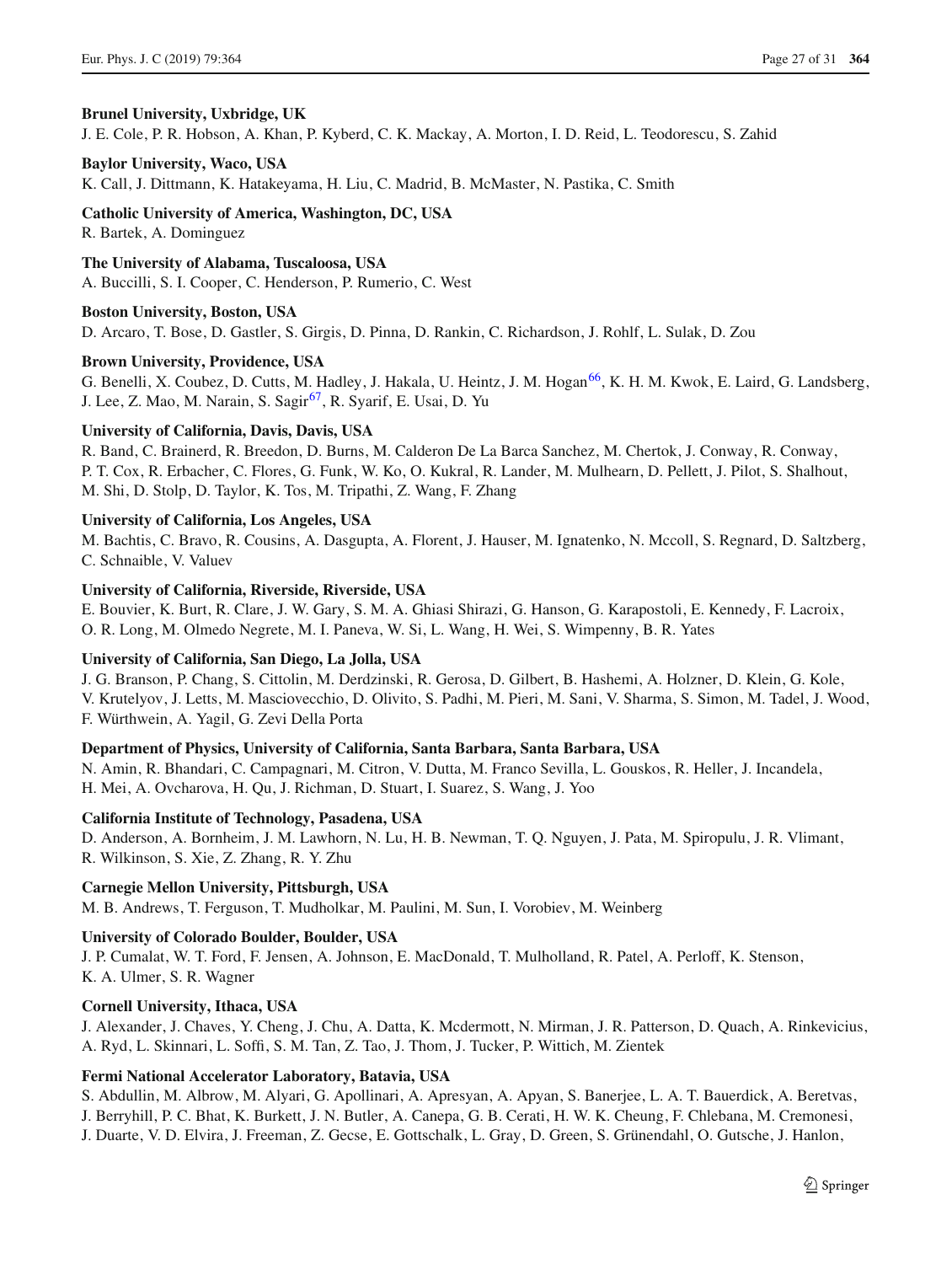R. M. Harris, S. Hasegawa, J. Hirschauer, Z. Hu, B. Jayatilaka, S. Jindariani, M. Johnson, U. Joshi, B. Klima, M. J. Kortelainen, B. Kreis, S. Lammel, D. Lincoln, R. Lipton, M. Liu, T. Liu, J. Lykken, K. Maeshima, J. M. Marraffino, D. Mason, P. McBride, P. Merkel, S. Mrenna, S. Nahn, V. O'Dell, K. Pedro, C. Pena, O. Prokofyev, G. Rakness, F. Ravera, A. Reinsvold, L. Ristori, A. Savoy-Navarro<sup>68</sup>, B. Schneider, E. Sexton-Kennedy, A. Soha, W. J. Spalding, L. Spiegel, S. Stoynev, J. Strait, N. Strobbe, L. Taylor, S. Tkaczyk, N. V. Tran, L. Uplegger, E. W. Vaandering, C. Vernieri, M. Verzocchi, R. Vidal, M. Wang, H. A. Weber, A. Whitbeck

## **University of Florida, Gainesville, USA**

D. Acosta, P. Avery, P. Bortignon, D. Bourilkov, A. Brinkerhoff, L. Cadamuro, A. Carnes, D. Curry, R. D. Field, S. V. Gleyzer, B. M. Joshi, J. Konigsberg, A. Korytov, K. H. Lo, P. Ma, K. Matchev, G. Mitselmakher, D. Rosenzweig, K. Shi, D. Sperka, J. Wang, S. Wang, X. Zuo

#### **Florida International University, Miami, USA**

Y. R. Joshi, S. Linn

#### **Florida State University, Tallahassee, USA**

A. Ackert, T. Adams, A. Askew, S. Hagopian, V. Hagopian, K. F. Johnson, T. Kolberg, G. Martinez, T. Perry, H. Prosper, A. Saha, C. Schiber, R. Yohay

#### **Florida Institute of Technology, Melbourne, USA**

M. M. Baarmand, V. Bhopatkar, S. Colafranceschi, M. Hohlmann, D. Noonan, M. Rahmani, T. Roy, F. Yumiceva

#### **University of Illinois at Chicago (UIC), Chicago, USA**

M. R. Adams, L. Apanasevich, D. Berry, R. R. Betts, R. Cavanaugh, X. Chen, S. Dittmer, O. Evdokimov, C. E. Gerber, D. A. Hangal, D. J. Hofman, K. Jung, J. Kamin, C. Mills, M. B. Tonjes, N. Varelas, H. Wang, X. Wang, Z. Wu, J. Zhang

#### **The University of Iowa, Iowa City, USA**

M. Alhusseini, B. Bilki<sup>69</sup>, W. Clarida, K. Dilsiz<sup>70</sup>, S. Durgut, R. P. Gandrajula, M. Haytmyradov, V. Khristenko, J.-P. Merlo, A. Mestvirishvili, A. Moeller, J. Nachtman, H. Ogul<sup>71</sup>, Y. Onel, F. Ozok<sup>72</sup>, A. Penzo, C. Snyder, E. Tiras, J. Wetzel

## **Johns Hopkins University, Baltimore, USA**

B. Blumenfeld, A. Cocoros, N. Eminizer, D. Fehling, L. Feng, A. V. Gritsan, W. T. Hung, P. Maksimovic, J. Roskes, U. Sarica, M. Swartz, M. Xiao

## **The University of Kansas, Lawrence, USA**

A. Al-bataineh, P. Baringer, A. Bean, S. Boren, J. Bowen, A. Bylinkin, J. Castle, S. Khalil, A. Kropivnitskaya, D. Majumder, W. Mcbrayer, M. Murray, C. Rogan, S. Sanders, E. Schmitz, J. D. Tapia Takaki, Q. Wang

#### **Kansas State University, Manhattan, USA**

S. Duric, A. Ivanov, K. Kaadze, D. Kim, Y. Maravin, D. R. Mendis, T. Mitchell, A. Modak, A. Mohammadi

# **Lawrence Livermore National Laboratory, Livermore, USA**

F. Rebassoo, D. Wright

#### **University of Maryland, College Park, USA**

A. Baden, O. Baron, A. Belloni, S. C. Eno, Y. Feng, C. Ferraioli, N. J. Hadley, S. Jabeen, G. Y. Jeng, R. G. Kellogg, J. Kunkle, A. C. Mignerey, S. Nabili, F. Ricci-Tam, M. Seidel, Y. H. Shin, A. Skuja, S. C. Tonwar, K. Wong

## **Massachusetts Institute of Technology, Cambridge, USA**

D. Abercrombie, B. Allen, V. Azzolini, A. Baty, G. Bauer, R. Bi, S. Brandt, W. Busza, I. A. Cali, M. D'Alfonso,

Z. Demiragli, G. Gomez Ceballos, M. Goncharov, P. Harris, D. Hsu, M. Hu, Y. Iiyama, G. M. Innocenti, M. Klute,

D. Kovalskyi, Y.-J. Lee, P. D. Luckey, B. Maier, A. C. Marini, C. Mcginn, C. Mironov, S. Narayanan, X. Niu, C. Paus,

C. Roland, G. Roland, Z. Shi, G. S. F. Stephans, K. Sumorok, K. Tatar, D. Velicanu, J. Wang, T. W. Wang, B. Wyslouch

## **University of Minnesota, Minneapolis, USA**

A. C. Benvenuti†, R. M. Chatterjee, A. Evans, P. Hansen, J. Hiltbrand, Sh. Jain, S. Kalafut, M. Krohn, Y. Kubota, Z. Lesko, J. Mans, N. Ruckstuhl, R. Rusack, M. A. Wadud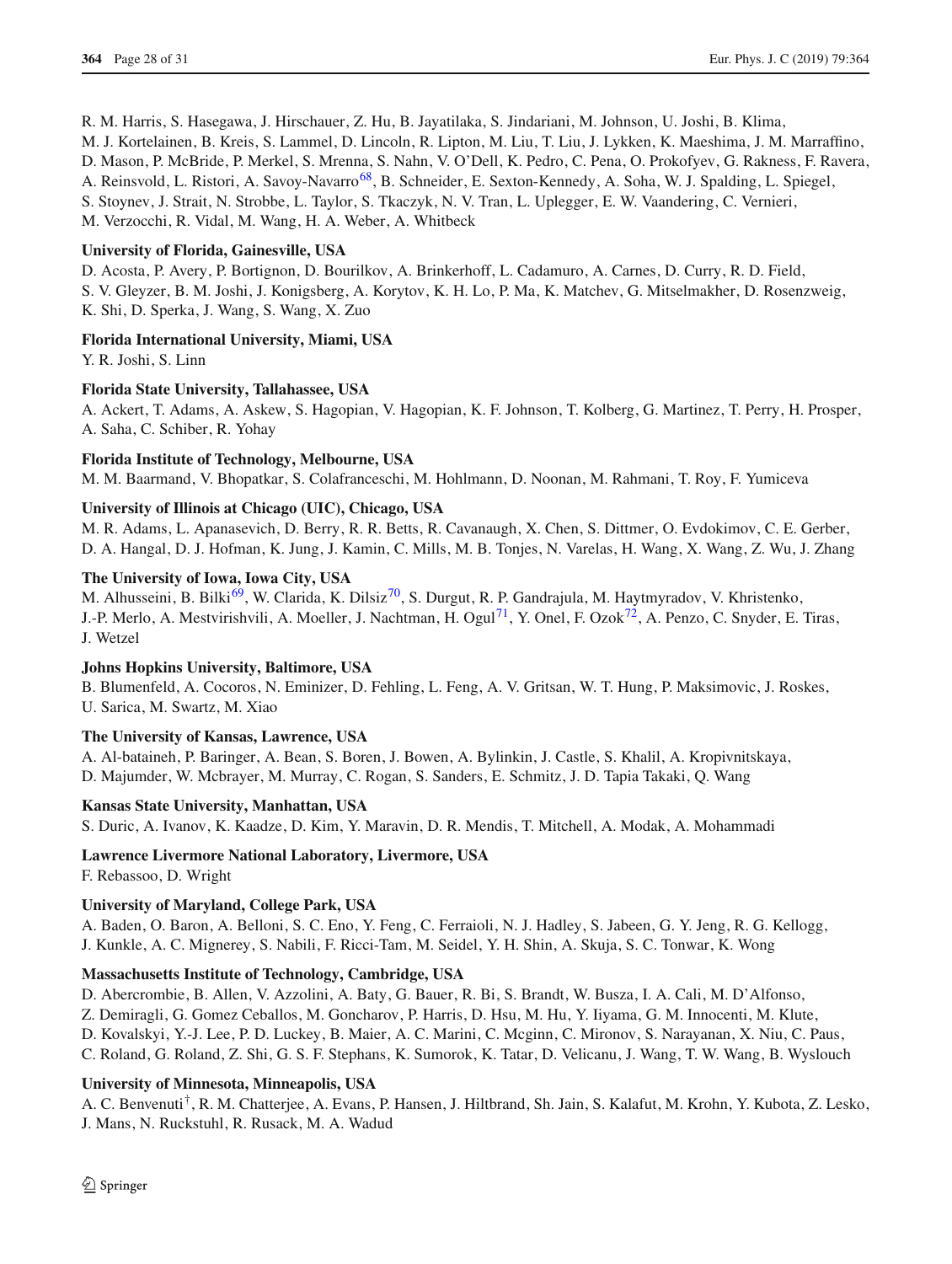#### **University of Mississippi, Oxford, USA**

J. G. Acosta, S. Oliveros

#### **University of Nebraska-Lincoln, Lincoln, USA**

E. Avdeeva, K. Bloom, D. R. Claes, C. Fangmeier, F. Golf, R. Gonzalez Suarez, R. Kamalieddin, I. Kravchenko, J. Monroy, J. E. Siado, G. R. Snow, B. Stieger

#### **State University of New York at Buffalo, Buffalo, USA**

A. Godshalk, C. Harrington, I. Iashvili, A. Kharchilava, C. Mclean, D. Nguyen, A. Parker, S. Rappoccio, B. Roozbahani

#### **Northeastern University, Boston, USA**

G. Alverson, E. Barberis, C. Freer, Y. Haddad, A. Hortiangtham, D. M. Morse, T. Orimoto, T. Wamorkar, B. Wang, A. Wisecarver, D. Wood

#### **Northwestern University, Evanston, USA**

S. Bhattacharya, J. Bueghly, O. Charaf, T. Gunter, K. A. Hahn, N. Odell, M. H. Schmitt, K. Sung, M. Trovato, M. Velasco

#### **University of Notre Dame, Notre Dame, USA**

R. Bucci, N. Dev, M. Hildreth, K. Hurtado Anampa, C. Jessop, D. J. Karmgard, K. Lannon, W. Li, N. Loukas, N. Marinelli, F. Meng, C. Mueller, Y. Musienko<sup>37</sup>, M. Planer, R. Ruchti, P. Siddireddy, G. Smith, S. Taroni, M. Wayne, A. Wightman, M. Wolf, A. Woodard

#### **The Ohio State University, Columbus, USA**

J. Alimena, L. Antonelli, B. Bylsma, L. S. Durkin, S. Flowers, B. Francis, C. Hill, W. Ji, T. Y. Ling, W. Luo, B. L. Winer

#### **Princeton University, Princeton, USA**

S. Cooperstein, P. Elmer, J. Hardenbrook, N. Haubrich, S. Higginbotham, A. Kalogeropoulos, S. Kwan, D. Lange, M. T. Lucchini, J. Luo, D. Marlow, K. Mei, I. Ojalvo, J. Olsen, C. Palmer, P. Piroué, J. Salfeld-Nebgen, D. Stickland, C. Tully

**University of Puerto Rico, Mayagüez, USA**

S. Malik, S. Norberg

#### **Purdue University, West Lafayette, USA**

A. Barker, V. E. Barnes, S. Das, L. Gutay, M. Jones, A. W. Jung, A. Khatiwada, B. Mahakud, D. H. Miller, N. Neumeister, C. C. Peng, S. Piperov, H. Qiu, J. F. Schulte, J. Sun, F. Wang, R. Xiao, W. Xie

#### **Purdue University Northwest, Hammond, USA**

T. Cheng, J. Dolen, N. Parashar

#### **Rice University, Houston, USA**

Z. Chen, K. M. Ecklund, S. Freed, F. J. M. Geurts, M. Kilpatrick, Arun Kumar, W. Li, B. P. Padley, R. Redjimi, J. Roberts, J. Rorie, W. Shi, Z. Tu, A. Zhang

#### **University of Rochester, Rochester, USA**

A. Bodek, P. de Barbaro, R. Demina, Y. t. Duh, J. L. Dulemba, C. Fallon, T. Ferbel, M. Galanti, A. Garcia-Bellido, J. Han, O. Hindrichs, A. Khukhunaishvili, E. Ranken, P. Tan, R. Taus

#### **Rutgers, The State University of New Jersey, Piscataway, USA**

B. Chiarito, J. P. Chou, Y. Gershtein, E. Halkiadakis, A. Hart, M. Heindl, E. Hughes, S. Kaplan,

R. Kunnawalkam Elayavalli, S. Kyriacou, I. Laflotte, A. Lath, R. Montalvo, K. Nash, M. Osherson, H. Saka, S. Salur,

S. Schnetzer, D. Sheffield, S. Somalwar, R. Stone, S. Thomas, P. Thomassen

#### **University of Tennessee, Knoxville, USA**

A. G. Delannoy, J. Heideman, G. Riley, S. Spanier

## **Texas A&M University, College Station, USA**

O. Bouhali[73,](#page-30-37) A. Celik, M. Dalchenko, M. De Mattia, A. Delgado, S. Dildick, R. Eusebi, J. Gilmore, T. Huang,

T. Kamon<sup>74</sup>, S. Luo, D. Marley, R. Mueller, D. Overton, L. Perniè, D. Rathjens, A. Safonov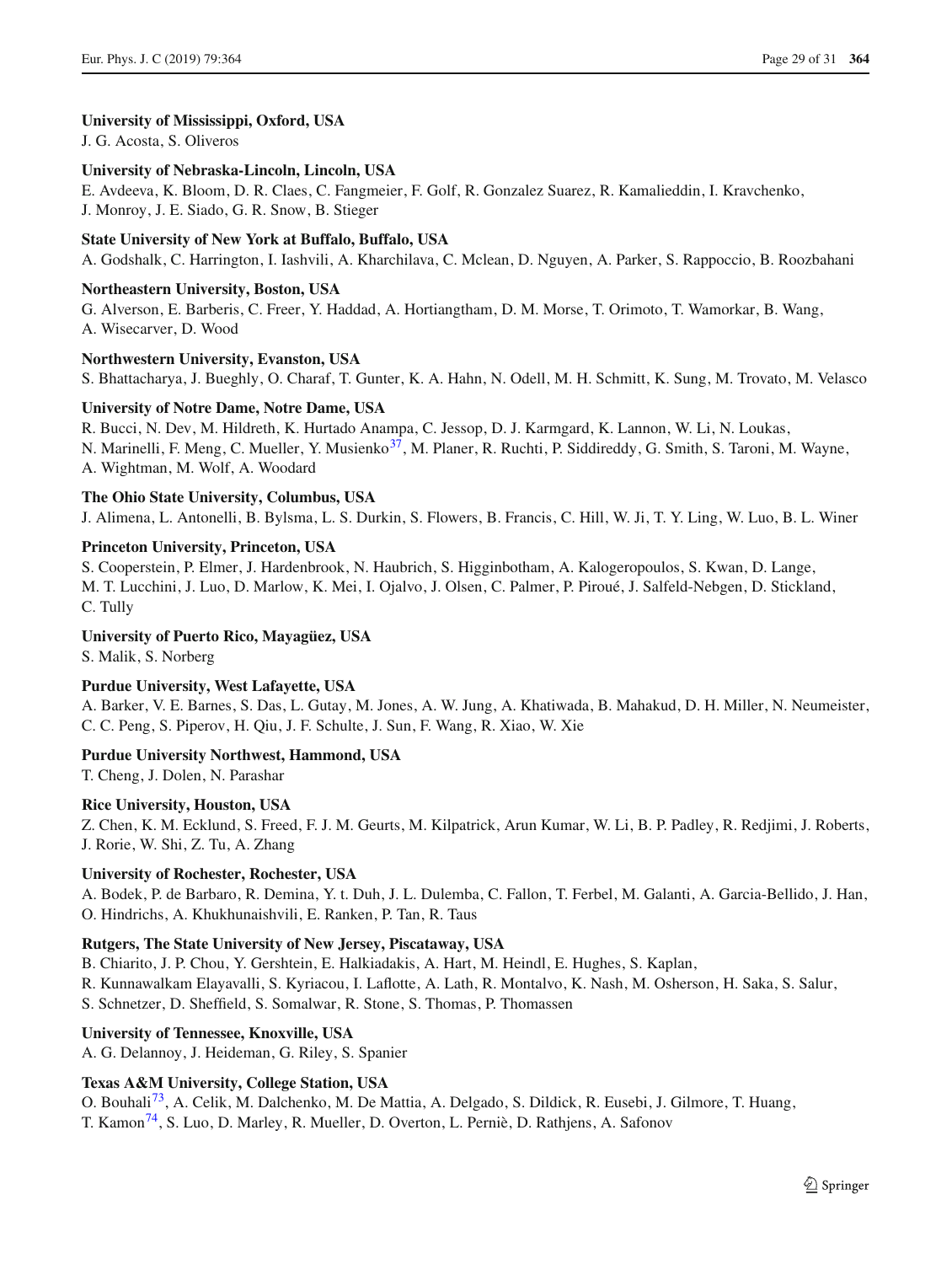## **Texas Tech University, Lubbock, USA**

N. Akchurin, J. Damgov, F. De Guio, P. R. Dudero, S. Kunori, K. Lamichhane, S. W. Lee, T. Mengke, S. Muthumuni, T. Peltola, S. Undleeb, I. Volobouev, Z. Wang

## **Vanderbilt University, Nashville, USA**

S. Greene, A. Gurrola, R. Janjam, W. Johns, C. Maguire, A. Melo, H. Ni, K. Padeken, F. Romeo, J. D. Ruiz Alvarez, P. Sheldon, S. Tuo, J. Velkovska, M. Verweij, Q. Xu

## **University of Virginia, Charlottesville, USA**

M. W. Arenton, P. Barria, B. Cox, R. Hirosky, M. Joyce, A. Ledovskoy, H. Li, C. Neu, T. Sinthuprasith, Y. Wang, E. Wolfe, F. Xia

## **Wayne State University, Detroit, USA**

R. Harr, P. E. Karchin, N. Poudyal, J. Sturdy, P. Thapa, S. Zaleski

## **University of Wisconsin - Madison, Madison, WI, USA**

J. Buchanan, C. Caillol, D. Carlsmith, S. Dasu, I. De Bruyn, L. Dodd, B. Gomber<sup>75</sup>, M. Grothe, M. Herndon, A. Hervé. U. Hussain, P. Klabbers, A. Lanaro, K. Long, R. Loveless, T. Ruggles, A. Savin, V. Sharma, N. Smith, W. H. Smith, N. Woods

## <span id="page-29-0"></span>† **Deceased**

- <span id="page-29-1"></span>1: Also at Vienna University of Technology, Vienna, Austria
- <span id="page-29-2"></span>2: Also at IRFU, CEA, Université Paris-Saclay, Gif-sur-Yvette, France
- 3: Also at Universidade Estadual de Campinas, Campinas, Brazil
- <span id="page-29-5"></span><span id="page-29-4"></span><span id="page-29-3"></span>4: Also at Federal University of Rio Grande do Sul, Porto Alegre, Brazil
- 5: Also at Université Libre de Bruxelles, Brussels, Belgium
- <span id="page-29-6"></span>6: Also at University of Chinese Academy of Sciences, Beijing, China
- <span id="page-29-8"></span><span id="page-29-7"></span>7: Also at Institute for Theoretical and Experimental Physics, Moscow, Russia
- <span id="page-29-9"></span>8: Also at Joint Institute for Nuclear Research, Dubna, Russia
- <span id="page-29-12"></span><span id="page-29-11"></span><span id="page-29-10"></span>9: Now at Helwan University, Cairo, Egypt
- 10: Also at Zewail City of Science and Technology, Zewail, Egypt
- 11: Now at Fayoum University, El-Fayoum, Egypt
- 12: Also at Department of Physics, King Abdulaziz University, Jeddah, Saudi Arabia
- <span id="page-29-13"></span>13: Also at Université de Haute Alsace, Mulhouse, France
- <span id="page-29-14"></span>14: Also at Skobeltsyn Institute of Nuclear Physics, Lomonosov Moscow State University, Moscow, Russia
- <span id="page-29-16"></span><span id="page-29-15"></span>15: Also at Tbilisi State University, Tbilisi, Georgia
- 16: Also at CERN, European Organization for Nuclear Research, Geneva, Switzerland
- <span id="page-29-17"></span>17: Also at RWTH Aachen University, III. Physikalisches Institut A, Aachen, Germany
- <span id="page-29-18"></span>18: Also at University of Hamburg, Hamburg, Germany
- <span id="page-29-21"></span><span id="page-29-20"></span><span id="page-29-19"></span>19: Also at Brandenburg University of Technology, Cottbus, Germany
- 20: Also at Institute of Physics, University of Debrecen, Debrecen, Hungary
- 21: Also at Institute of Nuclear Research ATOMKI, Debrecen, Hungary
- 22: Also at MTA-ELTE Lendület CMS Particle and Nuclear Physics Group, Eötvös Loránd University, Budapest, Hungary
- <span id="page-29-22"></span>23: Also at Indian Institute of Technology Bhubaneswar, Bhubaneswar, India
- <span id="page-29-23"></span>24: Also at Institute of Physics, Bhubaneswar, India
- <span id="page-29-24"></span>25: Also at Shoolini University, Solan, India
- <span id="page-29-25"></span>26: Also at University of Visva-Bharati, Santiniketan, India
- <span id="page-29-26"></span>27: Also at Isfahan University of Technology, Isfahan, Iran
- <span id="page-29-27"></span>28: Also at Plasma Physics Research Center, Science and Research Branch, Islamic Azad University, Tehran, Iran
- <span id="page-29-28"></span>29: Also at Italian National Agency for New Technologies, Energy and Sustainable Economic Development, Bologna, Italy
- <span id="page-29-29"></span>30: Also at Università degli Studi di Siena, Siena, Italy
- <span id="page-29-30"></span>31: Also at Scuola Normale e Sezione dell'INFN, Pisa, Italy
- 32: Also at Kyunghee University, Seoul, Korea
- <span id="page-29-33"></span><span id="page-29-32"></span><span id="page-29-31"></span>33: Also at International Islamic University of Malaysia, Kuala Lumpur, Malaysia
- 34: Also at Malaysian Nuclear Agency, MOSTI, Kajang, Malaysia